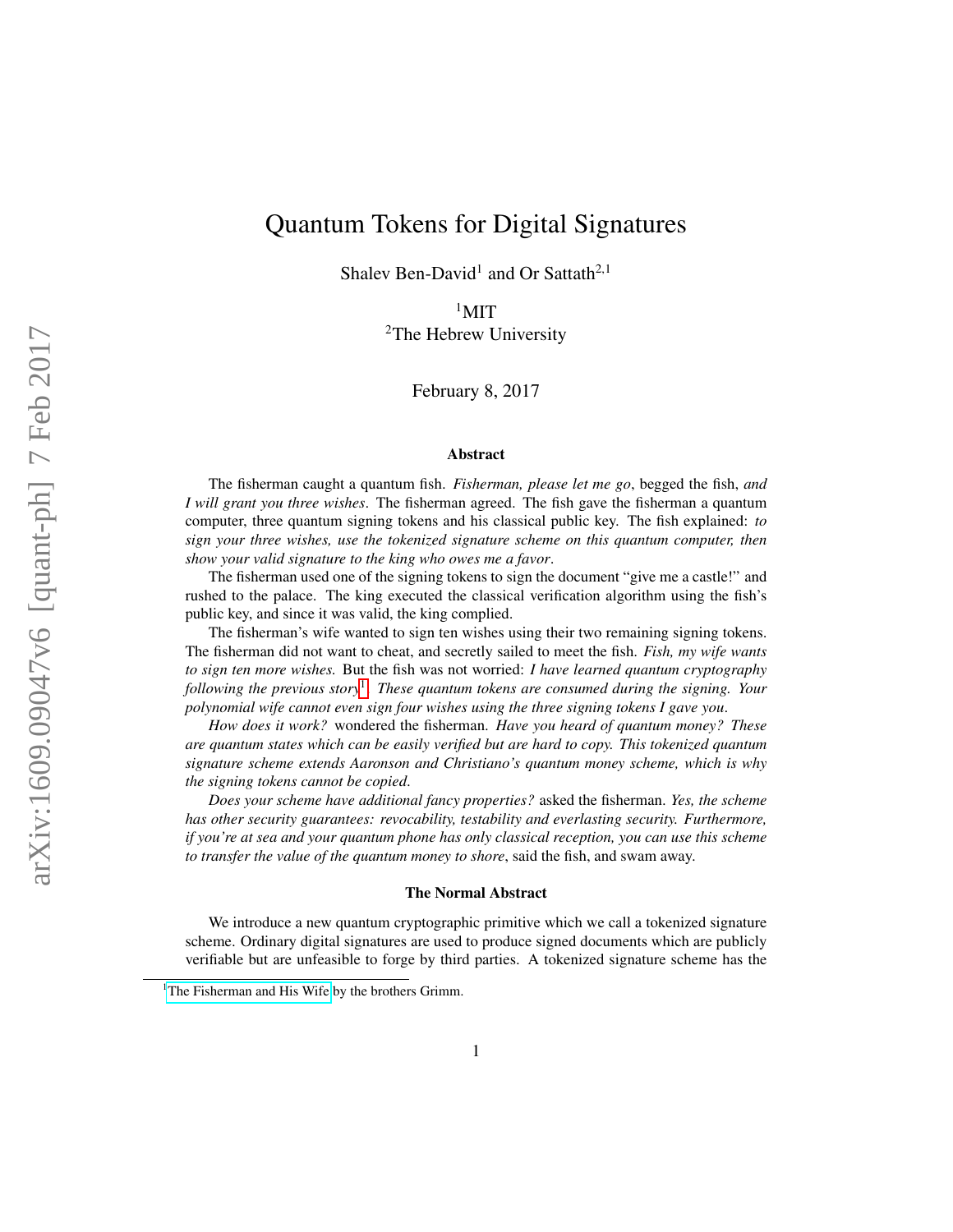<span id="page-1-0"></span>additional property that the signer can produce and distribute one-use quantum signing tokens that allow the holder to sign one (and only one) document of her choice.

We provide a candidate construction for tokenized signatures based on Aaronson and Christiano's quantum money scheme. We also show that these schemes satisfy various other notions of security, including revocability, testability, and everlasting security. Finally, we show that any testable tokenized signature scheme can be used as a quantum money scheme with additional desirable properties, including the ability to turn a quantum coin into a classical check.

## **Contents**

| $\mathbf{1}$ | <b>Introduction</b>                                       | $\mathbf{3}$   |
|--------------|-----------------------------------------------------------|----------------|
|              | 1.1                                                       | $\overline{3}$ |
|              | 1.2                                                       | 5              |
|              | 1.3                                                       | 8              |
|              | 1.4                                                       | 8              |
|              | 1.5                                                       | 9              |
|              | 1.6                                                       | 10             |
| $\mathbf{2}$ | <b>Preliminaries and Notation</b>                         | 10             |
|              | 2.1                                                       | 10             |
|              | 2.2                                                       | 11             |
| 3            | <b>Definitions</b>                                        | 12             |
| 4            | <b>Properties of Tokenized Signature Schemes</b>          | 15             |
| 5            | <b>Reduction to a one-bit onetime Scheme</b>              | 18             |
| 6            | <b>Security in the Oracle Model</b>                       | 25             |
|              | 6.1                                                       | 25             |
|              | 6.2                                                       | 26             |
| 7            | <b>Breaking and Fixing the Aaronson-Christiano Scheme</b> | 30             |
|              | 7.1<br>Overview                                           | 30             |
|              | 7.2                                                       | 31             |
|              | 7.3                                                       | 32             |
| 8            | <b>Sending Quantum Money over a Classical Channel</b>     | 36             |
|              | 8.1                                                       | 37             |
| 9            | <b>Circumventing two faced behavior</b>                   | 38             |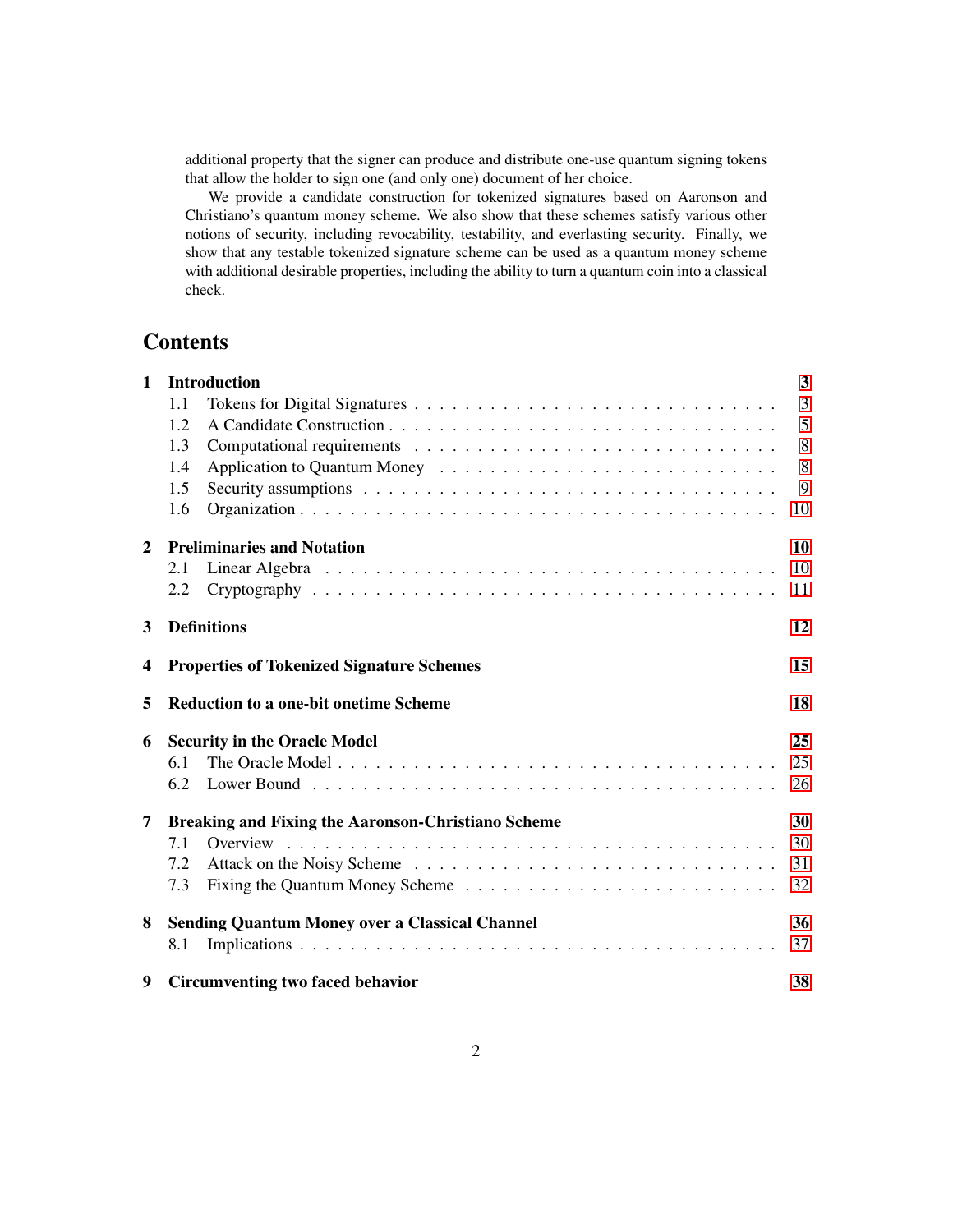<span id="page-2-2"></span>

| <b>10 Open Questions</b>                           | 38        |  |
|----------------------------------------------------|-----------|--|
| 11 Acknowledgments                                 |           |  |
| 43<br>A Nomenclature                               |           |  |
| <b>B</b> Memoryless Digital Signatures from Tokens | 44        |  |
| <b>C</b> Message Authentication Codes              | 47<br>-47 |  |

### <span id="page-2-0"></span>1 Introduction

One of the main goals of cryptography is to allow an authorized party, typically holding a secret key, to perform an action which an unauthorized party (without the key) cannot. For example, in a digital signature scheme, the authorized party, Alice, holds a secret key that allows her to create digital signatures that will be accepted by a public verification algorithm. Anyone without Alice's key cannot forge her signature.

In this work, we consider the task of delegating *limited* authorization: is it possible to provide a one-time access to the secret key to a third party? For example, if Alice goes on vacation, can she allow Bob to sign one (and only one) document of his choice?

Classically, Bob either knows the secret key or doesn't, and there is no way to control how many times the key is used. But with quantum mechanics, the situation is different: the no cloning theorem [\[WZ82\]](#page-42-1) allows us to create secrets that cannot be copied. Consequently, we propose the design of cryptographic schemes with two levels of secrets: one classical "master" secret, which is used only to generate any number of unclonable quantum "tokens", each of which can be used to perform one action , and is consumed in the process due to destructive measurements. If Alice holds the secret key, she can delegate authorization to Bob by granting him a limited number of quantum tokens.

#### <span id="page-2-1"></span>1.1 Tokens for Digital Signatures

This work applies the previous proposal regarding tokens specifically to digital signatures, allowing the delegation of limited authorization via the use of quantum tokens.

Digital signature is a cryptographic primitive which is arguably second in importance only to encryption. A digital signature scheme [\[DH76\]](#page-40-0) consists of three Probabilistic Polynomial Time (PPT) algorithms: key*-*gen, sign, and verify. The first algorithm outputs a secret key *sk* and a public key *pk*. The signer can use *sk* to sign a document  $\alpha$  by calling sign( $sk, \alpha$ ). This produces a signature *sig*, which can be verified by anyone holding the public key by calling verify $(pk, \alpha, sig)$ .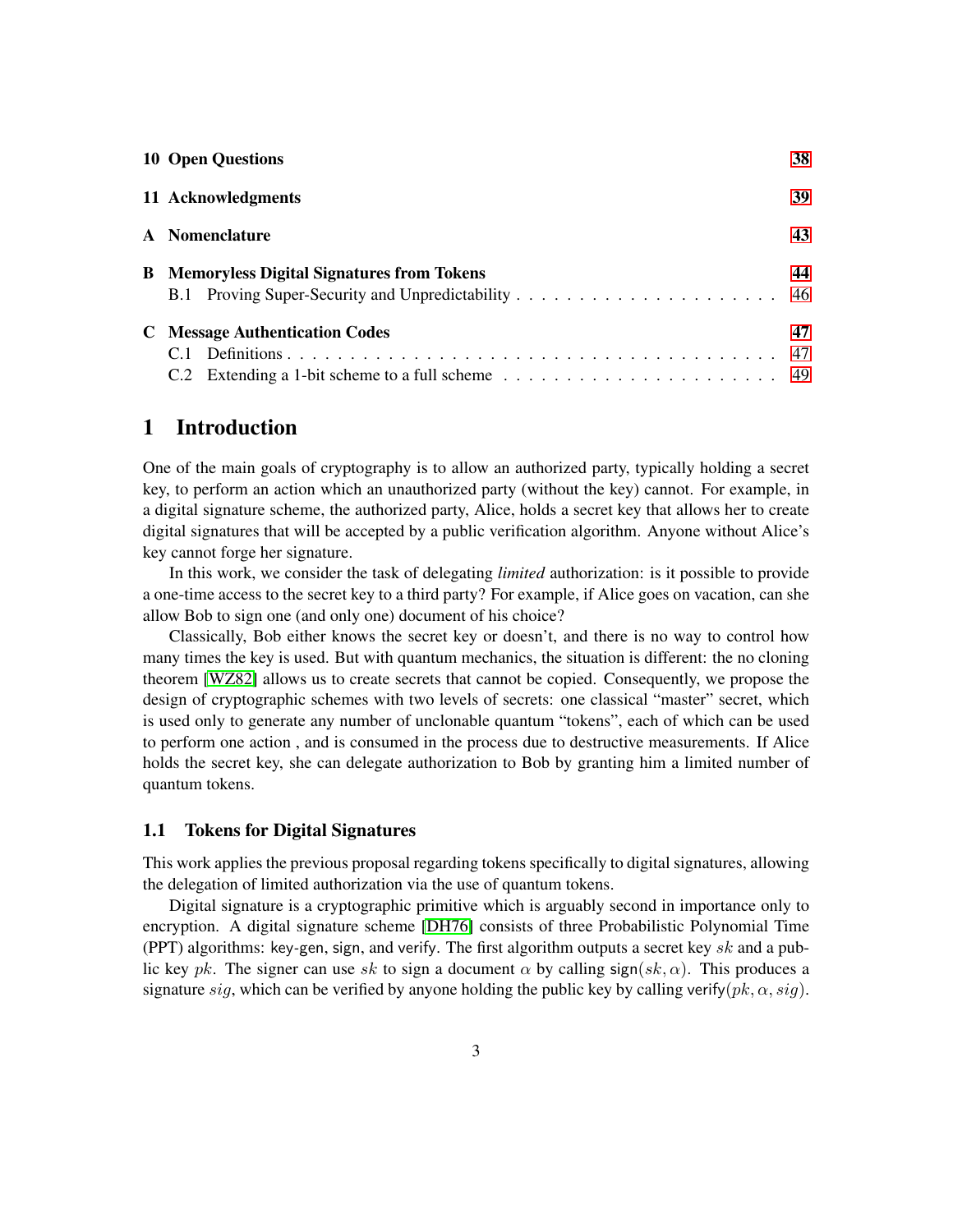We will denote the keys as subscripts, so these calls are  $sign_{sk}(\alpha)$  and verify<sub>pk</sub> $(\alpha, sig)$ . The verify algorithm returns either "accept" or "reject". A valid signature should be accepted, so verify*pk*(*α,*sign*sk*(*α*)) should accept for all *α*. A digital signature scheme is *secure against chosen message attack* if an adversary with access to a signing oracle cannot efficiently generate any *new* signature (that is, a pair  $\alpha$ , *sig* for which verify<sub>pk</sub> $(\alpha, sig)$  accepts, where  $\alpha$  was not signed by the oracle), except with a negligible probability.

Our main contribution is a construction of a *tokenized* signature scheme. A tokenized signature scheme consists of 4 quantum polynomial time (QPT for short) algorithms: key*-*gen, token*-*gen, sign, and verify. In this setting there are *three* entities: a signer, a verifier and a new entity, which we will call the signing authority. In this context, even though the signer is the one signing the document, it is done in the name of the signing authority. The authority generates the pair (*sk, pk*) using key-gen as before. Next, it generates a quantum state  $|\triangle\rangle$ , which we call a *signing token*, by running token*-*gen*sk*. [2](#page-3-0) Note that different calls to token*-*gen*sk* may produce different signing tokens. The signer, who gets one copy of a signing token from the authority, can sign a single document of her choice. The output of sign( $\alpha$ ,  $|\mathcal{L}\rangle$ ) is classical, similarly to the classical setting. The correctness property remains unchanged: verify<sub>pk</sub>( $\alpha$ , sign( $\alpha$ ,  $|\mathcal{L}\rangle$ )) must accept for all documents *α*.

The novelty of tokenized signatures is that sign applies a measurement which collapse which *consumes*  $\ket{\mathcal{L}}$ , and therefore it cannot be reused to sign an additional document. Informally, the security requirement is that a QPT adversary  $\Delta$ dv, with access to the public key *pk* and to  $\ell$  signing tokens  $\ket{\mathcal{Z}_1}\otimes\ldots\otimes\ket{\mathcal{Z}_\ell}$ , cannot generate valid signatures for  $\ell + 1$  different documents.

Here are two motivating examples. A manager wants to hedge the embezzlement risks that an accountant introduces. This can be achieved by agreeing with the bank that any signed wire is limited to \$1000. Then, the manager can grant the accountant a number of tokens according to her level of trust in the accountant. Online computers are more prone to hacks than offline computers. A system administrator can hold the secret keys on an offline computer, and generate signing tokens to be used on the online computer. The common denominator of these examples is that the usage of tokens reduces risk, as the potential damage of abusing a token is smaller than that of the secret key.

A Tokenized signature scheme can be used as a digital signature scheme, up to some minor technicalities (see Theorem [11\)](#page-15-0). Every tokenized digital scheme is also *revocable*: the signer can destroy a token in a publicly-verifiable way. A motivating example is an employee who receives signing tokens which were generated by the system administrator. Once the employee resigns, the employer can ask her to revoke her tokens. The employer only needs the public key (not the secret key, perhaps kept only by the system administrator) to run revoke. [3](#page-3-1) If the (proclaimed) signing token passes revocation it is guaranteed that no unauthorized document was or will be signed by the employee. $4$  The algorithm revoke is extremely simple (see text [4](#page-14-0)

<span id="page-3-1"></span><span id="page-3-0"></span><sup>&</sup>lt;sup>2</sup>The symbol  $\triangle$  represents a rubber stamp.

<sup>&</sup>lt;sup>3</sup>The employee can provide the signed documents for the signing tokens that were already used, and the employer can determine whether they are valid and meet the firm's policies.

<span id="page-3-2"></span><sup>4</sup> For this to work, the employee must cooperate and provide the previously signed documents and remaining signing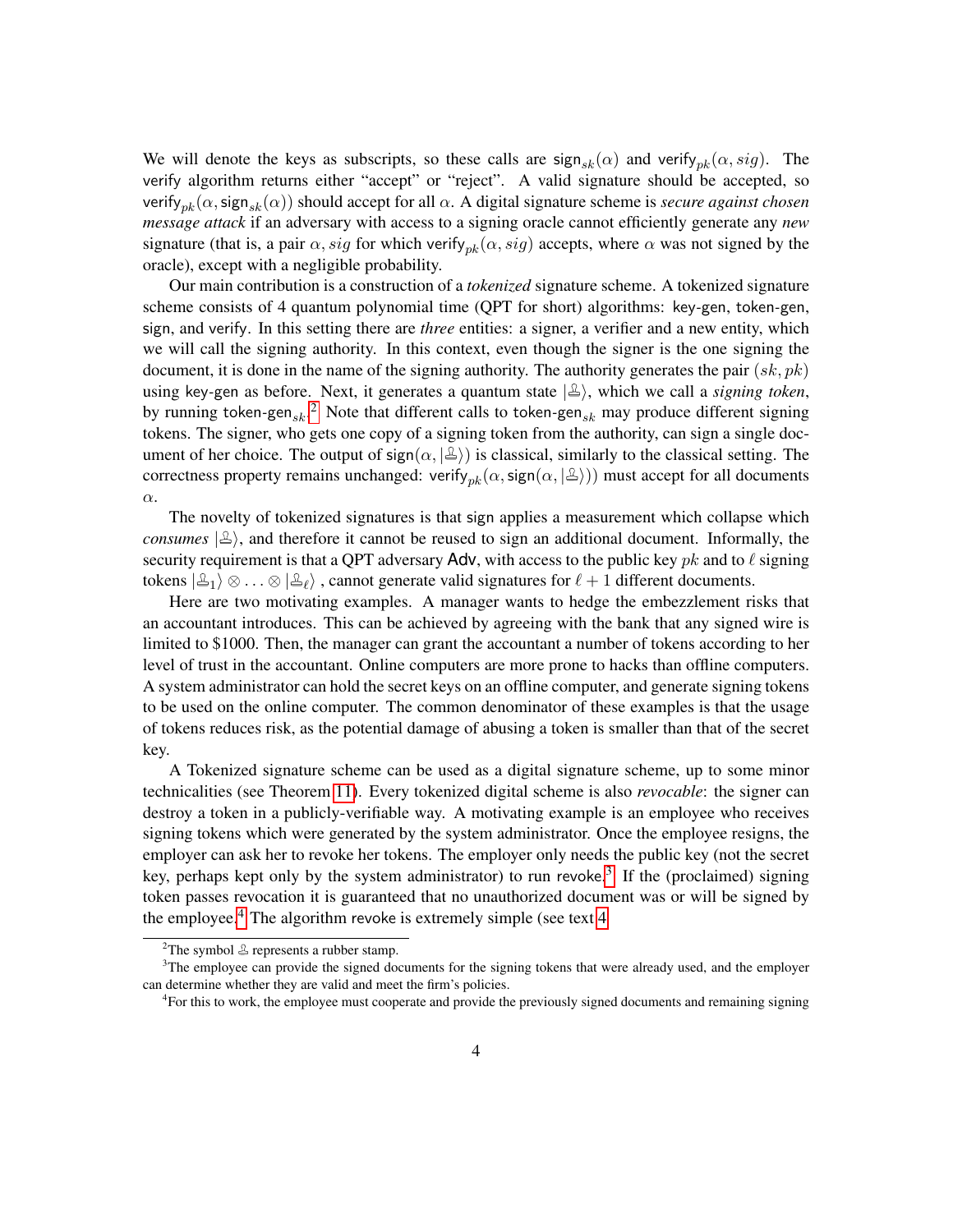An even stronger notion of revocability is testability. In this case, the algorithm verify*-*token allows testing the signing token without consuming it. Not every tokenized signature scheme is necessarily testable, but the scheme we construct is. We show that every testable tokenized signature scheme can also be used as a public quantum money scheme (see Theorem [12\)](#page-15-1).

If the adversary has no access to the public key, revoke and verify*-*token in some of our schemes have *everlasting security*, which means that a computationally unbounded quantum adversary Adv with access to a single copy of  $\mathcal{L}$  but without access to *pk*, cannot pass revocation, while also generating a valid signature for some document  $\alpha$ . Here is a motivating example. Consider a king who is going on a mission. The king provides the signing token to the heir to be used in case of an emergency, and the public key to the lawyer, accountant, and family doctor (but *not* the heir). Recall that the public key (which the heir does not have access to) is not needed for signing – it is only required for the verification. When the king returns from his mission, he may ask the heir to return the signing token. If revoke (or verify*-*token) passes, it is guaranteed that even if the heir is computationally unbounded, she can only generate a valid signature with negligible probability.

#### <span id="page-4-0"></span>1.2 A Candidate Construction

We first reduce the problem of constructing a tokenized digital signature scheme to the problem of constructing a *single-bit* tokenized signature scheme, which can only sign a single document consisting of a single bit.

This extension is done in three steps. The first step is to extend the scheme to support a single document consisting of *r* bits. This can be done by essentially duplicating the single-bit protocol *r* times. In the second step, we extend the scheme to support documents of arbitrary size – rather than a size  $r$  which is fixed in advance – by employing a hash function (which we require to be collision-resistant against a quantum adversary). The idea is simply to hash the document down to *r* bits, and then to sign the hash. This is known as the hash-and-sign paradigm.

At this point, the scheme can sign a single document using a single token. Next, we need to extend it to a scheme that can support an arbitrary number of tokens. We do this by employing a classical digital signature scheme, which we require to be secure against chosen message attacks by a quantum adversary. The public key of the final tokenized scheme will be the public key of the classical signature scheme. Then, every time a token is required, it is generated by restarting the one-time tokenized scheme from scratch (using a new public and secret key each time), signing the public key, using the classical signature scheme, and attaching it to the token.

In Section [5,](#page-17-0) we prove the security of these three steps, and also show that they preserve several desirable properties. This reduces the problem of constructing a tokenized signature scheme to the problem of constructing a single-bit, single-use tokenized signature scheme.

The main challenge is to construct the single-bit tokenized scheme. Our construction for this is based on Aaronson and Christiano's quantum money scheme [\[AC12,](#page-38-1) [AC13\]](#page-38-2). In general, we do not know how to use a public quantum money scheme to provide a tokenized signature scheme

tokens. This mechanism is not suitable for workers that do not cooperate, or other scenarios such as an attacker who gains access to the signing tokens.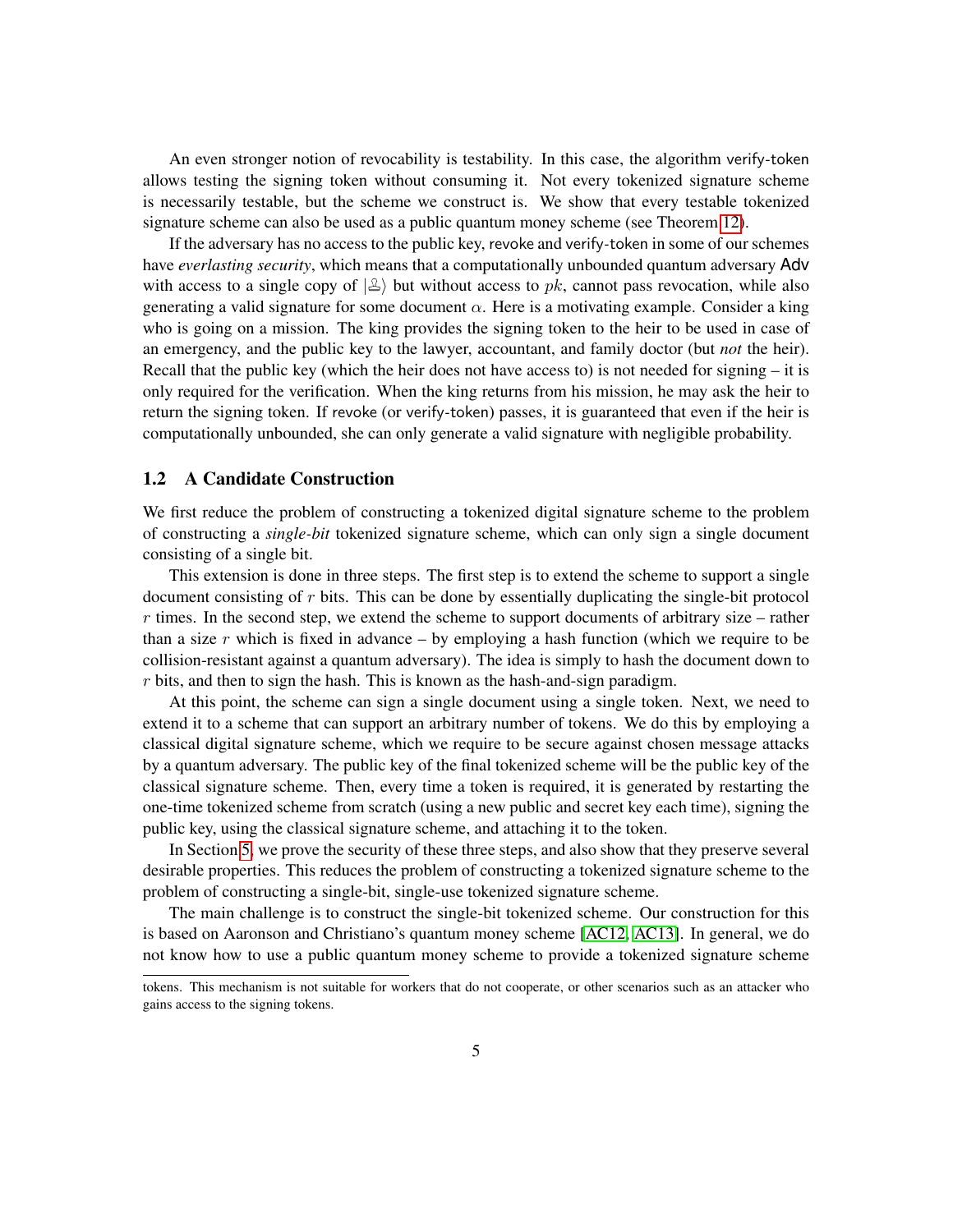<span id="page-5-1"></span>in a black-box way; however, we can use the specific construction of [\[AC12\]](#page-38-1), based on hidden subspaces, to construct a tokenized signature scheme with many desirable properties.

Roughly speaking, the construction of Aaronson and Christiano works as follows. They consider a random subspace A of  $\mathbb{F}_2^n$  of dimension  $n/2$ , and the money state (in our case, this would be the signing token) uses *n* qubits, which are in the uniform superposition over *A*, denoted by  $|A\rangle$ . For example, for  $n = 4$ , the space  $\mathbb{F}_2^4$  consists of 16 vectors 0000, 0001, ..., 1111, and one choice for the subspace *A* could be the vectors 0000*,* 0011*,* 1110*,* 1101. The addition operation is bitwise addition modulo 2 (XOR), for example:  $0011 \oplus 1110 = 1101$ . The state  $|A\rangle$  in this case is the 4 qubit state (a unit vector in  $\mathbb{C}^{2^4}$ ):  $\frac{1}{2}(|0000\rangle + |0011\rangle + |1110\rangle + |1101\rangle)$ .

Another important subspace of  $\mathbb{F}_2^n$  is  $A^{\perp}$ :

$$
A^{\perp} = \{b \in \mathbb{F}_2^n | \forall a \in A, \ a \cdot b = \sum_{i=1}^n a_i b_i \mod 2 = 0\}.
$$

In the example above,  $A^{\perp}$  consists of the vectors 0000, 0111, 1011, 1100. Applying  $H^{\otimes}n$  (which can be implemented efficiently on a quantum computer by a circuit of depth 1) on  $|A\rangle$  gives the state  $|A^{\perp}\rangle$ :

$$
H^{\otimes n} |A\rangle = |A^{\perp}\rangle = \frac{1}{2^{n/4}} \sum_{b \in A^{\perp}} |b\rangle,
$$

where  $H = \frac{1}{\sqrt{2}}$ 2  $\begin{pmatrix} 1 & 1 \end{pmatrix}$ 1 −1  $\setminus$ .

We can use the above properties to construct a *private* tokenized signature scheme. In the classical literature, there are two types of digital signatures: the standard one, which was described above; the other is a private (symmetric) digital signature scheme, known as *message authentication code* (MAC), in which verification requires the secret key. The difference between (public) digital signature scheme and (symmetric) MAC is very similar to the difference between public and symmetric key encryption.[5](#page-5-0)

The signing authority samples a random *n/*2 dimensional subspace *A* as the secret key, and generates  $|A\rangle$  as the signing token. The idea is to let any non-zero vector in *A* correspond to a signature for the bit 0, and a non-zero vector in  $A^{\perp}$  correspond to a signature for the bit 1. An adversary holding  $|A\rangle$  can either measure it in the standard basis to get a (uniformly random) element of *A*, or can measure  $|A^{\perp}\rangle$  to get an element of  $A^{\perp}$ . We show that an adversary with a single copy of  $|A\rangle$  cannot do both, since measuring the state collapses it. This is a manifestation of the no-cloning theorem<sup>[\[WZ82\]](#page-42-1)</sup>: if the adversary could clone the state  $|A\rangle$ , and hold two copies of it, he could use the first copy to find an element of *A*, and the second copy to find an element of  $A^{\perp}$ , and break the security of the scheme. The verifier, which in the private setting knows the secret key (the choice of *A* and  $A^{\perp}$ ), can verify whether the signature is valid, by testing for the relevant subspace membership. This gives us a private tokenized signature scheme whose only

<span id="page-5-0"></span> $<sup>5</sup>$ An alternative term would be tokenized MAC, but we use private tokenized signature scheme, to follow the same</sup> conventions that were made between public and private, quantum money.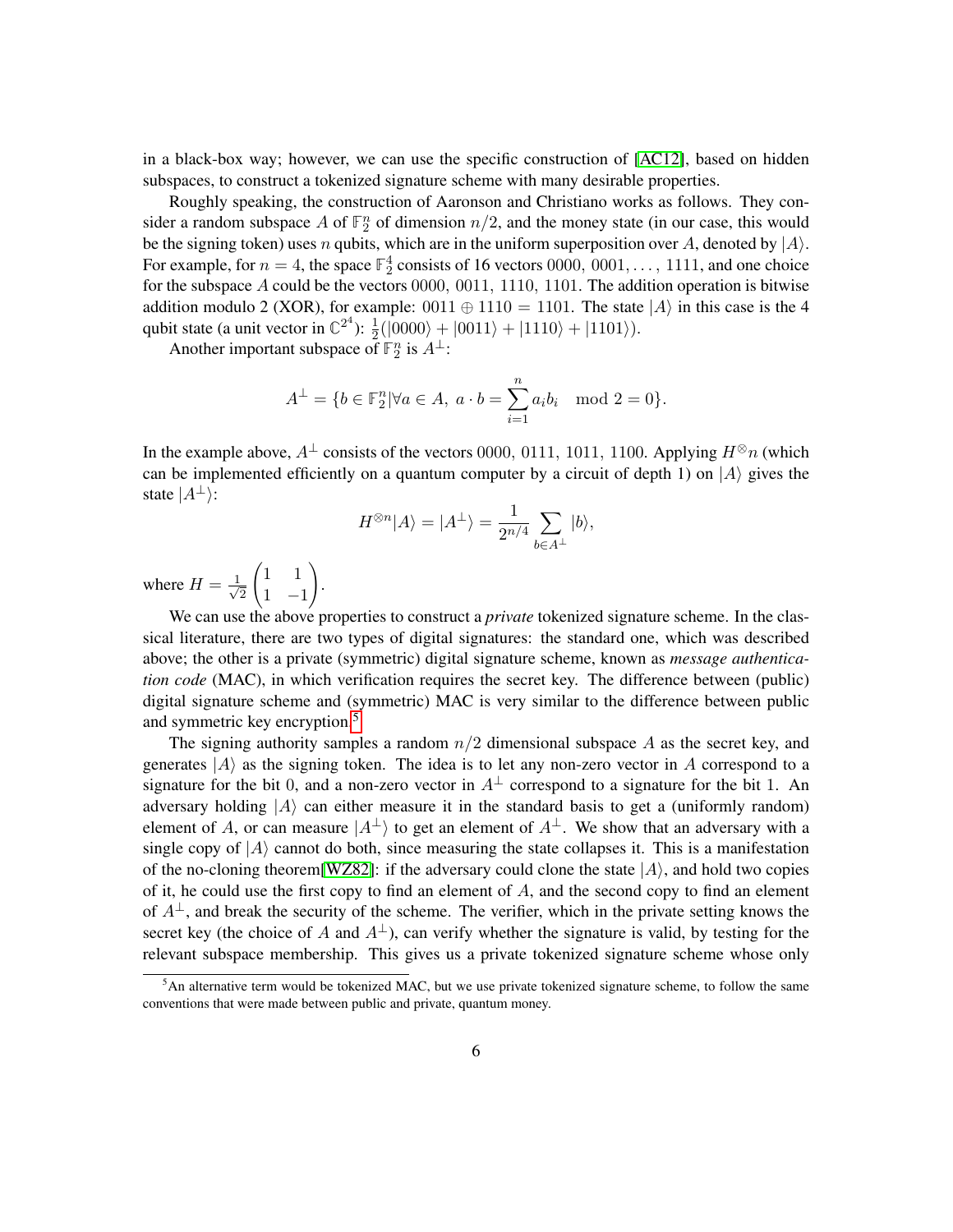security assumption is a collision-resistant hash function secure against quantum adversaries, with all the analogous properties of the public tokenized signature scheme – see Appendix [C.](#page-46-0)

How can we turn this into a public tokenized signature scheme? Suppose the adversary has one copy of  $|A\rangle$  as before, but additionally can ask questions of the form: is *x* in *A*? Is *y* in  $A^{\perp}$ ? We use quantum query complexity techniques to prove that such an adversary still cannot efficiently find both a non-zero element of *A* and of  $A^{\perp}$  (see Section [6\)](#page-24-0). These questions are sufficient to verify signatures. Therefore, the problem we face is the following: is there a way to obfuscate the membership for *A* and  $A^{\perp}$ ? The obfuscated program should allow the verifier to test whether an element is in the relevant subspace, but should not leak any additional information about *A* and  $A^{\perp}$ . Aaronson and Christiano faced the same challenge and suggested an ad-hoc approach for obfuscating these subspaces. Unforunately, a variant of their scheme, known as the noise-free case, was broken in [\[PFP15\]](#page-41-0). This attack can be extended to the (main) noisy scheme, so that it is also broken; this observation was made by Paul Christiano, and is reported here in Section [7.2](#page-30-0) for completeness.

is to let an element in *A* correspond to a signature for the bit 0, and to let an element in the dual space  $A^{\perp}$  correspond to a signature for the bit 1. An adversary holding  $|A\rangle$  can either measure it (in the standard basis) to get an element of *A*, or can measure  $|A\rangle$  in a different (Hadamard) basis to get an element of  $A^{\perp}$ . Intuitively, however, such an adversary cannot do both, since measuring the state collapses it.

and Christiano that proves the impossibility of cloning  $|A\rangle$  is not strong enough to prove the impossibility of finding an element from *A* and another from  $A^{\perp}$ . We fix this by strengthening their oracle result in Section [6.](#page-24-0)

of the oracle in Aaronson and Christiano's quantum money scheme is now broken. A variant of their scheme, known as the noise-free case, was broken in [\[PFP15\]](#page-41-0). This attack can be extended to the (main) noisy scheme, so that it is also broken; this observation was made by Paul Christiano, and is reported here in Section [7.2](#page-30-0) for completeness.

described earlier also holds for a private tokenized signature scheme, though some minor modifications are required. This gives us a private tokenized signature scheme whose only security assumption is a collision-resistant hash function secure against quantum adversaries, with all the analogous properties of the public tokenized signature scheme – see Appendix [C.](#page-46-0)

This approach is based on ideas related to *obfuscation*, and the security of our construction is on shakier ground, as we will discuss in Section [1.5.](#page-8-0) We define a version of virtual blackbox obfuscation for subspaces which would be sufficient to prove our scheme secure, and argue that the existence of such an obfuscation scheme is plausible (for instance, there are no known impossibility results that apply). Unfortunately, there are no candidate constructions which satisfy this requirement. We then conjecture that the indistinguishability obfuscation  $(i\mathcal{O})$  satisfies this definition; under this conjecture, we can prove our scheme secure. See Section [7](#page-29-0) for discussion.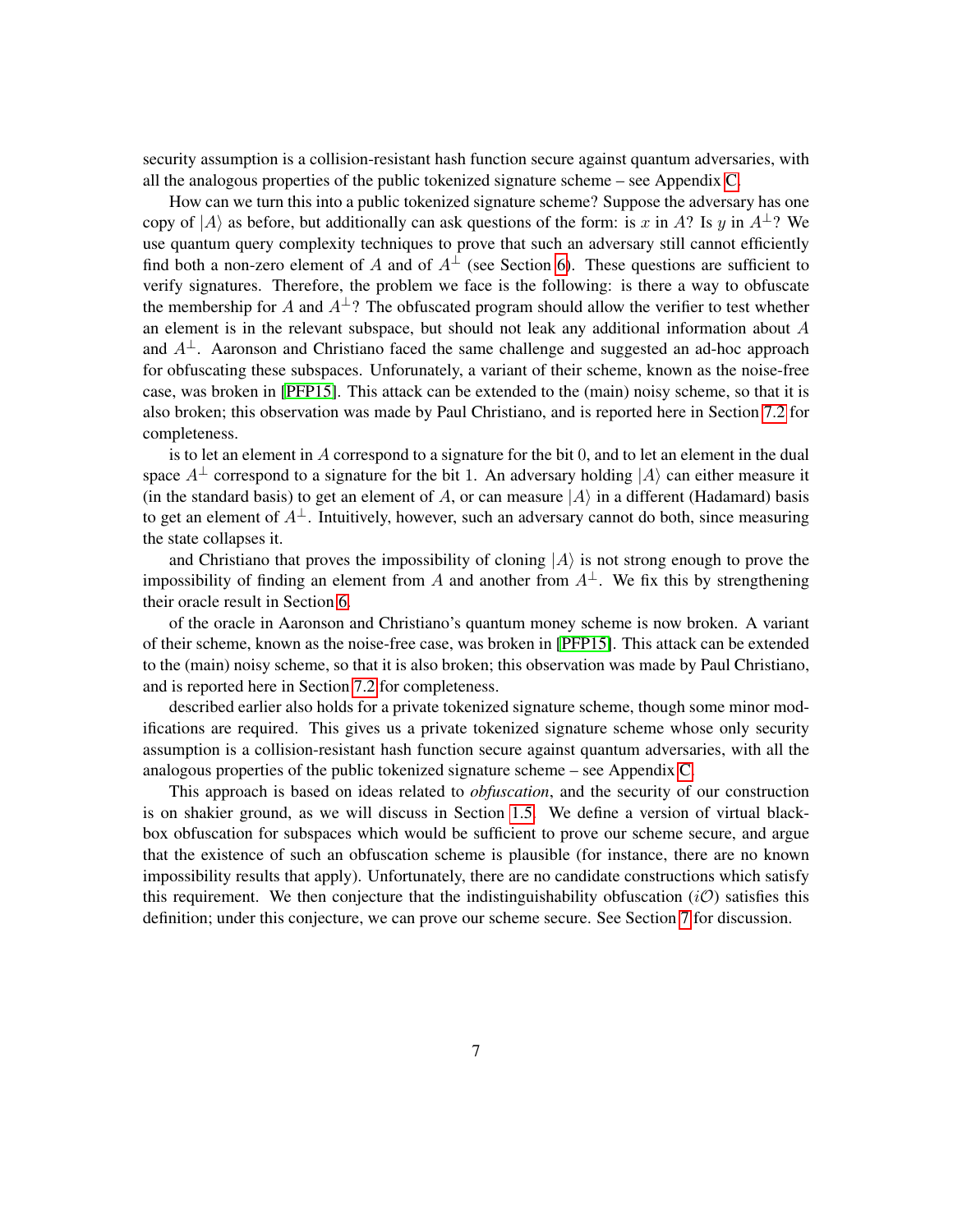#### <span id="page-7-0"></span>1.3 Computational requirements

One of the functions of money is store of value. From an engineering perspective, this makes quantum money (which our construction is based on) a challenging task, as it requires a long term quantum memory to store the quantum money. Signing tokens do not necessarily need to be stored for long periods (perhaps, only the signed documents are), and therefore some applications may require relatively short term memory, and will thus be easier to implement in practice. Furthermore, signing requires a very simple (depth 1) quantum circuit, and verification is done on a classical computer. Our tokens can be generated using Clifford circuits, which do not require a universal quantum computer, and therefore may be easier to implement. The only task which requires a universal quantum computer is verify*-*token – which is not part of the minimal requirements for tokenized signatures, but is required for constructing public quantum money out of it. The security of the weak scheme is exponential in the number of qubits; this means, among other things, that the depth of token*-*gen in all our schemes is roughly logarithmic (in the security parameter).

#### <span id="page-7-1"></span>1.4 Application to Quantum Money

We show that a testable tokenized signature scheme can be used as quantum money[\[Wie83,](#page-42-2) [BBBW83,](#page-38-3) [TOI03,](#page-41-1) [MS10,](#page-41-2) [Aar09,](#page-38-4) [Gav12,](#page-40-1) [AC13,](#page-38-2) [FGH](#page-40-2)<sup>+</sup>12, [GK15\]](#page-40-3). Interestingly, the quantum money scheme we get this way has a combination of desirable properties that no previous scheme had, not even the Aaronson-Christiano scheme on which our construction is based.

To get a public quantum money scheme from a testable tokenized signature scheme, simply use the signing tokens as money. We show in Theorem [12](#page-15-1) that this satisfies the definition of a public quantum money scheme. An interesting property of this scheme is that the money can be converted into a publicly-verifiable signature for a document. This can be used to send the money over a classical channel (vis-à-vis "standard" quantum money, which can only be sent via a quantum channel).

In particular, suppose Alice wants to send money to Bob, but she is stranded and cannot get quantum internet reception on her quantum cellphone. Can she send the money using only classical communication? With our scheme, Alice can use her money as a signing token to sign the document "I'm sending this money, with the serial number 03217, to Bob". Bob can then take the signed documentd and present it to his bank. The bank knows that Alice must have burned her money to produce the signed document, and so it can safely issue Bob a new money state. In essence, Alice can convert a quantum coin into a classical "check".

Another important property is that traceability of money transactions is optional. In a public money scheme, transactions are generally traceless, meaning that third parties do not need to know the identities of the buyer and seller. This is a double-edged sword: it is desirable for privacy reasons, but it also prevents resolution for payment disputes; a seller can always deny being paid even after receiving the money. In our scheme, however, the buyer has a choice of the payment method: she can either hand over the physical quantum state (which is traceless), or use the money state to sign a payment check, as before. If she opts for the latter, she gains the ability to prove to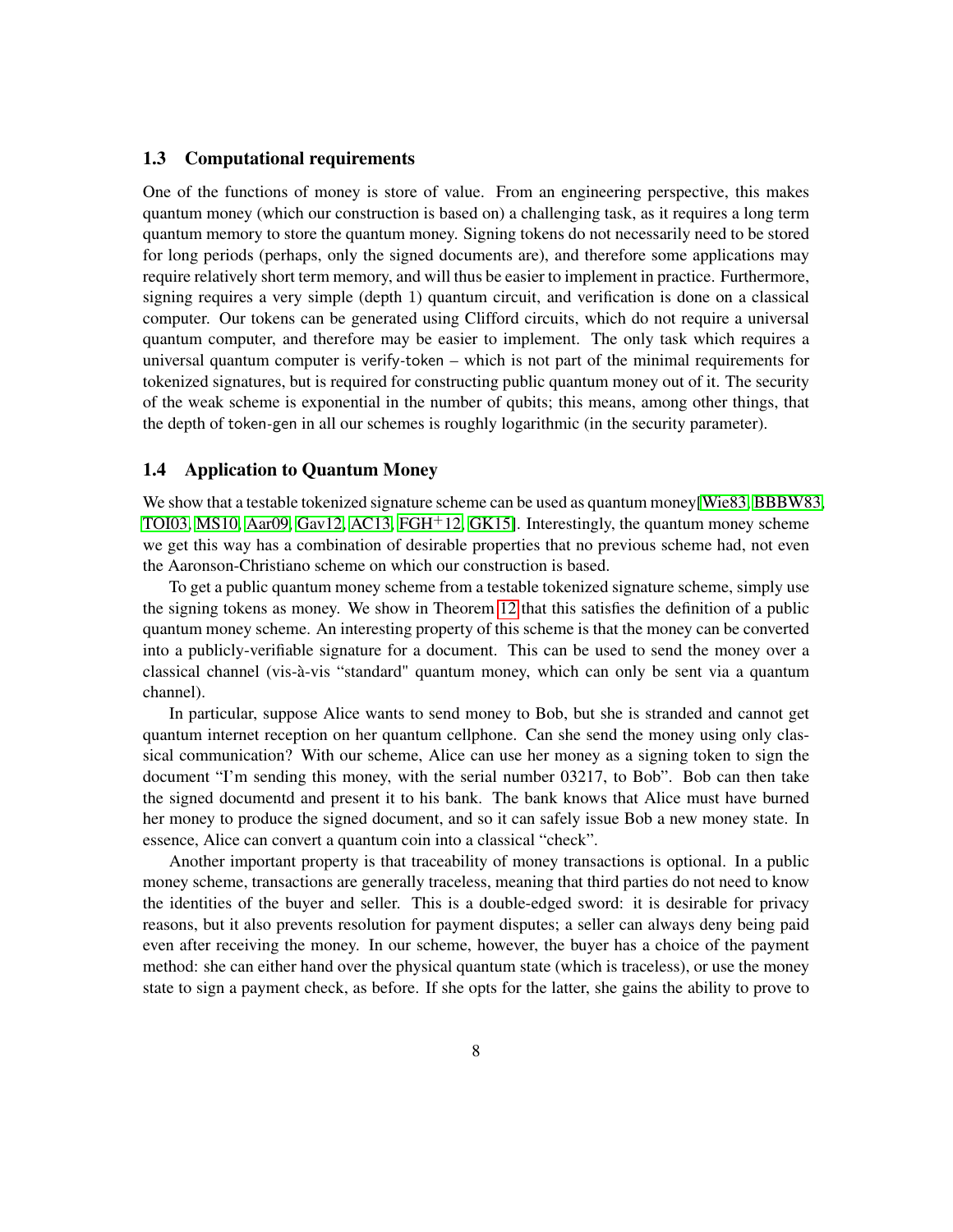<span id="page-8-2"></span>a third party that she has paid the merchant.

This alternate payment method is also secure against a variety of attacks. For instance, anyone eavesdropping on the transaction cannot get access to the money (indeed, Alice may as well broadcast her payment publicly). Furthermore, the bank branch needs only the public key in order to verify that the payment is valid, meaning that individual branches do not need to store the secret key at all – so if the branch is hacked, it loses the quantum money it stored in its safe, but no further damage to the monetary system is inflicted; the thief does not gain the ability to mint new money.

#### <span id="page-8-0"></span>1.5 Security assumptions

In light of the failure of various recent cryptographic schemes, we should carefully discuss our security assumptions.

First, our construction suffices for a private tokenized signature scheme, under very mild cryptographic assumptions: the existence of a collision-resistant hash function (secure against quantum adversaries). There are various candidates for collision-resistant hash functions that are believed to be secure, so this construction appears to be on solid ground. All of our main results apply equally well for the private scheme – see Appendix [C.](#page-46-0)

Second, several of our results, such as the construction of public quantum money (that can be turned into classical "checks") from any public tokenized signature scheme, as well as many others (Theorems [10,](#page-14-1) [11,](#page-15-0) [13,](#page-17-1) [14,](#page-22-0) [15\)](#page-23-0) hold without any assumptions. For this reason, we believe that a public tokenized signature scheme is an interesting primitive even if our current construction fails.

For the construction of a *public* tokenized digital signature scheme, we can show our protocol is provably secure relative to an oracle. Instantiating the oracle can be done via a certain type of black-box obfuscation for a specific class of functions<sup>[6](#page-8-1)</sup>; we hence prove a reduction from tokenized digital signatures to a certain type of obfuscation. The obfuscation part is the only problematic step. There has been a virtual black-box obfuscation proposal for a class of function that are similar to what we need, but it does not exactly match our requirements (see Section [7.3\)](#page-31-0). Instead, we argue that some recent  $i\mathcal{O}$  constructions likely satisfy our obfuscation definition. We explain the plausibility of this assumption in Section [7.3,](#page-31-0) though it remains significantly shakier than the assumptions we need for the private scheme.

We stress that even if general *iO* does not exist, it seems plausible that *some* virtual black-box obfuscation exists for our class of functions. But even if you are a die-hard skeptic that disbelieves all obfuscation claims, it at least remains plausible that some *other* construction for a tokenized digital signature scheme exists – if only because it exists relative to an oracle. One of our main contributions in this work is the idea of tokenized signature schemes, and the various applications of this primitive, which is independent of the security of our candidate construction. Furthermore, we hope it will spur further research on the unresolved topics which are outside the scope of this paper, such as explicit virtual black-box obfuscation constructions for subspaces, etc.

<span id="page-8-1"></span> ${}^{6}$ Recall that while general black-box obfuscation is impossible [\[BGI](#page-39-0)<sup>+</sup>12], the impossibility result does not rule out black-box obfuscations for restricted classes of functions.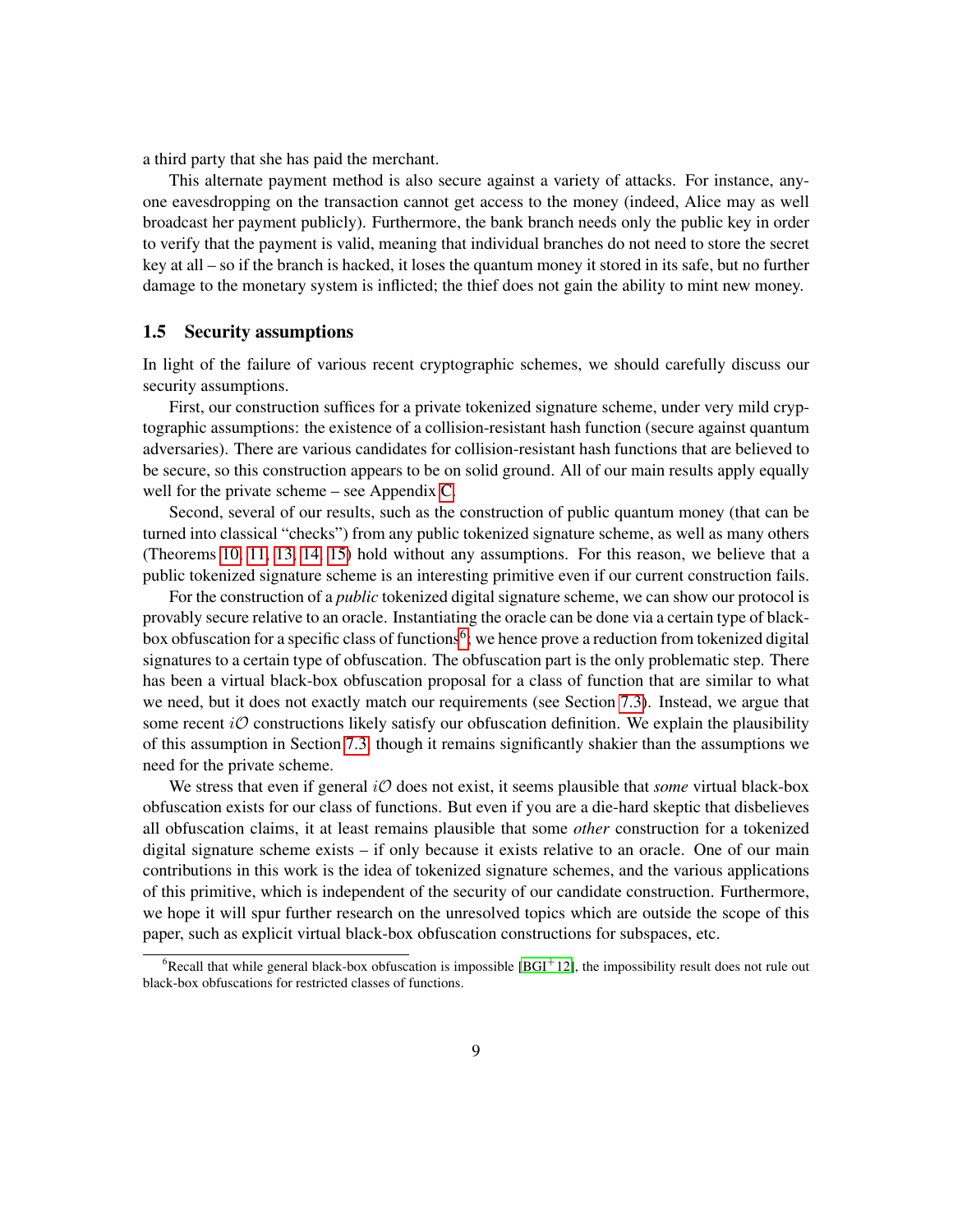#### <span id="page-9-5"></span><span id="page-9-0"></span>1.6 Organization

In Section [2](#page-9-1) we provide preliminary definitions and notation, in Section [3](#page-11-0) we introduce new definitions, in Section [4](#page-14-0) we shows several properties of tokenized signatures schemes. Section [5](#page-17-0) strengthens a very weak form of tokenized signatures to a full blown tokenized signature scheme. We show a query complexity lower bound in Section [6,](#page-24-0) which is used later to construct the weak form of tokenized signatures. In Section [7](#page-29-0) we revisit Aaronson and Christiano's quantum money scheme, report on an attack by Christiano which makes their original proposal insecure, and then propose how to fix it. This section also contains the weak form of tokenized signature protocol, and we discuss the security of it. In Section [8](#page-35-0) we show an application: how tokenized signatures can be used to transfer the value of quantum money, without using quantum communication, and another application in the context of distributed algorithms, in Section [9.](#page-37-0)

Nomenclature is provided in Appendix [A.](#page-42-0) In Appendix [C](#page-46-0) we show how to construct a *private* tokenized signatures scheme, under weaker assumptions than required for the public scheme. Illustration of the abstract can be found in the arXiv auxiliary files available at [https://arxiv.](https://arxiv.org/src/1609.09047/anc) [org/src/1609.09047/anc](https://arxiv.org/src/1609.09047/anc).

### <span id="page-9-1"></span>2 Preliminaries and Notation

#### <span id="page-9-2"></span>2.1 Linear Algebra

For any subspace  $A \prec \mathbb{F}_2^n$ , let

$$
A^{\perp} = \{ b \in \mathbb{F}_2^n | \forall a \in A, \ a \cdot b = \sum_{i=1}^n a_i b_i \mod 2 = 0 \}.
$$

A basis for *A* will be denoted  $\lt A >$ . For any subspace *A*,  $A^{\perp}$  is also a subspace, which satisfies

<span id="page-9-3"></span>
$$
(A^{\perp})^{\perp} = A
$$

and

$$
\dim(A) + \dim(A^{\perp}) = n. \tag{1}
$$

We denote by  $\chi_A$  the indicator function for *A*, and similarly for  $\chi_{A^{\perp}}$ :

<span id="page-9-4"></span>
$$
\chi_A(a) = \begin{cases} 1 & a \in A \\ 0 & \text{otherwise.} \end{cases}
$$

We denote the unified membership function  $\chi_{A^*}$ , which combines  $\chi_A$  and  $\chi_{A^{\perp}}$ :

$$
\chi_{A^*}(a, p) = \begin{cases} \chi_A(a) & p = 0\\ \chi_{A^\perp}(a) & p = 1 \end{cases} \tag{2}
$$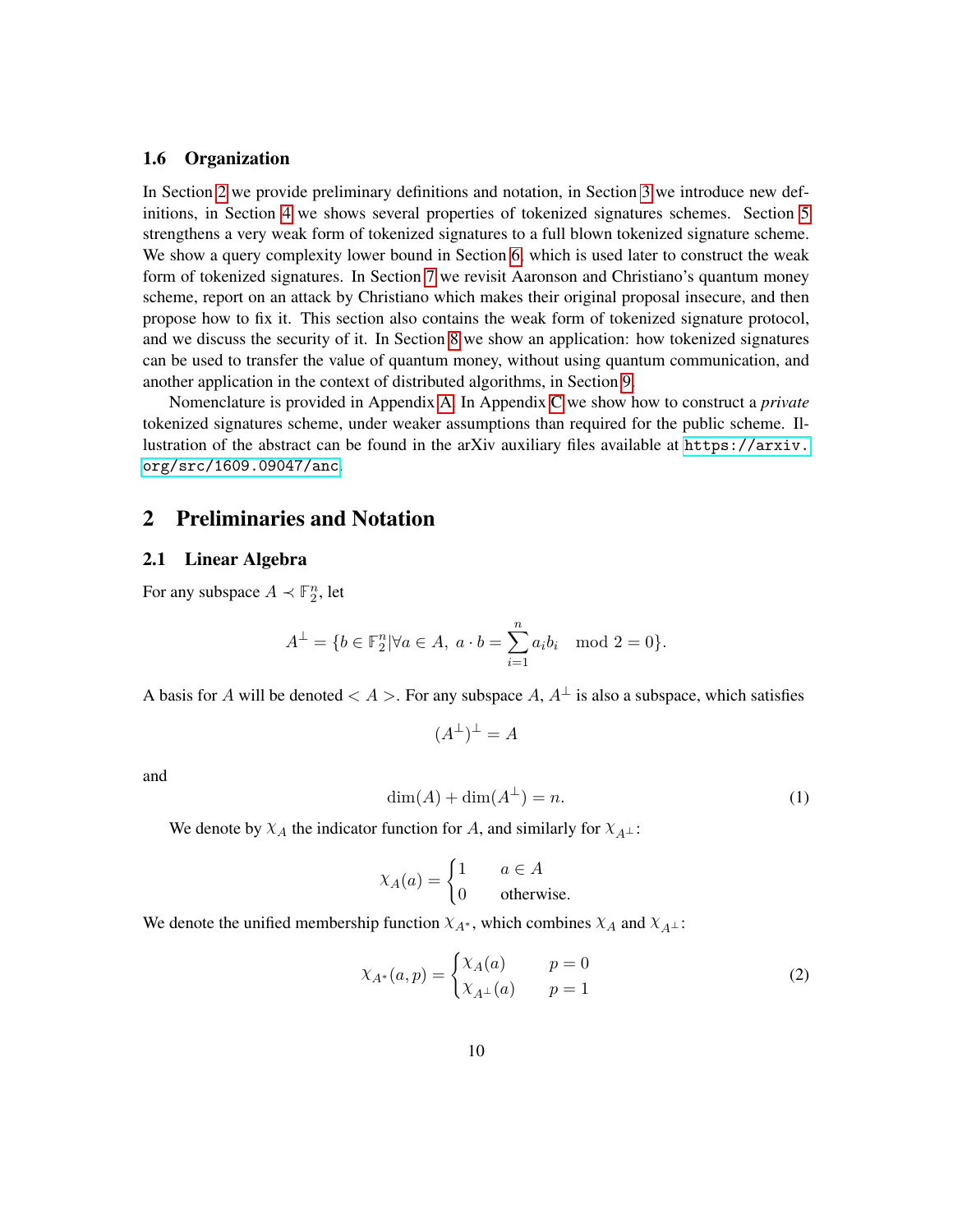For even *n*, let  $S(n)$  be the set of all subspaces of  $\mathbb{F}_2^n$  with dimension  $\frac{n}{2}$ . When *n* is clear from the context we simply write *S*. For any  $A \in S(n)$ , we define the state  $|A\rangle$ :

<span id="page-10-4"></span>
$$
|A\rangle = \frac{1}{\sqrt{2^{n/2}}} \sum_{a \in A} |a\rangle,
$$
 (3)

and similarly for  $|A^{\perp}\rangle$  (here we use Eq. [\(1\)](#page-9-3) to justify the normalization coefficient):

$$
|A^\perp\rangle=\frac{1}{\sqrt{2^{n/2}}}\sum_{a\in A^\perp}|a\rangle.
$$

The process in which *x* is sampled uniformly from a finite set *X* is denoted by  $x \stackrel{R}{\leftarrow} X$ , and  $output \leftarrow$  Alg $(input)$  denotes sampling *output* according to the distribution generated by running Alg(*input*).

#### <span id="page-10-0"></span>2.2 Cryptography

For a function  $f : \mathbb{N} \to \mathbb{R}^+$  we use the shorthand  $f(\kappa) \leq \text{negl}(\kappa)$  to say that *f* is negligible: for every polynomial  $p(\kappa)$ , there exists a large enough  $\kappa_0$  such that  $f(\kappa) \leq p(\kappa)$  for all  $\kappa \geq \kappa_0$ . We use the shorthand  $f(\kappa) \geq \text{non-negl}(\kappa)$  to say that *f* in non-negligible. We say that *f* is superlogarithmic if  $f(n) = \omega(\log n)$ .

<span id="page-10-3"></span>**Definition 1** (Collision resistant hashing scheme, adapted from [\[Gol04\]](#page-41-3)). Let  $r(\kappa) : \mathbb{N} \to \mathbb{N}$ . A collection  $\{h_s: \{0,1\}^* \mapsto \{0,1\}^{r(|s|)}\}_{s \in \{0,1\}^*}$  is called a collision resistant hashing scheme against quantum adversaries if there exists a PPT algorithm index such that the following holds:

- 1. There exists a polynomial time algorithm, that given *s* and *x*, returns  $h_s(x)$ .
- 2. We say that the pair  $x \neq x'$  forms a collision under the function *h* if  $h(x) = h(x')$ . We require that for every QPT Adv, given index $(1^{\kappa})$  as an input, outputs a collision under  $h_{\text{index}(1^{\kappa})}$ with negligible probability:

$$
\Pr\left[\mathsf{Adv}(\mathsf{index}(1^\kappa)) \text{ is a collision under } h_{\mathsf{index}(1^\kappa)}\right] \le \mathsf{negl}(\kappa)
$$

3. For some polynomial *p*, all sufficiently large  $\kappa$ 's, and every *s* in the range of index(1<sup> $\kappa$ </sup>), it holds that  $\kappa \leq p(|s|)$ . Furthermore,  $\kappa$  can be computed in polynomial time from  $s$ .<sup>[7](#page-10-1)</sup>

<span id="page-10-2"></span>Definition 2 (Digital Signature Scheme). A digital signature (DS) scheme consists of 3 PPT algorithms key-gen, sign and verify satisfying, for every  $\alpha \in \{0, 1\}^*$ :

1. When a document is signed using the private key, the signature is accepted by the verification algorithm using the public key:

$$
\Pr\left[\text{verify}_{pk}\left(\alpha, \text{sign}_{sk}\left(\alpha\right)\right)=T\right]=1
$$

<span id="page-10-1"></span><sup>&</sup>lt;sup>7</sup> The main purpose of this technical requirement is to allow the adversary to run in time which is polynomial in  $\kappa$ .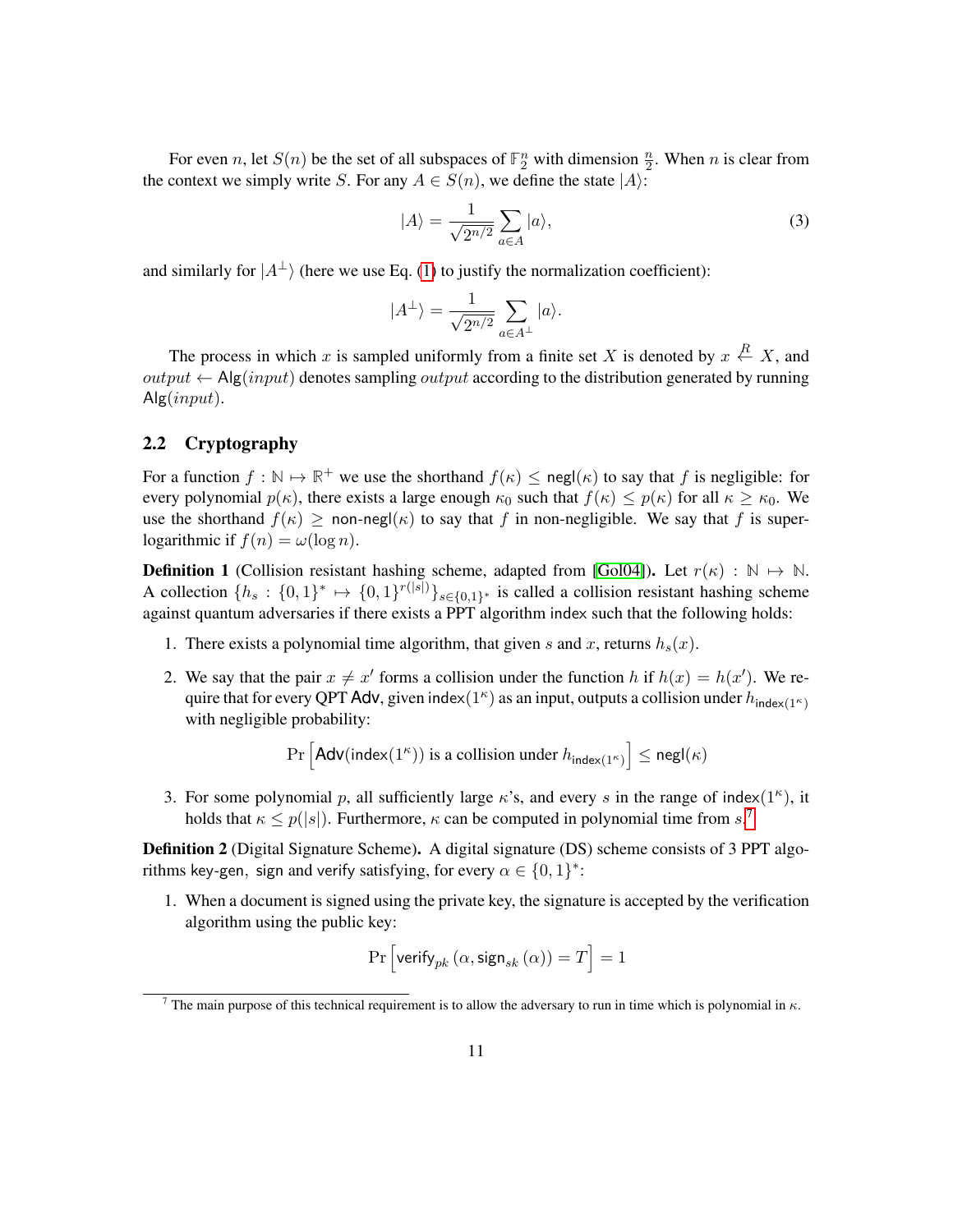<span id="page-11-3"></span>2. The scheme is secure against existential forgery under chosen message attacks; that is, an adversary with the capability of adaptively requesting documents to be signed by a signing oracle cannot generate a signature for any document they did not ask the oracle about:

<span id="page-11-1"></span>
$$
\Pr\left[(\alpha, sig) \leftarrow \mathsf{Adv}^{\mathsf{sign}_{sk}}(pk), \text{ verify}_{pk}(\alpha, sig) = T \text{ and } \alpha \notin Q_{\mathsf{Adv}}^{\mathsf{sign}_{sk}}\right] \le \mathsf{negl}(\kappa), \tag{4}
$$

where  $\text{Adv}^{\text{sign}_{sk}}$  is a QPT algorithm with access to the signing oracle, and  $Q_{\text{Adv}}^{\text{sign}_{sk}}$  is the set of queries it made to the oracle.

In the above definition, the probabilities range over  $(pk, sk) \leftarrow \text{key-gen}(1^k)$  as well as the internal randomness of all the algorithms. This will also be the case in all our future definitions.

We say a digital signature scheme is deterministic if verify is deterministic. We also define a related notion called a *memory-dependent signature scheme (MDS)*. Such a scheme is defined similarly to the above, except the chosen messages of the adversary must all be unique. It is clear that every DS is an MDS. The difference comes down to a technicality; it is generally easier to prove a scheme is an MDS than a DS, and it provides almost as much security (the signing protocol of an MDS scheme can be made secure against all chosen message attacks if it had memory, allowing it to respond to two signing requests for the same document with the same signature).

*Remark* 1*.* We will always assume (as we did in a Eq. [\(4\)](#page-11-1)) that the public key *pk* and the secret key *sk* are the output of key-gen(1<sup>*k*</sup>) of the relevant protocol, and that  $|\triangle\rangle$  is the output of token-gen<sub>*sk*</sub> (to be defined later) and the probabilities always take that into account.

### <span id="page-11-0"></span>3 Definitions

**Definition 3** (Public quantum money scheme  ${}^{8}$  ${}^{8}$  ${}^{8}$ ). A public quantum money scheme consists of three QPT algorithms:

- 1. key*-*gen*,* which takes as input the security parameter 1 *κ* and probabilistically generates a key pair *pk, sk*.
- 2. token*-*gen, which takes as an input *sk* and generates a quantum state \$ called a (bank) token.
- 3. verify*-*token which takes as input *pk* and an alleged bank token *τ* and either accepts or rejects.

verify*-*token should accept a valid bank tokens \$:

$$
\Pr\left[\$\leftarrow \text{token-gen}_{sk},\text{verify-token}_{pk}(\$\right)=T\right]=1.
$$

Let verify*-*token*k,pk* take as an input *pk*, as well as a collection of (possibly entangled) *k* alleged bank tokens  $\tau_1, \ldots, \tau_k$  and accepts if and only if for every  $1 \leq i \leq k$ , verify-token<sub>pk</sub> $(\tau_i)$  accepts.

<span id="page-11-2"></span><sup>&</sup>lt;sup>8</sup>Also known as locally verifiable quantum money [\[MS10\]](#page-41-2)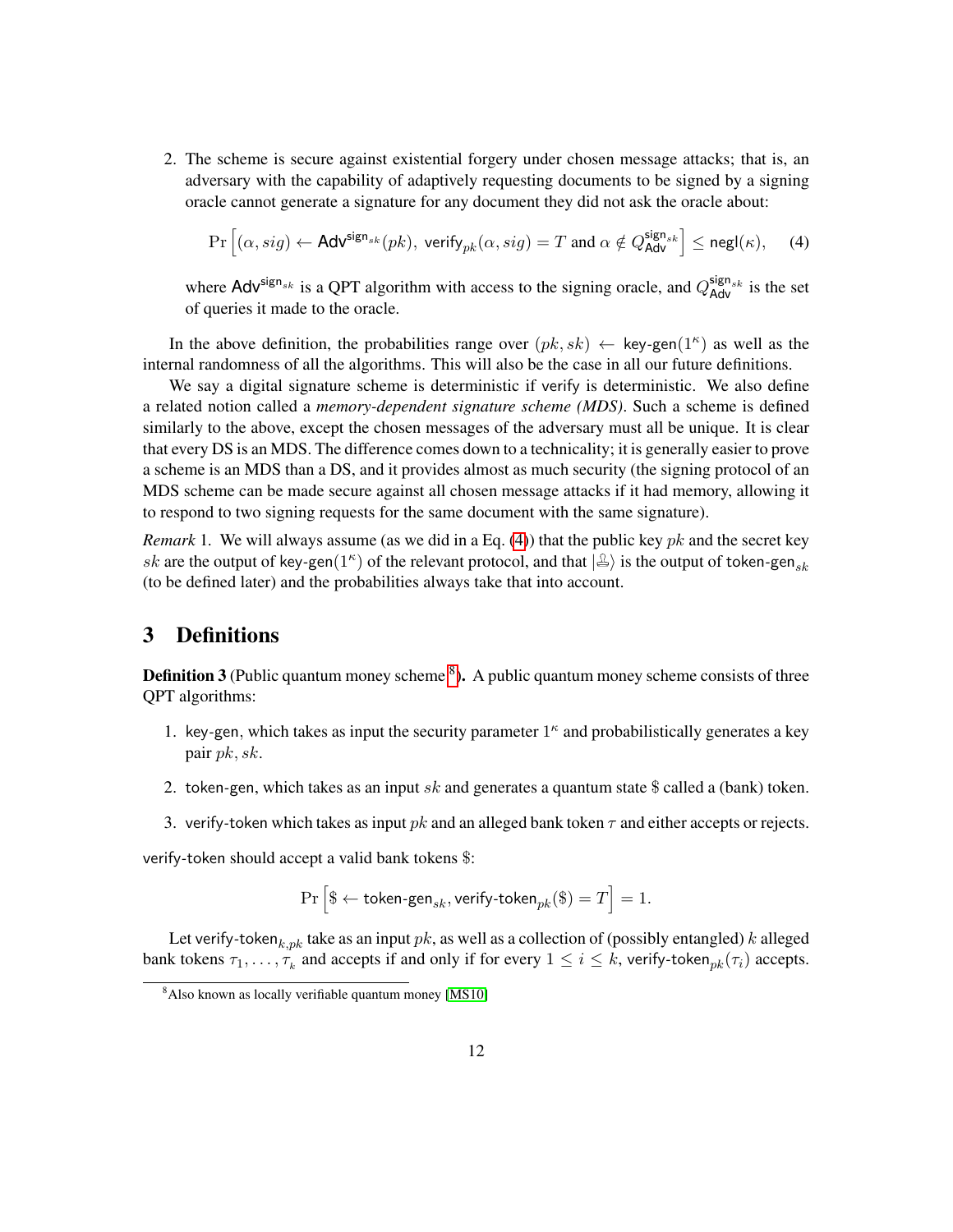<span id="page-12-5"></span>We say that the scheme is weakly secure if for every QPT Adv which maps  $\ell = poly(\kappa)$  valid tokens  $\$_1, \ldots, \$_\ell$  to  $\ell + 1$  (possibly entangled) alleged tokens  $\tau_1, \ldots, \tau_{\ell+1}:$  <sup>[9](#page-12-0)</sup>

<span id="page-12-4"></span><span id="page-12-1"></span>
$$
\Pr\left[\text{verify-token}_{\ell+1, pk}(\tau_1, \dots, \tau_{\ell+1}) = T\right] \le \text{negl}(\kappa) \tag{5}
$$

The scheme is secure if additionally, for every QPT Adv with access to *pk* and polynomially many quantum money states, which generates a state *σ*:

$$
\Pr\Big[\textsf{verify-token}_{pk}(\tau) = T | (T,\tau) \leftarrow \textsf{verify-token}_{pk}(\sigma) \Big] \ge 1 - \mathsf{negl}(\kappa) \tag{6}
$$

<span id="page-12-3"></span>*Remark* 2*.* To motivate the requirement in Eq. [\(6\)](#page-12-1) (which had not appeared in the literature, as far as we know), consider an adversary which aims to harm a specific merchant. Without the above requirement, one possible attack for the adversary (and there are other attacks with similar flavor) is to distort a quantum money state so that it will pass the verification test *exactly* once. That means that when the merchant will use that state again, say, to buy goods, the verification will fail (since it is the second verification). Even worse, the merchant might be accused of fraud. Eq. [\(6\)](#page-12-1) guarantees that if a state passes the verification, it will continue to pass further verifications (except with a negligible probability).

Aaronson and Christiano used a projective scheme which is a stronger requirement than Eq. [\(6\)](#page-12-1) (see [\[AC12\]](#page-38-1) for the definition of a projective scheme), but they did not consider it as part of the security requirement for quantum money.

Definition 4 (Tokenized signature scheme). A tokenized signature (TS) scheme consists of 4 QPT algorithms, key*-*gen, token*-*gen, sign, and verify with the following properties:

- 1. On input  $1^k$  where  $\kappa$  is the security parameter, key-gen outputs a classical public keys  $pk$ and a secret key *sk*.
- 2. token-gen<sub>sk</sub> generates a signing token  $|\triangle\rangle$ . We emphasize that if token-gen<sub>sk</sub> is called  $\ell$ times it may (and in our construction, would) output different states  $|\mathcal{L}_1\rangle, \ldots, |\mathcal{L}_\ell\rangle$ .
- <span id="page-12-2"></span>3. For every document  $\alpha \in \{0, 1\}^*$ ,

$$
\Pr\left[|\tfrac{\alpha}{\lambda}\rangle\leftarrow \textsf{token-gen}_{sk},\textsf{verify}_{pk}(\alpha,\textsf{sign}(\alpha,|\tfrac{\alpha}{\lambda}\rangle))=T\right]=1.
$$

$$
\Pr\left[\text{count}(\tau_1,\ldots,\tau_m) > \ell\right] \leq \mathsf{negl}(\kappa)
$$

<span id="page-12-0"></span><sup>&</sup>lt;sup>9</sup> Aaronson and Christiano used a slightly different definition described next. These definitions are clearly equivalent for *perfect completeness* schemes, which are our main focus, and the way we defined tokenized signatures and quantum money. Their definition is as follows. Let count take as input *pk*, as well as a collection of (possibly-entangled) alleged tokens  $\tau_1, \ldots, \tau_\ell$  and output the number of indices  $i \in [r]$  such that verify-token<sub>*pk*</sub>( $\tau_i$ ) accepts. We say that the scheme is secure if for every QPT Adv which maps  $\ell = poly(\kappa)$  valid tokens  $\hat{\mathfrak{s}}_1, \ldots, \hat{\mathfrak{s}}_\ell$  to *m* (possibly entangled) alleged tokens *τ*1*, . . . , τm*: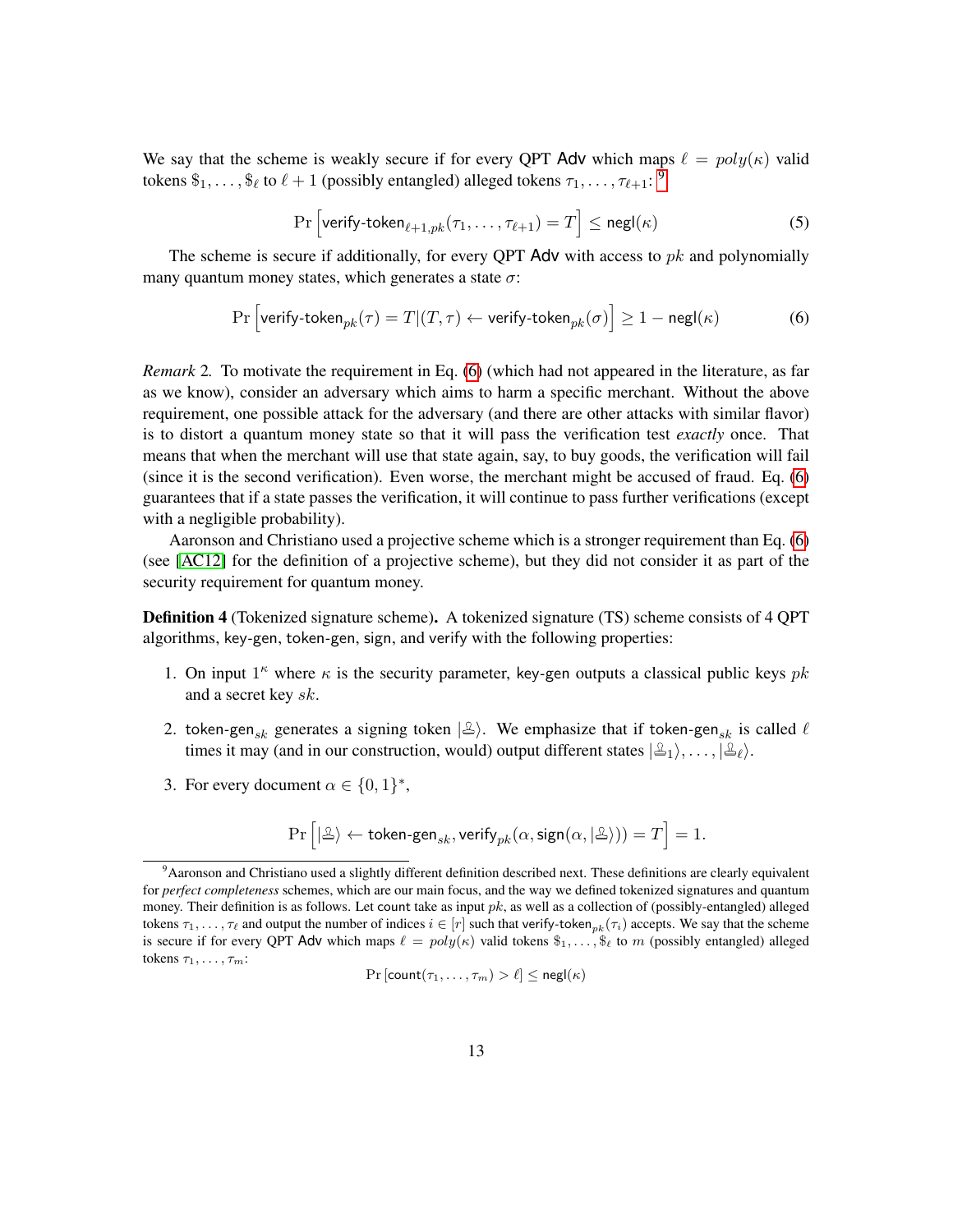In an imperfect scheme, the above requirement is relaxed:

$$
\Pr\Big[|\mathcal{ \triangle }\rangle\leftarrow \mathsf{token\text{-}gen}_{sk},\mathsf{verify}_{pk}(\alpha,\mathsf{sign}(\alpha,|\mathcal{ \triangle }\rangle))=T\Big]\geq 1-\mathsf{negl}(\kappa).
$$

All the results in this paper can be easily extended to imperfect schemes – this is usually omitted to improve the presentation. Our main construction is imperfect.

<span id="page-13-3"></span>Definition 5 (Length restricted TS scheme). A TS scheme is *r*-restricted if Item [3](#page-12-2) holds only for  $\alpha \in \{0,1\}^r$ .

To define unforgeability, we introduce the algorithm verify<sub> $k, pk$ </sub>. This algorithm takes as an input *k* pairs  $(\alpha_1, s_1), \ldots, (\alpha_k, s_k)$  and accepts if and only if (i) all the documents are distinct, i.e.  $\alpha_i \neq \alpha_j$  for every  $1 \leq i \neq j \leq k$ , and (ii) all the pairs pass the verification test verify<sub>*pk*</sub>( $\alpha_i$ ,  $s_i$ ).

<span id="page-13-2"></span>**Definition 6** (Unforgeability and onetime unforgeability). A TS scheme is unforgeable if for every  $\ell = poly(\kappa)$  a QPT adversary cannot sign  $\ell + 1$  different documents by using the public key and  $\ell$ signing tokens:

$$
\Pr\left[\text{verify}_{\ell+1, pk}(\text{Adv}(pk, |\mathcal{L}_1\rangle \otimes \ldots |\mathcal{L}_\ell\rangle)) = T\right] \leq \text{negl}(\kappa) \tag{7}
$$

Onetime unforgeability requires the above only for  $\ell = 1$ .

Note that the above requirement for  $\ell \neq 0$  is stronger than the requirement for key-only attack  $(\ell = 0)$ : it implies the that an adversary with access to the public key (and without signing tokens) cannot find a pair  $(\alpha, s)$  which would pass verification:

<span id="page-13-0"></span>
$$
\Pr\left[(\alpha,s) \gets \mathsf{Adv}(pk), \mathsf{verify}_{pk}(\alpha,s)\right] \leq \mathsf{negl}(\kappa)
$$

Otherwise, the adversary could use his  $\ell$  signing tokens to sign additional  $\ell$  different documents, and violate the security assumption in Eq. [\(7\)](#page-13-0).

We define revoke<sub> $k, pk$ </sub> in a similar way to verify<sub> $k, pk$ </sub>: it receives as an input  $k$  registers, preforms revoke*pk* on each one of them, and accepts iff all of the revocations accepted.

Definition 7 (Revocability.). A revocable tokenized signature scheme adds a fifth algorithm, revoke which satisfies:

- 1. Pr  $[\text{revol}_{{pk}}(|\mathcal{L}\rangle) = T] = 1.$
- <span id="page-13-1"></span>2. For every  $\ell \leq poly(\kappa)$ ,  $t \leq \ell$ , and every QPT Adv with  $\ell$  signing tokens  $|\mathcal{L}_1\rangle \otimes \ldots \otimes |\mathcal{L}_\ell\rangle$ and *pk* which generates  $\alpha_1$ ,  $sig_1$ , ...  $\alpha_t$ ,  $sig_t$ ,  $\sigma$

$$
\Pr\left[\textsf{verify}_{t,pk}(\alpha_1, sig_1, \ldots, \alpha_t, sig_t) = T \ \wedge \ \textsf{revoke}_{\ell-t+1,pk}(\sigma) = T\right] \le \textsf{negl}(\kappa).
$$

In imperfect schemes, we relax item 1 so that the r.h.s. is at least  $1 - negl(\kappa)$ .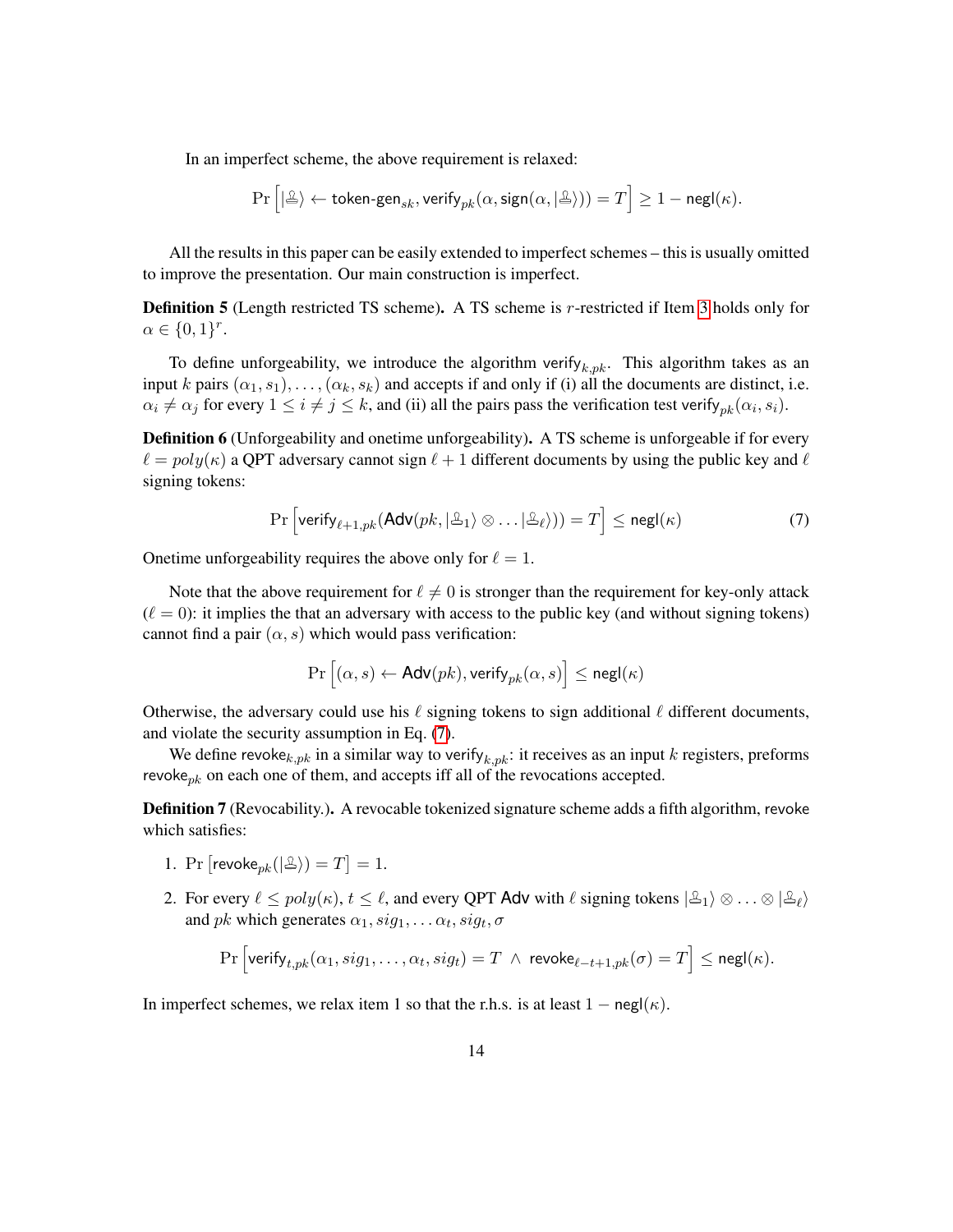As was mentioned in the introduction, every TS scheme (but not necessarily length restricted TS scheme) is revocable.

A testable TS scheme has an additional algorithm verify*-*token, which, unlike revoke, does not consume the signing token. If a state passes this test, it can be used to sign a document.

Definition 8 (Testability). A testable TS scheme adds a fifth QPT algorithm to a TS scheme, verify*-*token, which satisfies:

- <span id="page-14-6"></span>1. Pr  $\left[\textsf{verify-token}_{pk}(|\mathcal{L}\rangle) = (T, |\mathcal{L}\rangle)\right] = 1.$
- 2. For every QPT Adv with access to *pk* and *poly*(*κ*) many signing tokens, which generates *α* and a state *τ* :

$$
\Pr\left[\text{verify}_{pk}(\alpha, \text{sign}(\alpha, \sigma)) = T | (T, \sigma) \leftarrow \text{verify-token}_{pk}(\tau)\right] \ge 1 - \text{negl}(\kappa) \tag{8}
$$

<span id="page-14-5"></span><span id="page-14-4"></span>
$$
\Pr\left[\text{verify-token}_{pk}(\sigma) = T | (T, \sigma) \leftarrow \text{verify-token}_{pk}(\tau)\right] \ge 1 - \text{negl}(\kappa) \tag{9}
$$

These requirements are added for the same reasons as in Remark [2.](#page-12-3)

**Definition 9** (Everlasting Security.). A revocable TS scheme has everlasting security if a computationally unbounded quantum adversary Adv with access to  $\ell = \text{poly}(\kappa)$  signing tokens  $|\mathcal{L}_1\rangle \otimes$  $\ldots \otimes |\mathcal{L}_\ell\rangle$  but without access to *pk*,

$$
\Pr\left[(\rho,\alpha,s) \leftarrow \mathsf{Adv}(|\Delta_1\rangle \otimes \ldots \otimes |\Delta_\ell\rangle), \mathsf{revolse}_{\ell, pk}(\rho) = T \text{ and verify}_{pk}(\alpha,s) = T\right] \le \mathsf{negl}(k)
$$
\n(10)

A testable scheme has everlasting security if revoke in Eq. [\(10\)](#page-14-2) is replaced with verify*-*token. Onetime everlasting security requires the above only for  $\ell = 1$ .

### <span id="page-14-0"></span>4 Properties of Tokenized Signature Schemes

In this section we prove several properties of tokenized signature schemes.

<span id="page-14-1"></span>Theorem 10. *Every unforgeable tokenized signature scheme is also revocable (see Definition [7\)](#page-13-1) by the algorithm* revoke *given in Algorithm [1.](#page-14-3)*

**Algorithm 1 revoke** 

<span id="page-14-3"></span>1: **procedure** revoke( $pk, σ$ )

2: *α*  $\alpha \stackrel{R}{\leftarrow} \{0,1\}^{f(\kappa)}$ 3: **return** verify<sub>pk</sub> $(\alpha, \text{sign}(\alpha, \sigma))$ 4: end procedure

<span id="page-14-2"></span> $\triangleright$  *f* can be any super-logarithmic function.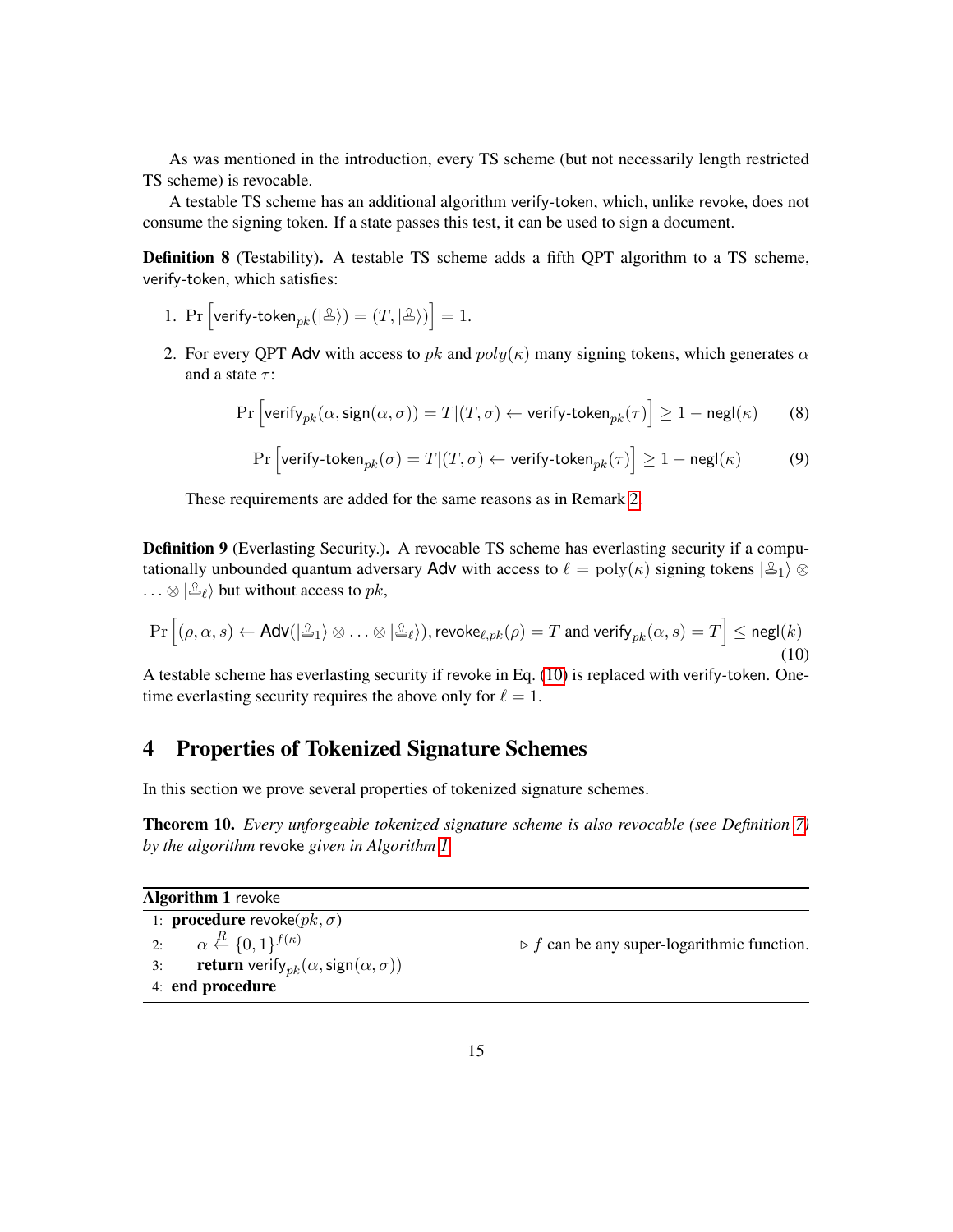Next, we show that a variant of a tokenized signature scheme can be used as a digital signature scheme.

Let TS be an tokenized signature scheme. We define the scheme DS which uses TS in a black box manner. In DS, key-gen and verify are the same as in TS, and DS sign<sub>sk</sub>( $\alpha$ ) is done by:  $TS.\text{sign}(\alpha, TS.\text{key-gen}_{sk}).$ 

<span id="page-15-0"></span>Theorem 11. *If* TS *is a tokenized signature scheme then the scheme* DS *as defined above is a memory-dependent digital signature scheme (see Definition [2\)](#page-10-2).*

While this only gives us a memory-dependent digital signature scheme, it can be strengthened to a general digital signature scheme given additional technical assumptions about the tokenized signature scheme; see Appendix [B.](#page-43-0)

<span id="page-15-1"></span>Theorem 12. *Every testable (see Definition [8\)](#page-14-4) tokenized signature scheme is a public quantum money scheme (see Definition [3\)](#page-12-1).*

*Proof of Theorem [10.](#page-14-1)* Assume towards a contradiction that revoke given in Algorithm [1](#page-14-3) does not satisfy Definition [7,](#page-13-1) i.e. there exists  $\ell = poly(\kappa)$  and *t*, and a QPT Adv which generates  $\alpha_1$ ,  $sig_1$ , . . . ,  $\alpha_t$ ,  $sig_t$ and a state  $\sigma$  such that

 $\Pr\left[\mathsf{verify}_{t,pk}(\alpha_1, sig_1, \ldots, \alpha_t, sig_t) = T \: \land \: \mathsf{revoke}_{\ell-t+1,pk}(\sigma) = T \right] \geq \mathsf{non-negl}(\kappa).$ 

We define Adv' which uses Adv and simulates revoke, which can be used to break the unforgeability of the TS scheme. The adversary  $Adv'$  starts by running  $Adv$ , and then uses the state  $\sigma$  to produce signatures for additional  $\ell$  random documents, see Algorithm [2.](#page-15-2)

### Algorithm  $2$  Adv': the adversary used in the proof of Theorem [10](#page-14-1)

<span id="page-15-2"></span>1: **procedure**  $ADV'(pk, |\mathcal{L}_1\rangle \otimes ... \otimes |\mathcal{L}_{\ell}\rangle)$  $\alpha_1, sig_1, \ldots, \alpha_t, sig_t, \sigma_{t+1}, \ldots, \sigma_{\ell+1}) \leftarrow \mathsf{Adv}(pk, \ket{\mathbb{A}_1} \otimes \ldots \otimes \ket{\mathbb{A}_\ell})$ 3: **for all**  $i \in \{t+1, ..., \ell+1\}$  **do** 4:  $\alpha_i \stackrel{R}{\leftarrow} \{0,1\}$  $\triangleright$  *f* can be any super-logarithmic function. 5:  $sig_i \leftarrow sign(\alpha_i, \sigma_i)$ 6: end for 7: **return**  $(\alpha, sig)$ 8: end procedure

By construction,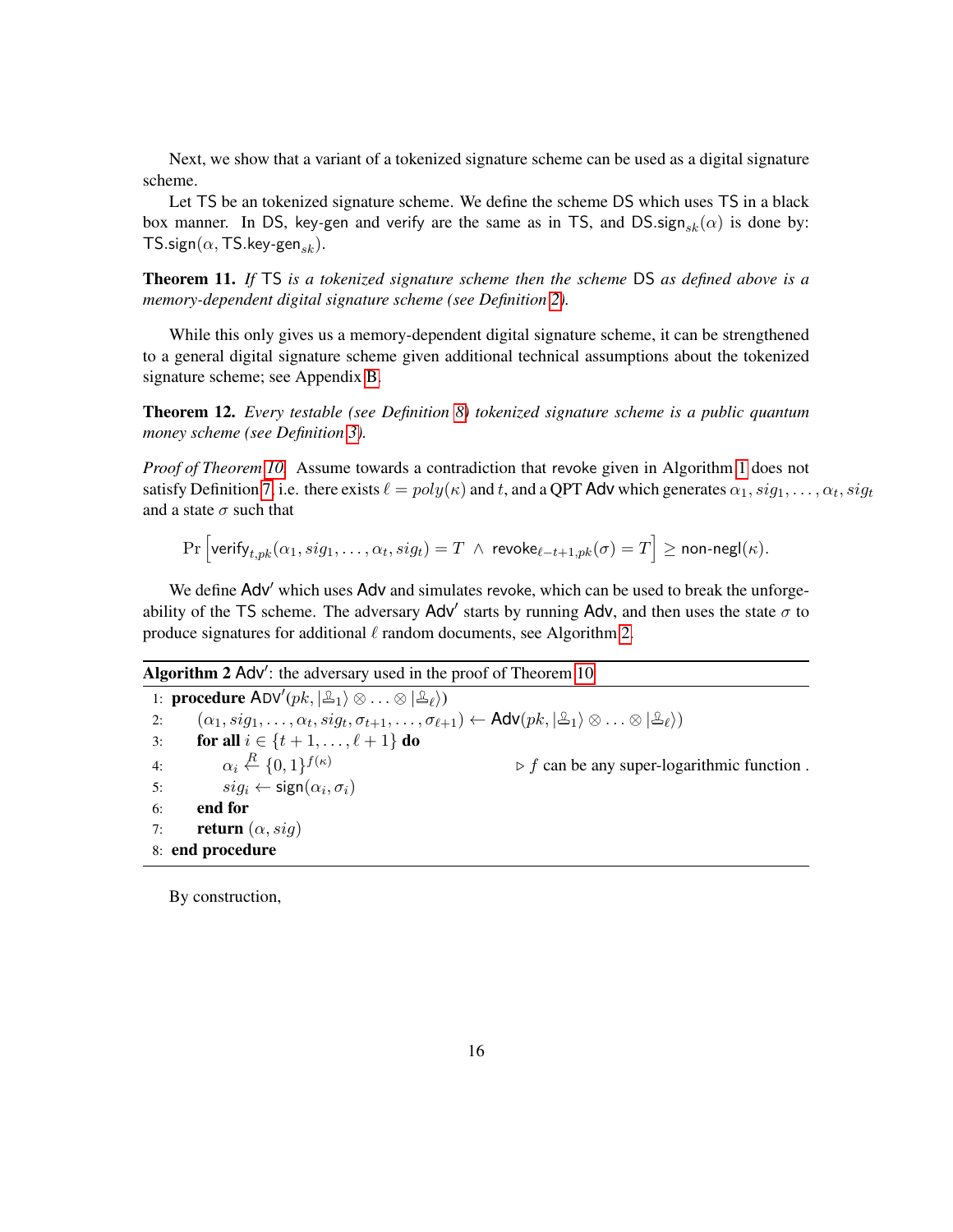$$
\begin{aligned} &\Pr[\text{verify}_{\ell+1, pk}\left(\textsf{Adv}'(pk, |\triangle_1\rangle \otimes \ldots |\triangle_{\ell}\rangle)\right) = T] \\ &= \Pr\Big[\textsf{verify}_{t, pk}(\alpha_1, sig_1, \ldots, \alpha_t, sig_t) = T \ \wedge \ \textsf{revoke}_{\ell-t+1, pk}(\sigma) = T \ \wedge \ \forall i \neq j, \ \alpha_i \neq \alpha_j \ \Big] \\ &\geq \Pr\Big[\textsf{verify}_{t, pk}(\alpha_1, sig_1, \ldots, \alpha_t, sig_t) = T \ \wedge \ \textsf{revoke}_{\ell-t+1, pk}(\sigma) = T\Big] - \binom{\ell+1}{2} 2^{-f(\kappa)} \\ &\geq \textsf{non-negl}(\kappa) \end{aligned}
$$

which contradicts unforgeability (see Definition [6\)](#page-13-2).  $\Box$ 

*Proof of Theorem [11.](#page-15-0)* It's clear that a valid signature will be accepted by this scheme, so we only need to prove security. Suppose there was an adversary who used *distinct* adaptive queries to the signing oracle and produced a signature for a new document, violating Eq. [\(4\)](#page-11-1). Then this adversary produced valid signatures for  $\ell + 1$  different<sup>[10](#page-16-0)</sup> documents using only  $\ell$  calls to the oracle. But this means it could produce  $\ell + 1$  valid signatures of distinct documents using only  $\ell$  signing tokens, contradicting the security assumption of the tokenized signature scheme.  $\Box$ 

*Proof of Theorem [12.](#page-15-1)* A testable tokenized signature scheme already has the correctness property of quantum money, i.e.  $Pr(\text{verify-token}_{pk}(\lvert \Delta\rangle)) = 1$ . Also Eq. [\(6\)](#page-12-1) holds. The only property which is left to show is Eq. [\(5\)](#page-12-4). Suppose it does not, i.e. there exists a QPT Adv which maps  $pk, |\triangle_1\rangle, \ldots, |\triangle_\ell\rangle$ , for  $\ell = poly(\kappa)$  to a state  $\tau$  with  $\ell + 1$  registers such that

$$
\Pr\left[\text{verify-token}_{\ell+1, pk}(\tau) = T\right] \ge \text{non-negl}(\kappa). \tag{11}
$$

<span id="page-16-2"></span><span id="page-16-1"></span> $\Box$ 

Let Adv' be the adversary as defined in Algorithm [3.](#page-17-2)

$$
\Pr\left[\text{verify}_{\ell+1, pk}(\text{Adv}'(pk, |\mathcal{L}_1) \otimes ... \otimes |\mathcal{L}_\ell)\right) = T\right]
$$
\n
$$
= \Pr\left[\text{verify-token}_{\ell+1, pk}(\tau) = (T, \sigma) \wedge \text{verify}_{\ell+1, pk}(\alpha, sig)\right]
$$
\n
$$
= \Pr\left[\text{verify-token}_{\ell+1, pk}(\tau) = (T, \sigma) \bigwedge_{i \in [\ell+1]} \text{verify}_{pk}(\alpha_i, sign(\alpha_i, \sigma_i))\right]
$$
\n
$$
\geq \text{non-negl}(\kappa) \tag{12}
$$

where in the last step we used Eq.  $(11)$  and Eq.  $(8)$ . Eq.  $(12)$  contradicts unforgeability (Definition [6\)](#page-13-2).

<span id="page-16-0"></span><sup>&</sup>lt;sup>10</sup>Here we used the property that the documents given for the signing oracle are distinct.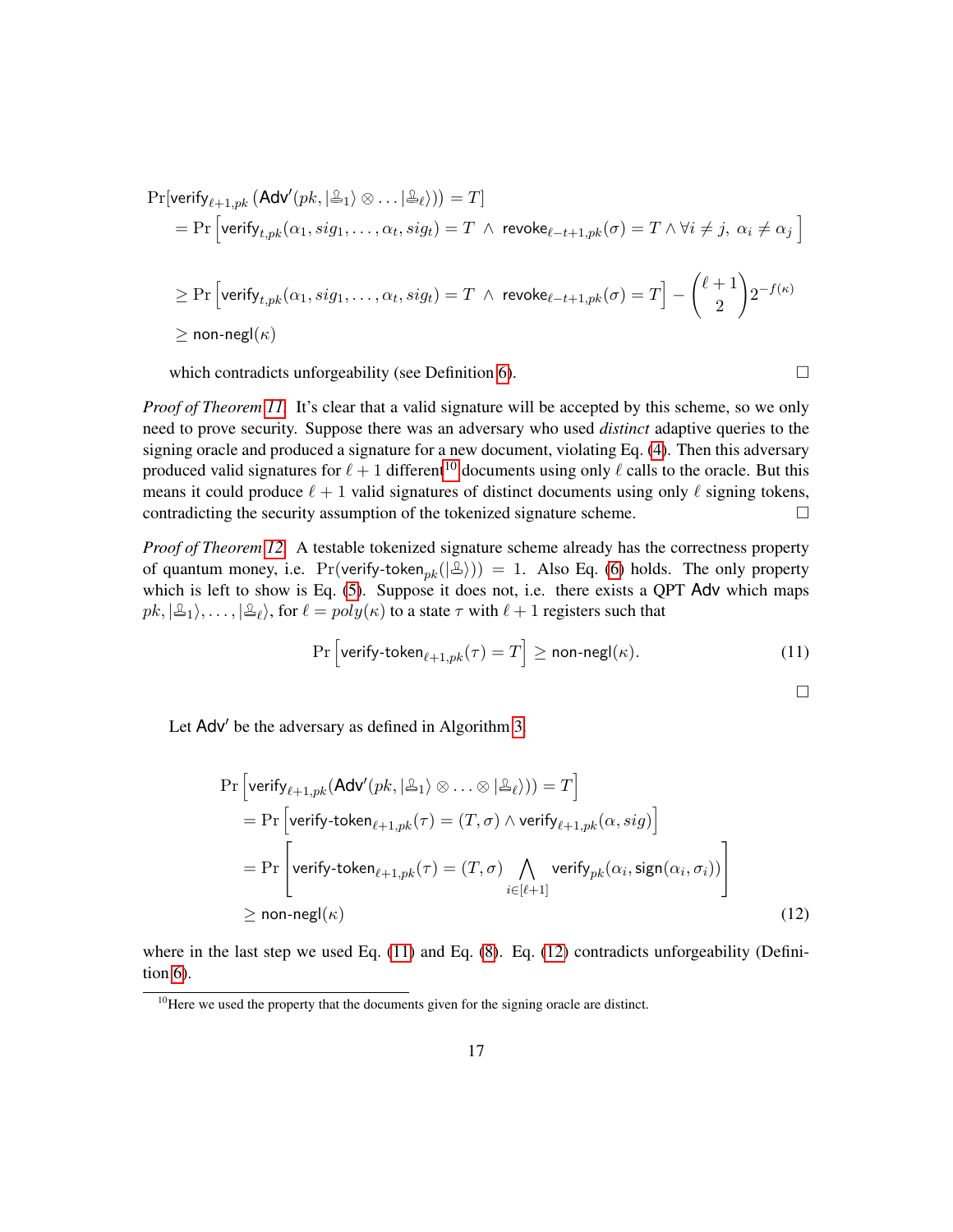Algorithm  $3$  Adv': the adversary used in the proof of Theorem [12](#page-15-1)

<span id="page-17-2"></span>1: **procedure**  $ADV'(pk, |\mathcal{L}_1\rangle \otimes ... \otimes |\mathcal{L}_{\ell}\rangle)$ 2:  $\tau \leftarrow \mathsf{Adv}(pk, |\mathcal{L}_1\rangle \otimes \ldots \otimes |\mathcal{L}_\ell\rangle)$ 3: **if** verify-token<sub> $\ell+1,pk(\tau) = (T, \sigma_1, \ldots, \sigma_{\ell+1})$  then</sub> 4: **for all**  $i \in [\ell + 1]$  **do** 5:  $\alpha_i \leftarrow i$ 6:  $sig_i \leftarrow sign(\alpha_i, \sigma_i)$ 7: end for 8: end if 9: **return**  $(\alpha, sig)$ 10: end procedure

### <span id="page-17-0"></span>5 Reduction to a one-bit onetime Scheme

In this section we show how a 1-bit length restricted (see Def. [5\)](#page-13-3) onetime (see Def. [6\)](#page-13-2) tokenized signature scheme, denoted OT1, can be strengthened to a full-fledged tokenized signature scheme (i.e used to sign an arbitrary number of documents, of arbitrary length).

This is done using three reductions, which construct three additional schemes. The second scheme, OTR (see Algorithm [4\)](#page-18-0), is onetime *r*-restricted: it is achieved by using the OT1 scheme *r* times. The third scheme, OT (see Algorithm [5\)](#page-19-0), removes the length restriction by using the hash-and-sign paradigm: instead of signing the document  $\alpha$  (which might be arbitrarily long), we sign the document  $h_s(\alpha)$  where  $h_s$  is a collision resistant hash function. The proof is the same as the classical security proof of the hash-and-sign paradigm (see, for example, [\[Gol04\]](#page-41-3)). The fourth scheme, TS (see Algorithm [6\)](#page-20-0), uses a (quantum resistant) digital signature scheme (denoted *DS*). In this scheme the public key used in the previous OT scheme is signed using a (quantum resistant) digital signature scheme, and added to the quantum money state. The public and secret keys are generated using the digital signature scheme.

In rest of this section we show that all the reductions maintain unforgeability (see Definition [6\)](#page-13-2), testability (Definition [8\)](#page-14-4), and that the first two reductions (but not the last) maintain everlasting security (see Definition [9\)](#page-14-2). We will always assume that  $r \leq poly(\kappa)$ .

<span id="page-17-3"></span>Theorem 13. *1. If* OT1 *is a* 1*-restricted onetime unforgeable TS scheme, then* OTR *is rrestricted onetime TS scheme.*

- <span id="page-17-4"></span>*2. If* OTR *is r-restricted onetime TS scheme and h<sup>s</sup> is a collision resistant hash function, then* OT *is onetime TS scheme.*
- <span id="page-17-1"></span>*3. If* OT *is a onetime TS scheme and* DS *is a digital signature scheme, then* TS *is a (full blown) TS scheme.*

*Proof.* We start by proving item [1.](#page-17-3) The correctness property for documents of length *r* follows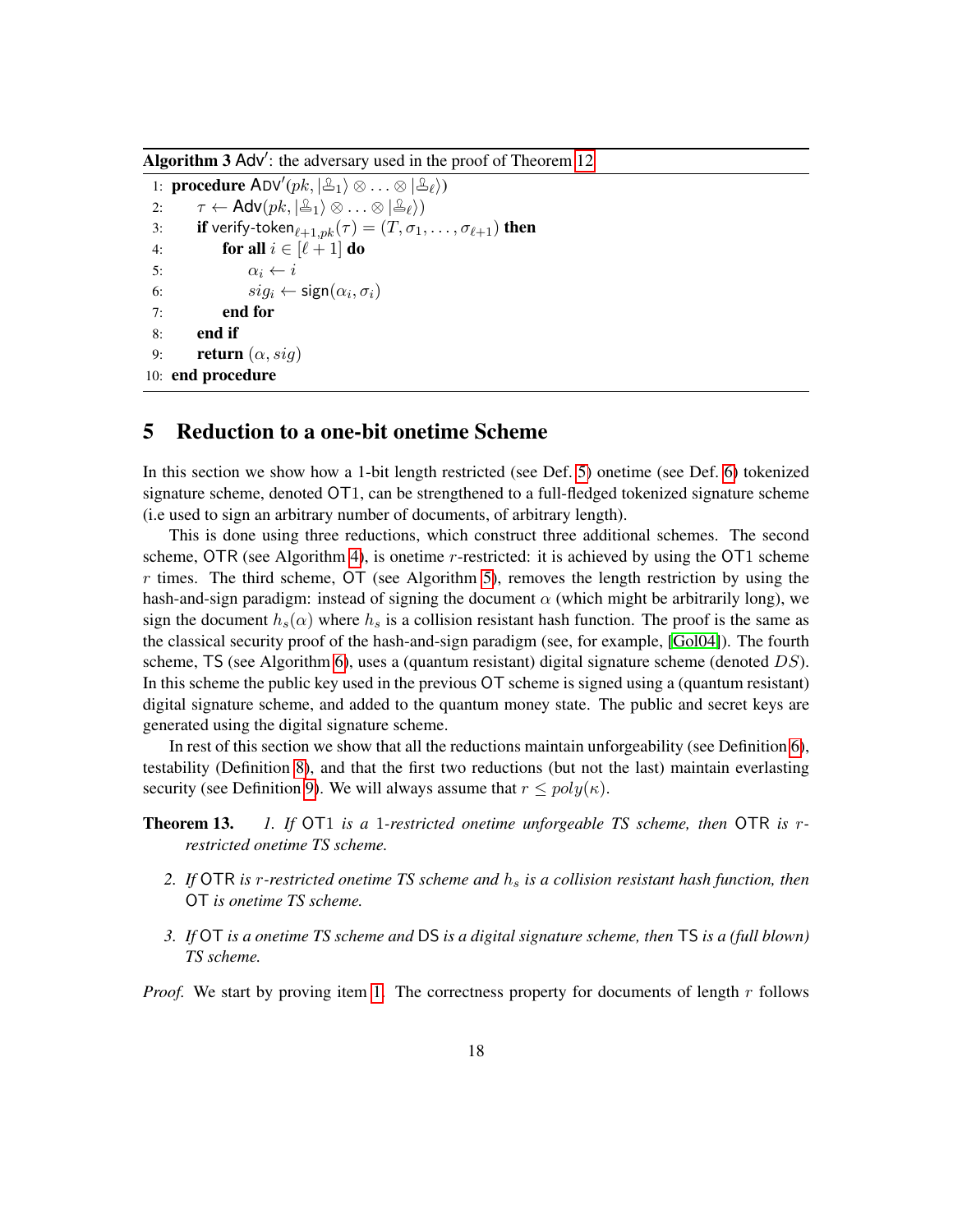Algorithm 4 OTR: Onetime *r*-restricted scheme

```
1: procedure key-gen(1^{\kappa}, 1^r)
 2: for all i \in [r] do
 3: (pk_i, sk_i) \leftarrow \textsf{OT1}.key\text{-}\textsf{gen}(1^n)4: end for
 5: return (pk, sk)
 6: end procedure
 7: procedure token-gen(sk)
 8: for all i \in [r] do
 9: (|\mathcal{L}_i\rangle) \leftarrow \text{OT1.token-gen}(sk_i)10: end for
11: return |\mathcal{L}\rangle = |\mathcal{L}_1\rangle \otimes \ldots \otimes |\mathcal{L}_r\rangle12: end procedure
13: procedure sign(\alpha \in \{0, 1\}^r, |\mathcal{Q}\rangle)
14: for all i \in [r] do
15: sig_i = \text{OT1}.sign(\alpha_i, |\mathcal{Z}_i\rangle)16: end for
17: return sig
18: end procedure
19: procedure verify<sub>pk</sub>(\alpha \in \{0, 1\}^r, sig)20: for all i \in [r] do
21: if OT1.verify(\alpha_i, sig_i) = F then return F
22: end if
23: end for
24: return T
25: end procedure
26: procedure verify-tokenpk(τ )
27: if for all i \in [r] OT1.verify-token_{pk_i}(\tau_i) = (T, \sigma_i) then
28: return (T, \sigma)29: else
30: return F
31: end if
32: end procedure
```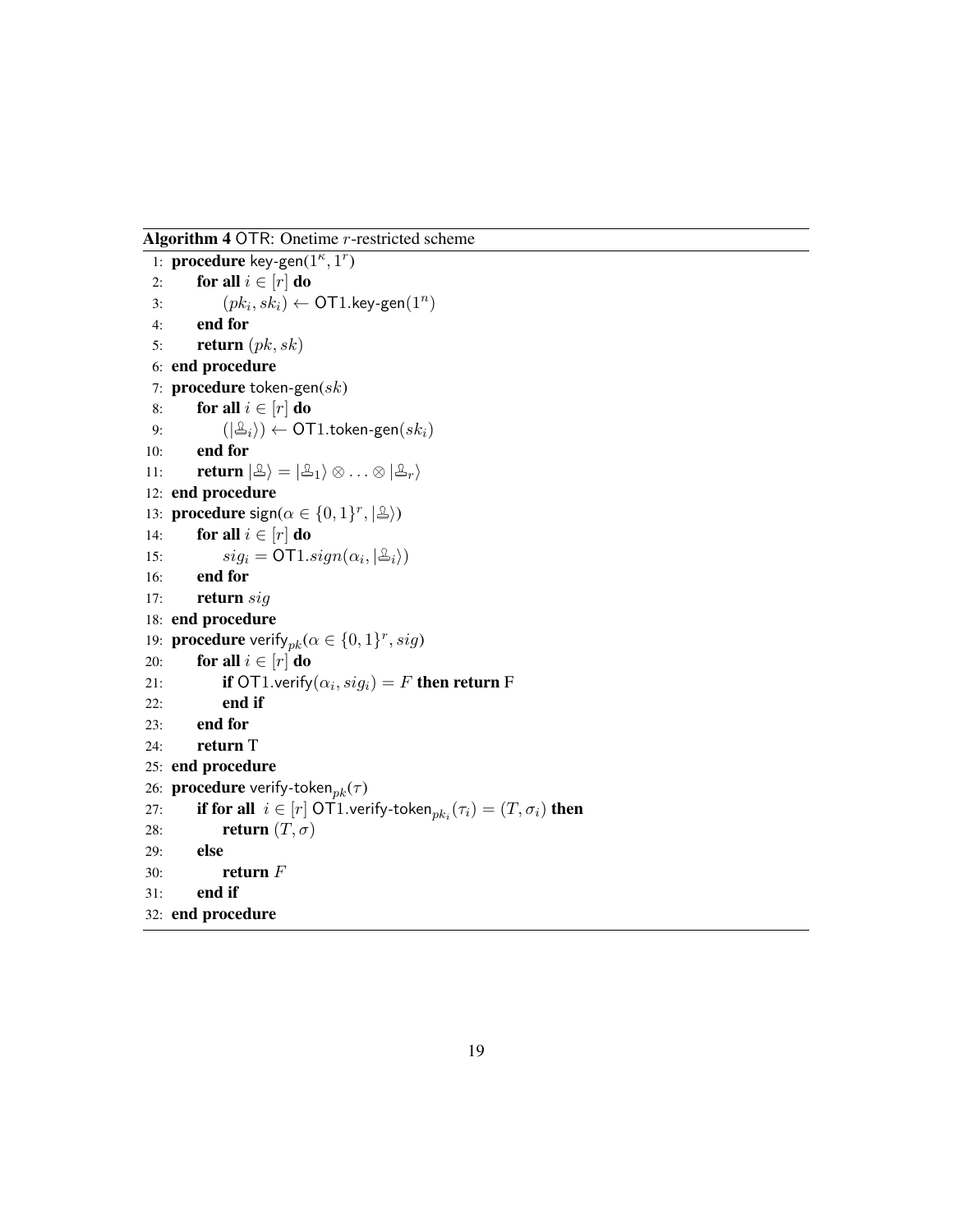Algorithm 5 OT: onetime scheme

<span id="page-19-0"></span>1: **procedure** key-gen(1<sup>*κ*</sup>)</sub> 2:  $s \leftarrow \text{index}(1^{\kappa})$ ) *.* See Definition [1](#page-10-3) for index.  $\mathcal{B}: \qquad (pk', sk') \leftarrow \mathsf{OTR}$ .key-gen $(1^\kappa, 1^{r(\kappa)})$  $\rhd$  See Definition [1](#page-10-3) for  $r(\kappa)$ . 4:  $sk \leftarrow (sk', s)$ 5:  $pk \leftarrow (pk', s)$ 6: return (*pk, sk*) 7: end procedure 8: procedure token*-*gen(*sk*) 9: |  $\mathcal{O}' \rangle \leftarrow \mathsf{OTR}.$ token-gen $(\mathit{sk}')$ 10:  $\left|\mathfrak{B}\right\rangle \leftarrow (s, \left|\mathfrak{B}'\right\rangle)$ 11: **return**  $|\mathcal{L}\rangle$ 12: end procedure 13: **procedure**  $sign(\alpha \in \{0, 1\}^*, (s, |\mathcal{L}|))$ 14: **return** OTR.sign $(h_s(\alpha), |\mathcal{L})$ 15: end procedure 16: **procedure** verify<sub>pk</sub> $(\alpha \in \{0, 1\}^*, sig)$ 17: **return** OTR.verify<sub>pk</sub> $(h_s(\alpha), sig)$ 18: end procedure 19: **procedure** verify-token $_{pk}(s', \tau)$ 20: **if**  $s = s'$  and OTR.verify-token $_{pk}(\tau) = (T, \sigma)$  then 21: **return**  $(T, s, \sigma)$ 22: else 23: return *F* 24: end if 25: end procedure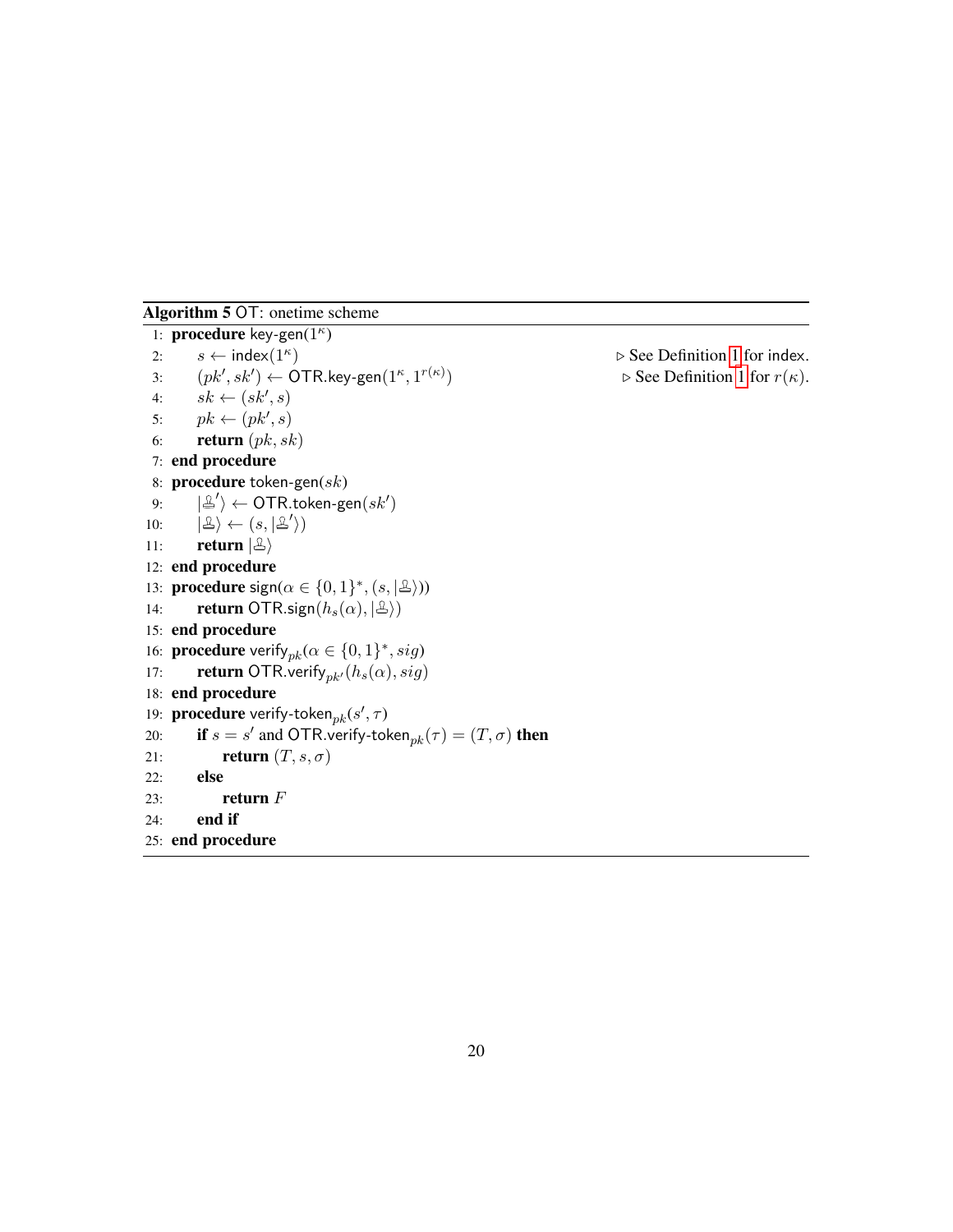Algorithm 6 TS: Tokenized Signature scheme

```
1: procedure key-gen(1^{\kappa})
 2: (pk, sk) \leftarrow \mathsf{DS}.\mathsf{key}\text{-}\mathsf{gen}(\kappa)3: return (pk, sk)
 4: end procedure
 5: procedure token-gen(sk)
 6: (OT.pk, OT.sk) \leftarrow OT.key\text{-}gen(1<sup><i>k</i></sup>,<i>r</i>)7:\hat{O} \leftarrow \overline{\textsf{OT}.}token-gen(\overline{\textsf{OT}.}sk)\ket{\mathbb{E}} \leftarrow (\textsf{OT}.pk, \textsf{DS}.\textsf{sign}_{sk}(\textsf{OT}.pk), \ket{\mathbb{E}'}).9: return |\hat{\mathbb{E}}\rangle10: end procedure
11: procedure sign(\alpha \in \{0, 1\}^*, |\mathcal{Q}|)12: Assume |\mathcal{L}\rangle has the form (OT.pk, DS.sign_{sk}(OT.pk), |\mathcal{L}\rangle)13: sig' \leftarrow \overline{OT}.\text{sign}(\alpha, |\mathcal{L}'\rangle)14: sig \leftarrow (OT.pk, DS.\text{sign}_{sk}(OT.pk), sig')15: return sig
16: end procedure
17: procedure verify<sub>pk</sub>(\alpha \in \{0, 1\}^*, sig)18: Assume sig has the form (OT.pk, DS.sign_{sk}(OT.pk), sig')19: return DS.verify<sub>pk</sub>(OT.pk, DS.sign<sub>sk</sub>(OT.pk)) \wedge OT.verify<sub>OT.pk</sub>(\alpha, sig')
20: end procedure
21: procedure verify-tokenpk(τ )
22: Assume \tau has the form (OT.pk, DS.sign_{sk}(OT.pk), \tau')23: if DS.verify<sub>pk</sub>(OT.pk, DS.sign<sub>sk</sub>(OT.pk)) = T and OT.verify-token<sub>OT.pk</sub>(\tau') = (T,\sigma)
     then
24: return (T, OT.pk, DS.signsk(OT.pk), σ)
25: else
26: return F
27: end if
28: end procedure
```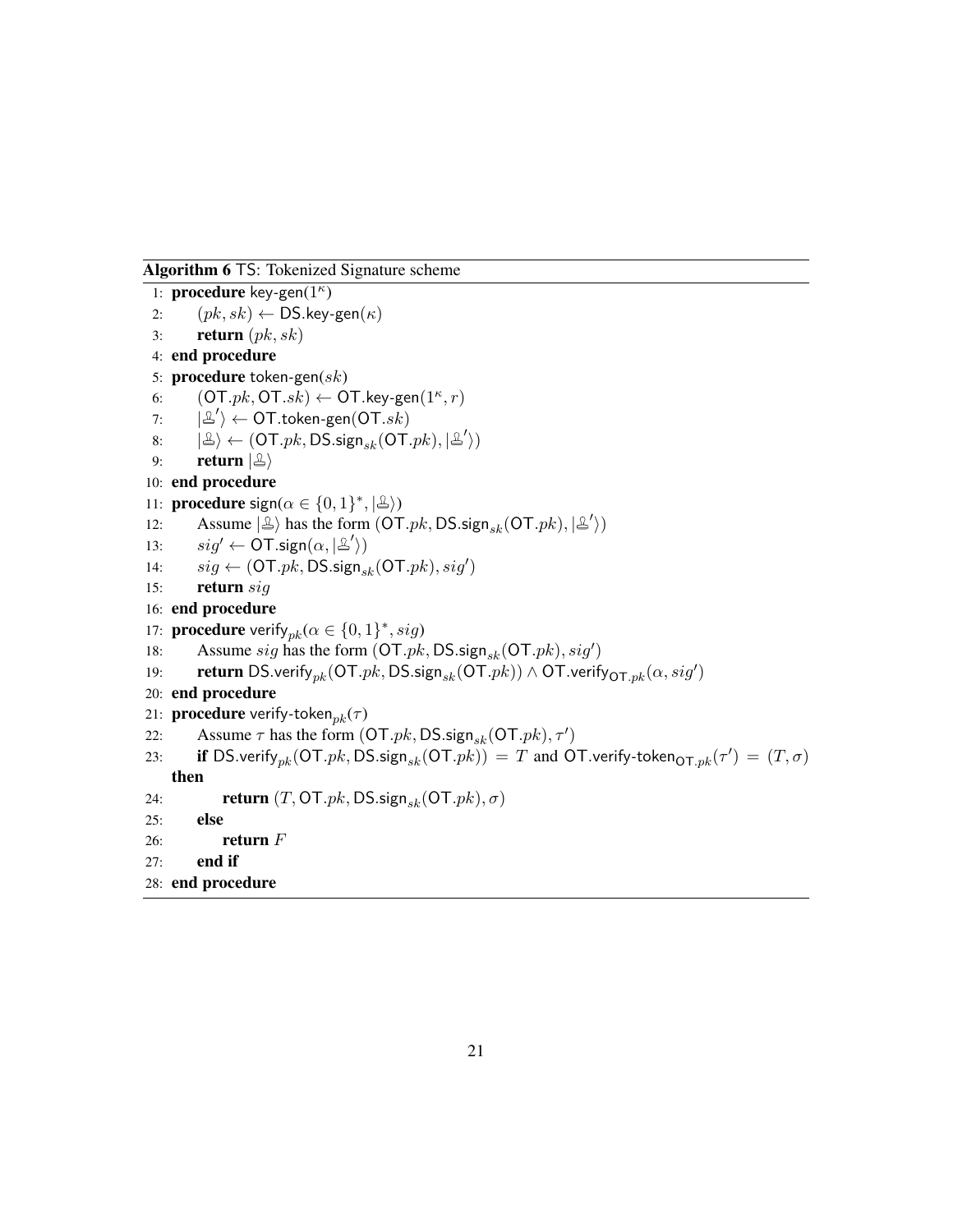trivially from the correctness property of OT1 with respect to documents of length 1 (see Definition [5\)](#page-13-3).

To show onetime unforgeability, we show how to map a successful attack given by Adv on OTR to a successful attack Adv' on OT1, hence a contradiction. The algorithm for Adv' is given in Algorithm [7.](#page-21-0) In this algorithm,  $\text{Adv}'$  prepares  $r - 1$  public keys and secret keys to simulate the

Algorithm  $7$  Adv': the adversary used in the proof of Theorem [13](#page-17-1)

<span id="page-21-0"></span>1: **procedure**  $ADV'(pk, |\triangle)$ ) 2: *j*  $\stackrel{R}{\leftarrow}$  [*r*]. 3:  $(pk'_j, |\mathcal{L}'_j|)$  $\langle j \rangle \rangle \leftarrow (pk, \ket{\mathfrak{L}})$ 4: **for all**  $i \in [r] \setminus \{j\}$  do 5:  $(pk'_i, sk'_i) \leftarrow \textsf{OT1}. \textsf{key-gen}(\kappa).$ 6: |  $\prime$  $\langle i\rangle \leftarrow \mathsf{OT1}.$ token-gen $\left( sk_i' \right)$ 7: end for 8:  $(\alpha_0, \alpha_1, s_0, s_1) \leftarrow \mathsf{Adv}(\mathbf{pk}', | \mathcal{Z}'_1)$  $\ket{1} \otimes \ldots \otimes \ket{\mathbb{Z}'_r}$ 9: **if**  $\alpha_0[j] \neq \alpha_1[j]$  then 10: **return**  $(\alpha_0[j], \alpha_1[j], s_0[j], s_1[j])$ 11: end if 12: end procedure

additional public keys that are part of the OTR scheme. Suppose the success probability of Adv is greater than  $f(\kappa)$  for some non-negligible function. The success probability of Adv' is at least  $\frac{f(\kappa)}{r} \geq$  non-negl( $\kappa$ ), contradicting the unforgeability assumption for OT1:

$$
\Pr\left[\mathsf{OT1}.\mathsf{verify}_{2, pk}\left(\mathsf{Adv}'(pk, |\triangle\rangle)\right) = T\right]
$$
\n
$$
\geq \Pr\left[\mathsf{OTR}.\mathsf{verify}_{2, pk'}\left(\mathsf{Adv}(pk', |\triangle_1\rangle \otimes \ldots \otimes |\triangle_r\rangle)\right) = T \text{ and } \alpha_0[j] \neq \alpha_1[j]\right]
$$
\n
$$
\geq \frac{1}{r} \Pr\left[\mathsf{OTR}.\mathsf{verify}_{2, pk'}\left(\mathsf{Adv}(pk', |\triangle_1\rangle \otimes \ldots \otimes |\triangle_r\rangle)\right) = T\right] = \frac{f(\kappa)}{r} = \mathsf{non-negl}(\kappa)
$$

Here, the second inequality is justified by the fact that in order for  $\text{OTR}$ *.verify*<sub>2*,pk'*</sub> to accept,  $\alpha_0$  must differ from  $\alpha_1$ . Therefore, the probability that they differ on the random index *j* may be smaller by at most a factor of  $\frac{1}{r}$ .

We now show item [2.](#page-17-4) The proof is essentially the same proof of the hash-and-sign paradigm for onetime length restricted digital signature scheme, see, for example, [\[Gol04,](#page-41-3) Proposition 6.4.7].

The proof is straightforward and given for the sake of completeness: suppose the adversary can find two documents  $\alpha_1$  and  $\alpha_2$  and signatures  $sig_1$  and  $sig_2$  which both pass the verification for OT. There are two cases: if  $h_s(\alpha_1) = h_s(\alpha_2)$ , the adversary found a collision of the (collision resistant) hashing scheme – contradiction. If  $h_s(\alpha_1) \neq h_s(\alpha_2)$ , then  $(\alpha'_1 \equiv h_s(\alpha_1), sig_1)$  and  $(\alpha'_2 \equiv h_s(\alpha_2), sig_2)$  are valid document-signature pairs, and violate the (assumed) unforgeability property of the scheme OTR – contradiction.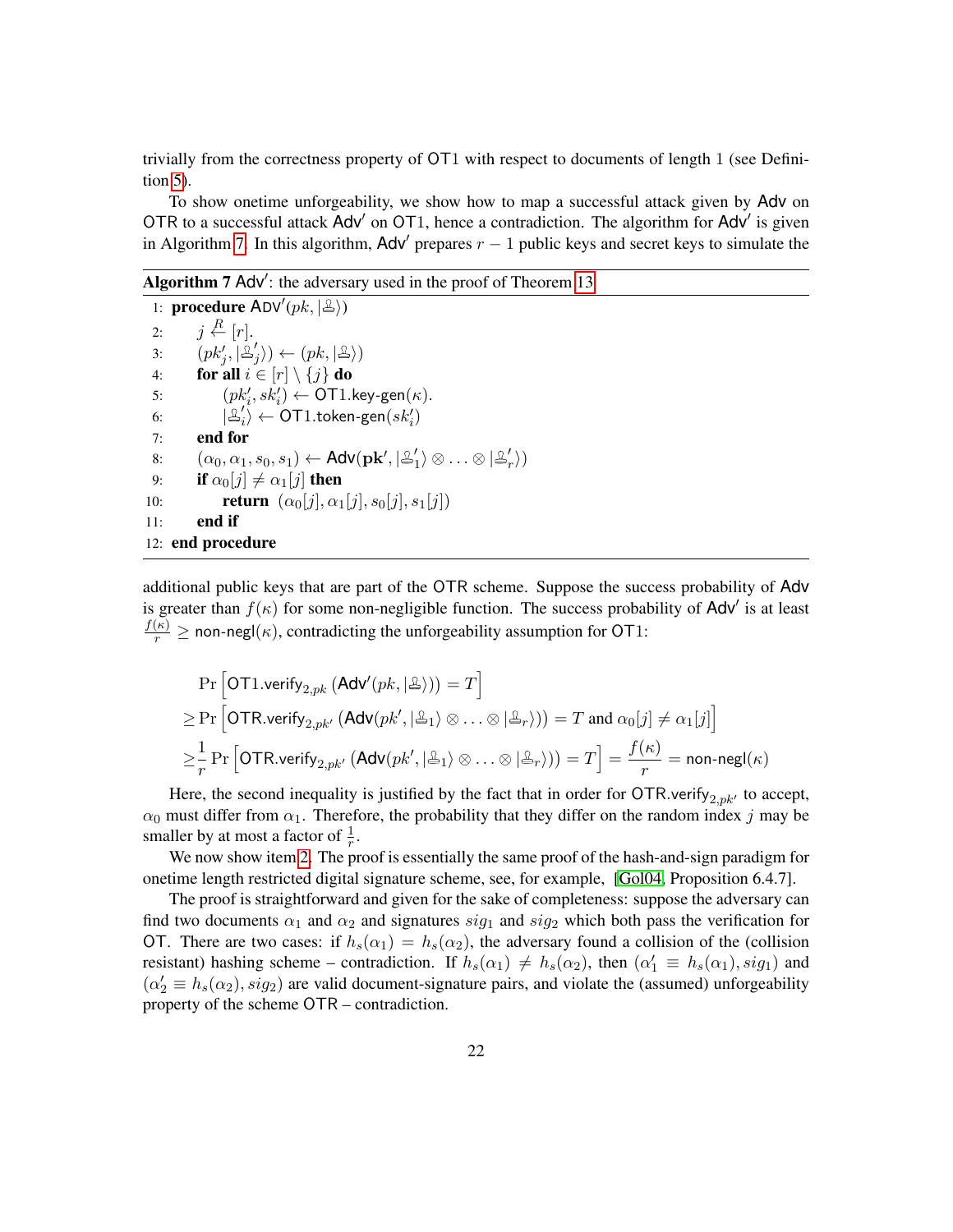Next, we prove item [3.](#page-17-1) The proof is similar to the proof of the *standard construction* of Aaronson and Christiano, which elevates a quantum money mini-scheme to a (full blown) public-key quantum money scheme. A sketch proof is provided here for completeness.

Suppose towards a contradiction that there exists a QPT Adv which uses  $\ell$  signing tokens,  $|\mathcal{L}_1\rangle \otimes \ldots \otimes |\mathcal{L}_\ell\rangle$  generated by TS token-gen to prepare  $(\alpha_1, sig_1, \ldots, \alpha_{\ell+1}, sig_{\ell+1})$  such that TS.verify<sub> $\ell+1,pk$ </sub>  $(\alpha_1, sig_1, \ldots, \alpha_{\ell+1}, sig_{\ell+1})$  accepts with non-negligible probability. Assume that each  $sig_i$  has the form  $p_i$ , DS sign<sub>sk</sub> $(p_i)$ ,  $sig'_i$ . Recall that each  $|\triangleq_i\rangle$  has the form OT  $,pk_i$ , DS sign<sub>sk</sub> $(pk_i)$ ,  $|\triangleq'_i$  $\langle i \rangle$ . Let  $PK = \{\text{OT.} pk_i\}_{i \in \ell}$ . We claim that for each  $i \in [\ell + 1]$ ,  $p_i \in PK$ . This is justified since the first step in OT*.*verify is to check for the validity of the digital signature scheme. The only documents for which the adversary has access to valid signatures are *PK*, and, therefore, creating any other signature would break the unforgeability property of DS.

By the pigeonhole principle, there exists  $k \in [\ell]$  and  $i \neq j \in [\ell + 1]$  such that  $p_i = p_j =$ OT.pk<sub>k</sub>. Furthermore, OT.verify<sub>2,OT.pk<sub>k</sub></sub>( $\alpha_i$ ,  $sig'_i$ ,  $\alpha_j$ ,  $sig'_j$ ) accepts with non-negligible probabil-ity as part of the verification test (see line [19](#page-20-0) in Algorithm  $\check{\text{o}}$ ). Only a single signing token associated with OT.*pk*<sub>k</sub> was given to the adversary (as part of  $|\mathcal{L}_k\rangle$ ), and therefore we reach a contradiction to the onetime-unforgeability property of OT.

 $\Box$ 

#### <span id="page-22-2"></span><span id="page-22-1"></span>Theorem 14. *1. If* OT1 *is testable, then* OTR *is testable.*

- *2. If* OTR *is testable then* OT *is testable.*
- <span id="page-22-0"></span>*3. If* OT *is testable and* DS *is a deterministic digital signature scheme then* TS *is testable.*

*Proof.* The correctness requirement in Def. [8.](#page-14-4)[1](#page-14-6) follows trivially from the properties of the construction for (all) cases 1-3.

Proof of item [1.](#page-22-1) We show that the requirement in Eq. [\(8\)](#page-14-5) holds. For every QPT Adv with access to *pk* and *poly*(*κ*) many signing tokens, which generates *α* and a state *τ* :

$$
\begin{aligned} &\Pr\Big[\text{OTR}.\text{verify}_{pk}(\alpha,\text{OTR}.\text{sign}(\alpha,\sigma))=T|(T,\sigma) \leftarrow \text{OTR}.\text{verify-token}_{pk}(\tau)\Big] \\ &=\Pr\left[\bigwedge_{i=1}^{r} \text{OT1}.\text{verify}_{pk_{i}}(\alpha_{i},\text{OT1}.\text{sign}(\alpha_{i},\sigma_{i}))=T|\bigwedge_{i=1}^{r}(T,\sigma_{i}) \leftarrow \text{OT1}.\text{verify-token}_{pk_{i}}(\tau_{i})\right] \\ &\geq 1-\sum_{i=1}^{r}\Pr\Bigg[\text{OT1}.\text{verify}_{pk_{i}}(\alpha_{i},\text{OT1}.\text{sign}(\alpha_{i},\sigma_{i}))\neq T|\bigwedge_{j=1}^{r}(T,\sigma_{j}) \leftarrow \text{OT1}.\text{verify-token}_{pk_{j}}(\tau_{j})\Bigg] \\ &=1-r\cdot\text{negl}(\kappa)=1-\text{negl}(\kappa) \end{aligned}
$$

where we use the union bound and the assumption that  $\overline{OT1}$  is testable in the inequality.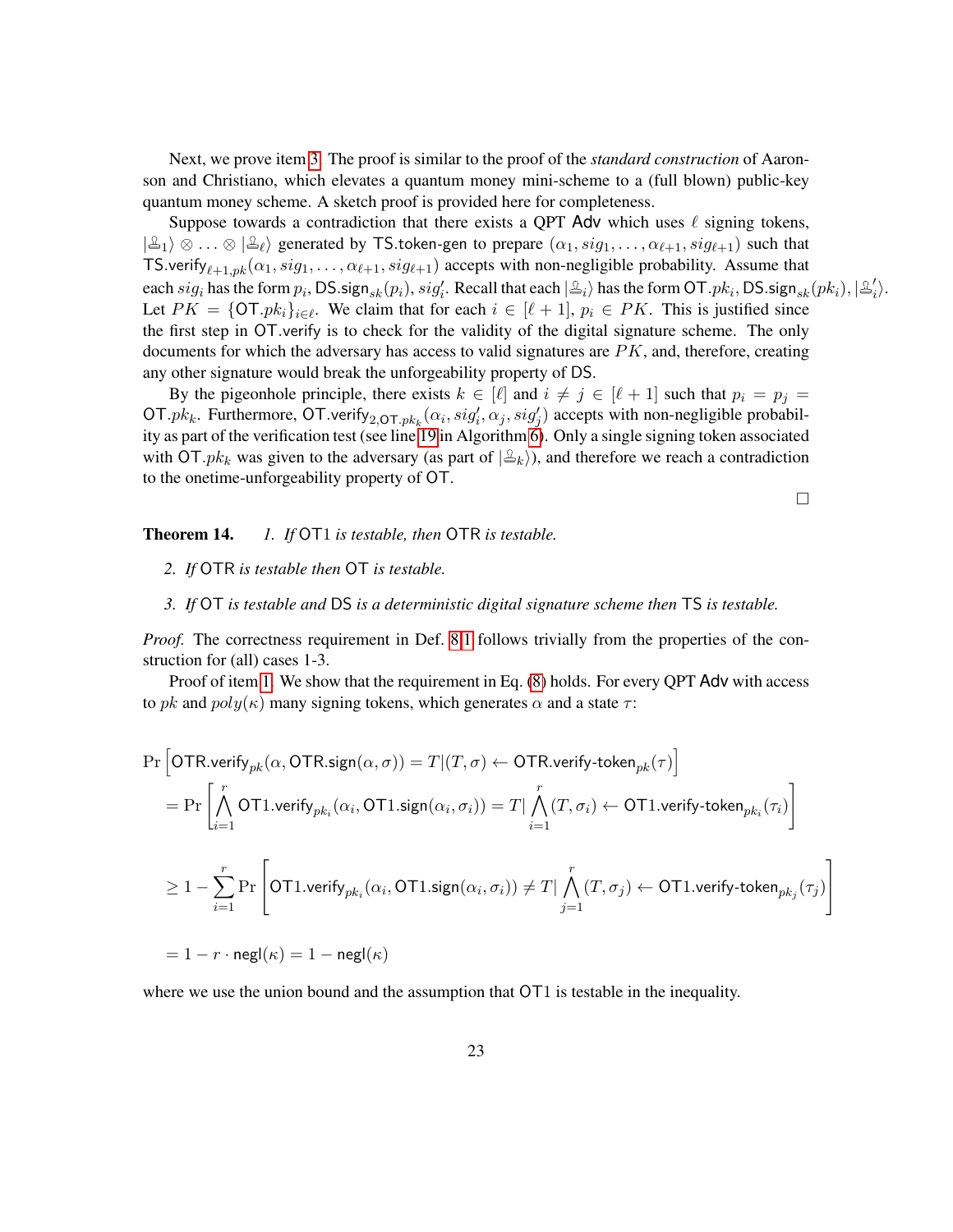<span id="page-23-2"></span>The requirement in Eq. [\(9\)](#page-14-4) can be shown similarly:

$$
\begin{aligned} &\Pr\Big[\text{OTR}.\text{verify-token}_{pk}(\sigma) = T | (T,\sigma) \leftarrow \text{OTR}.\text{verify-token}_{pk}(\tau)\Big] \\ &= \Pr\left[\bigwedge_{i=1}^r \text{OT1}.\text{verify-token}_{pk_i}(\sigma_i) = T | \bigwedge_{i=1}^r (T,\sigma_i) \leftarrow \text{OT1}.\text{verify-token}_{pk_i}(\tau_i)\right] \\ &\geq 1 - \sum_{i=1}^r \Pr\left[\text{OT1}.\text{verify-token}_{pk_i}(\sigma_i) \neq T | \bigwedge_{j=1}^r (T,\sigma_j) \leftarrow \text{OT1}.\text{verify-token}_{pk_j}(\tau_j)\right] \\ &= 1 - r \cdot \text{negl}(\kappa) \\ \end{aligned}
$$

Proof of item [2:](#page-22-2) immediate. Proof of item [3:](#page-22-0) We show that the requirement in Eq. [\(8\)](#page-14-5) holds. For every QPT Adv with access to *pk* and  $poly(\kappa)$  many signing tokens, which generates  $\alpha$  and a state *τ* ,

$$
\begin{aligned} \Pr\Big[\text{TS}.\small \text{verify}_{pk}(\alpha, \text{sign}(\alpha,(\text{OT}.pk, sig, \sigma))) = T | (T,(\text{OT}.pk, sig, \sigma)) \leftarrow \text{TS}.\small \text{verify-token}_{pk}(\tau) \Big] \\ = \Pr[\text{DS}.\small \text{verify}_{pk}(\text{OT}.pk, sig) = T \wedge \text{OT}.\small \text{verify}_{\text{OT}.pk}(\alpha, \text{sign}(\alpha, \sigma)) = T | \\ \text{DS}.\small \text{verify}_{pk}(\text{OT}.pk, sig) = T \wedge (T, \sigma) \leftarrow \text{OT}.\small \text{verify-token}_{\text{OT}.pk}(\tau) ] \\ \geq 1 - \mathsf{negl}(\kappa) \end{aligned}
$$

In the last inequality we used the deterministic property of the digital signature scheme DS (see Definition [2\)](#page-10-2). The requirement in Eq. [\(9\)](#page-14-4) is shown using the same reasoning:

$$
\Pr\Big[\text{TS}.\text{verify-token}_{pk}(\text{OT}.pk, sig, \sigma) = T | (T, (\text{OT}.pk, sig, \sigma)) \leftarrow \text{TS}.\text{verify-token}_{pk}(\tau)\Big] \\ = \Pr[\text{DS}.\text{verify}( \text{OT}.pk, sig) = T \land \text{OT}.\text{verify-token}_{\text{OT}.pk}(\sigma) = T | \\ \text{DS}.\text{verify}( \text{OT}.pk, sig) = T \land (T, \sigma) \leftarrow \text{OT}.\text{verify-token}_{\text{OT}.pk}(\tau)] \ge 1 - \text{negl}(\kappa) \\ \Box
$$

<span id="page-23-1"></span>Theorem 15. *1. If* OT1 *has onetime everlasting security, then so does* OTR*.*

<span id="page-23-0"></span>*2. If* OTR *has onetime everlasting security, then so does* OT*.*

*Proof.* Item [1](#page-23-1) is trivial since OTR is simply a repetition of OT.

Proof of item [2.](#page-23-0) We map an attack by Adv on OT to an attack by Adv' on OTR. Adv' repeats the same procedure as Adv, except that the document which it outputs is  $h_s(\alpha)$  instead of  $\alpha$  (Adv<sup>'</sup>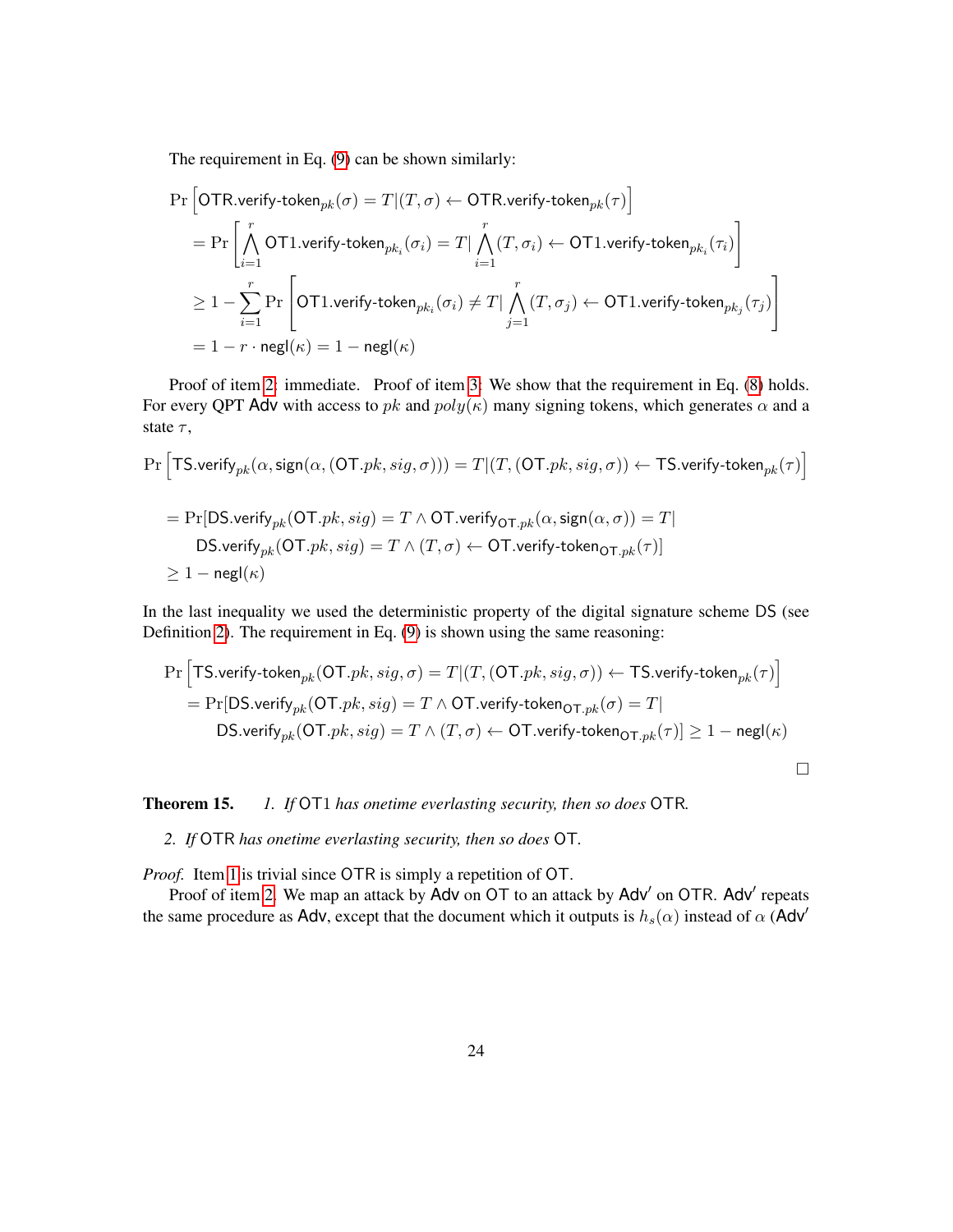<span id="page-24-3"></span>has access to *s* as it is part of the signing token).

$$
\begin{aligned} &\Pr\Big[(\rho,\alpha,sig)\leftarrow \mathsf{Adv}(|\triangle\rangle),\mathsf{OT}.\mathsf{revoke}_{pk}(\rho)\wedge \mathsf{OT}.\mathsf{verify}_{pk}(\alpha,sig)\Big] \\ &=\Pr\Big[(\rho,\alpha,sig)\leftarrow \mathsf{Adv}(|\triangle\rangle),\mathsf{OTR}.\mathsf{revoke}_{pk'}(\rho)\wedge \mathsf{OTR}.\mathsf{verify}_{pk'}(h_s(\alpha),sig)\Big] \\ &=\Pr\Big[(\rho,h_s(\alpha),sig)\leftarrow \mathsf{Adv}'(|\triangle\rangle),\mathsf{OTR}.\mathsf{revoke}_{pk'}(\rho)\wedge \mathsf{OTR}.\mathsf{verify}_{pk'}(h_s(\alpha),sig)\Big] \\ &\leq \mathsf{negl}(\kappa). \end{aligned} \qquad \qquad \Box
$$

### <span id="page-24-0"></span>6 Security in the Oracle Model

In this section, we prove the security of the scheme relative to an oracle, proving the following theorem. We will use the notation  $\Lambda(A)$  to denote the target set  $A \setminus \{0\} \times A^{\perp} \setminus \{0\}.$ 

<span id="page-24-2"></span>**Theorem 16.** Let A be a uniformly random subspace from  $S(n)$ , and let  $\epsilon > 0$  be such that  $1/\epsilon = o\left(2^{n/2}\right)$ . Given one copy of  $|A\rangle$  and a quantum membership oracle for A and  $A^{\perp}$ , a *counterfeiter needs*  $\Omega(\sqrt{\epsilon}2^{n/4})$  *queries to output a pair*  $(a, b) \in \Lambda(A)$  *with probability at least*  $\epsilon$ *.* 

Our approach is similar to the inner-product adversary method of Aaronson and Christiano. We start by reviewing the oracle model.

#### <span id="page-24-1"></span>6.1 The Oracle Model

In the oracle model, we assume that we start with a single copy of the state  $|A\rangle$  and have quantum query access to an oracle for membership in the spaces *A* and  $A^{\perp}$ .

To provide quantum query access, we allow the algorithm to apply the reversible (unitary) version of the unified membership function *χA*<sup>∗</sup> (see Eq. [\(2\)](#page-9-4)). Formally, *UA*<sup>∗</sup> acts on a Hilbert space whose basis states are triples  $(a, x, p)$  with  $a \in \mathbb{F}_2^n$  and  $x, p \in \{0, 1\}$ ; we then define  $U_{A^*}$ by:  $U_{A^*}|a, p, x\rangle = |a, p, \chi_{A^*}(a, p) \oplus x\rangle$ . In other words, *p* controls whether the access is to the *A* oracle or the  $A^{\perp}$  oracle, *a* dictates the vector whose membership is to be checked, and the output is XORed with *x*.

We wish to use a quantum algorithm to produce two elements  $(a, b) \in \Lambda(A)$ . The cost of the algorithm will be the number of calls it makes to the oracle  $U_{A^*}$ .

We will think of a quantum algorithm as keeping a superposition over four registers: the query register (specifying the next oracle call), a work register, and two output registers (which are measured at the end). The query register has the form  $|a, p, x\rangle$  where  $a \in \mathbb{F}_2^n$  and  $p, x \in \{0, 1\}$ ; the unitary  $U_{A^*}$  will be applied to this register. The work register has an arbitrary (finite) dimension and is initialized to a fixed state  $|0\rangle_W$ . The two output registers get measured at the end of the algorithm, and each stores an element of  $\mathbb{F}_2^n$ . Since we want the algorithm to have access to one copy of  $|A\rangle$ , we will initialize one of the output registers to  $|A\rangle$  and the other to  $|0\rangle$ . The initial state will therefore be

$$
|\psi_{init}^A\rangle := |0,0,0\rangle|0\rangle_W|A\rangle|0\rangle.
$$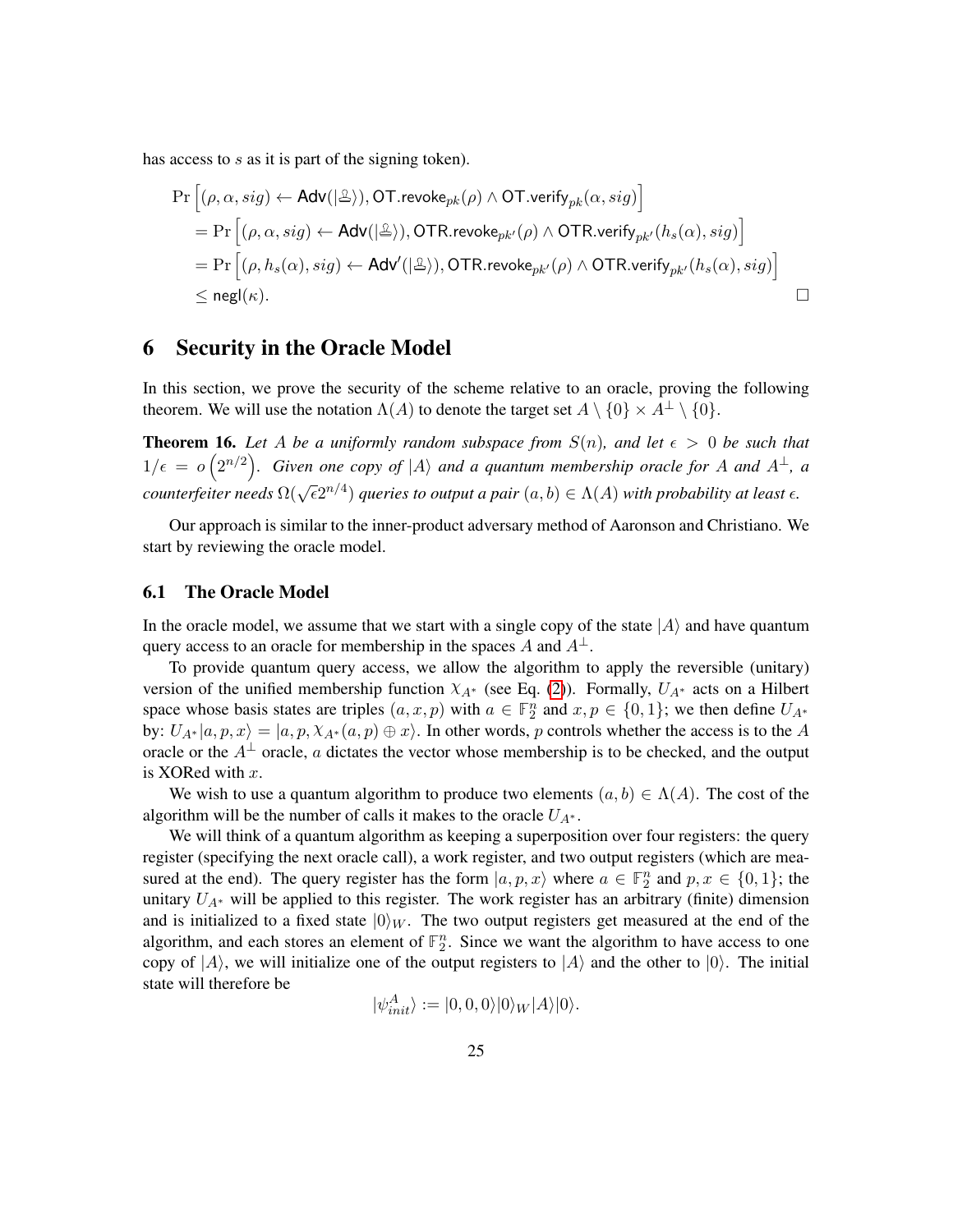A quantum algorithm is fully described by a sequence of unitaries  $U_0, U_1, \ldots, U_T$ . Applying such an algorithm is achieved by alternately applying the  $U_i$  unitaries and the query unitary  $U_{A^*}$ , starting from the initial state  $|\psi_{init}^A\rangle$ . The state at the end of the algorithm is therefore

$$
|\psi_f^A\rangle := U_T U_{A^*} U_{T-1} U_{A^*} \dots U_{A^*} U_1 U_{A^*} U_0 |\psi_{init}^A\rangle.
$$

The two output registers are then measured, and the result constitutes the output of the algorithm.

#### <span id="page-25-0"></span>6.2 Lower Bound

We will use the following theorem.

<span id="page-25-2"></span>Theorem 17 (Adapted from [\[AC12\]](#page-38-1)). *Let* R *be a symmetric, anti-reflexive relation on S*(*n*) *such that each space in*  $S(n)$  *related to at least one other space. Suppose that initially*  $|\langle \psi^A_{init} | \psi^B_{init} \rangle| \ge c$  $f$ *or all*  $(A, B) \in \mathcal{R}$ , whereas at the end we need  $\mathbb{E}_{(A, B) \in \mathcal{R}}([\langle \psi_f^A | \psi_f^B \rangle]] \le d$ . Then any algorithm achieving that must make  $\Omega\left((c-d)2^{n/2}\right)$  oracle queries.

*Remark* 3*.* Aaronson and Christiano claimed a slightly weaker result. Their assumption is ∀*A, B* ∈  $\mathcal{R}, |\langle \psi_f^A | \psi_f^B \rangle| \leq d$ , while ours is  $\mathbb{E}_{(A,B) \in \mathcal{R}}[|\langle \psi_f^A | \psi_f^B \rangle|] \leq d$ . However, their original proof is valid for this stronger version.

We also fix  $\mathcal{R} \subset S(n) \times S(n)$  to be the relation that contains all  $(A, B)$  such that  $\dim(A \cap B)$ *n*<sup>2</sup> − 1. We use  $\mathcal{R}_A$  to denote the set of *B* ∈ *S*(*n*) such that  $(A, B)$  ∈  $\mathcal{R}$ .

<span id="page-25-1"></span>**Lemma 18.** *For*  $A \in S(n)$ *, let*  $|\psi_f^A\rangle$  *be the final state of the algorithm when the oracle and initial state encode the space A. If the algorithm outputs a pair*  $(a, b) \in \Lambda(A)$  *with probability at least* 0*.*99*, Then*

$$
\mathbb{E}_{(A,B)\in R}[|\langle \psi_f^A|\psi_f^B\rangle|] \leq 0.2 + \max_{A\in S(n),(a,b)\in \Lambda(A)} \Pr_{B\sim \mathcal{R}_A}[(a,b)\in \Lambda(B)].
$$

*Proof.* We will decompose the final state  $|\psi_f^A\rangle$  as

$$
|\psi^A_f\rangle=\sum_{a,b\in\mathbb{F}_2^n}\beta^A_{ab}|\phi^A_{ab}\rangle|a\rangle|b\rangle=\sum_{(a,b)\in\Lambda(A)}\beta^A_{ab}|\phi^A_{ab}\rangle|a\rangle|b\rangle+\sum_{(a,b)\notin\Lambda(A)}\beta^A_{ab}|\phi^A_{ab}\rangle|a\rangle|b\rangle.
$$

Note that  $\sum_{a,b\in\mathbb{F}_2^n} |\beta_{ab}^A|^2 = 1$  and that  $\sum_{(a,b)\notin\Lambda(A)} |\beta_{ab}^A|^2 \le 0.01$ . Also, the two sums above form orthogonal vectors; denoting them  $|v_A\rangle$  and  $|u_A\rangle$ , and similarly for *B*, we have  $|\psi_f^A\rangle = |v_A\rangle + |u_A\rangle$ and  $||v_A|| \leq 1$ ,  $||u_A|| \leq 0.1$ . It follows that

$$
|\langle \psi_f^A | \psi_f^B \rangle| \le |\langle v_A | \psi_f^B \rangle| + |\langle u_A | \psi_f^B \rangle| \le |\langle v_A | \psi_f^B \rangle| + ||u_A|| \cdot ||\psi_f^B|| \le |\langle v_A | \psi_f^B \rangle| + 0.1
$$
  
\n
$$
\le |\langle v_A | v_B \rangle| + |\langle v_A | u_B \rangle| + 0.1 \le |\langle v_A | v_B \rangle| + ||v_A|| ||u_B|| + 0.1 \le |\langle v_A | v_B \rangle| + 0.2
$$
  
\n
$$
= 0.2 + \left| \sum_{(a,b) \in \Lambda(A) \cap \Lambda(B)} (\beta_{ab}^A)^* \beta_{ab}^B \langle \phi_{ab}^A | \phi_{ab}^B \rangle \right| \le 0.2 + \sum_{(a,b) \in \Lambda(A) \cap \Lambda(B)} |\beta_{ab}^A| |\beta_{ab}^B|.
$$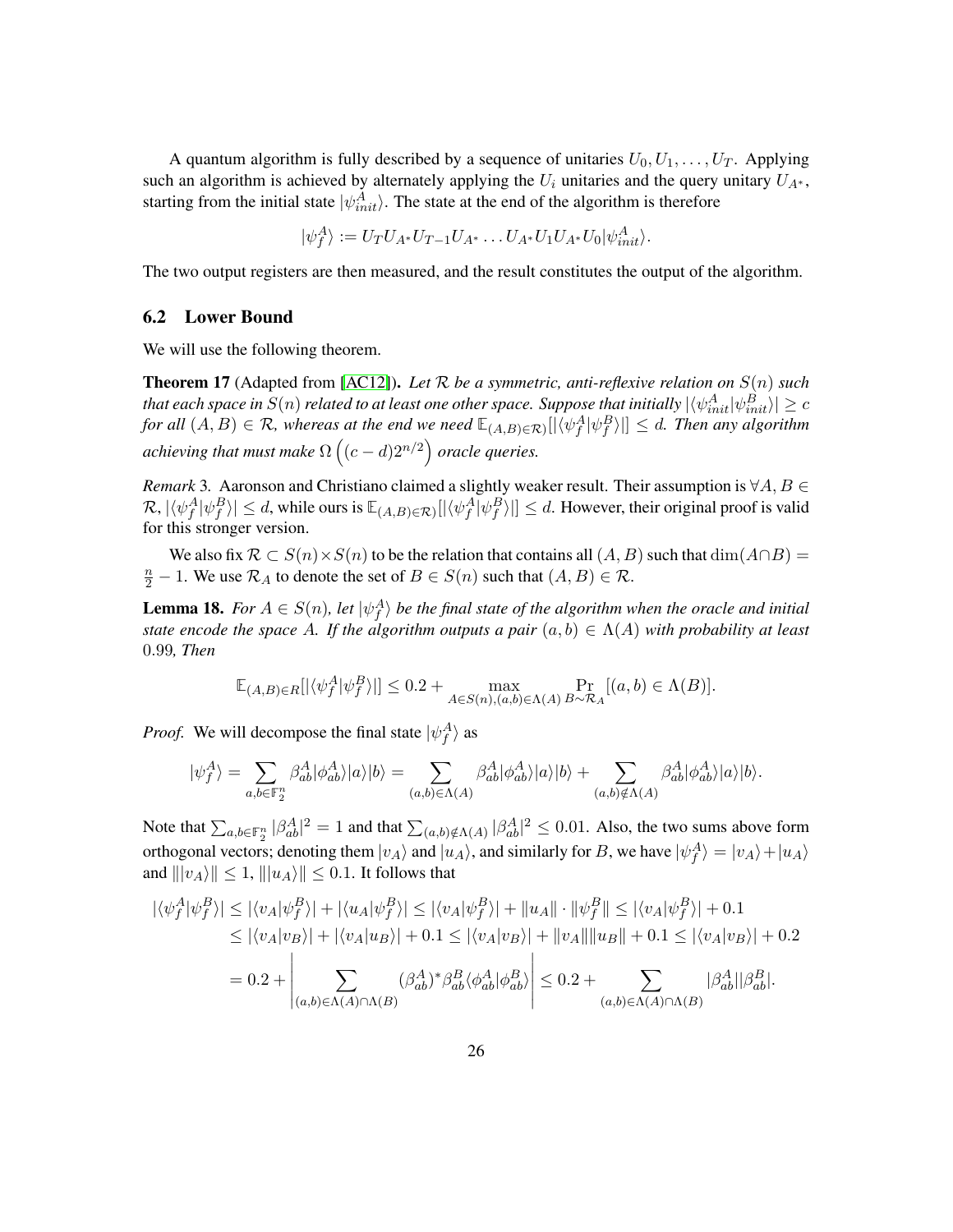Let  $X_{\Lambda(A)}$  be defined by  $X_{\Lambda(A)}(a, b) = 1$  if  $(a, b) \in \Lambda(A)$  and  $X_{\Lambda(A)}(a, b) = 0$  otherwise. We have

$$
\mathbb{E}_{(A,B)\sim\mathcal{R}}\left(|\langle\psi_{f}^{A}|\psi_{f}^{B}\rangle|\right)-0.2 \leq \mathbb{E}_{(A,B)\sim\mathcal{R}}\left[\sum_{(a,b)\in\Lambda(A)\cap\Lambda(B)}|\beta_{ab}^{A}||\beta_{ab}^{B}|\right]
$$
\n
$$
=\frac{1}{|\mathcal{R}|}\sum_{(A,B)\in\mathcal{R}}\sum_{(a,b)\in\Lambda(A)\cap\Lambda(B)}|\beta_{ab}^{A}||\beta_{ab}^{B}|\
$$
\n
$$
\leq \frac{1}{|\mathcal{R}|}\sqrt{\sum_{(A,B)\in\mathcal{R}}\sum_{(a,b)\in\Lambda(A)\cap\Lambda(B)}|\beta_{ab}^{A}|^{2}\sum_{(A,B)\in\mathcal{R}}\sum_{(a,b)\in\Lambda(A)\cap\Lambda(B)}|\beta_{ab}^{B}|^{2}} \qquad \text{(Cauchy-Schwartz)}
$$
\n
$$
=\frac{1}{|\mathcal{R}|}\sum_{(A,B)\in\mathcal{R}}\sum_{(a,b)\in\Lambda(A)\cap\Lambda(B)}|\beta_{ab}^{A}|^{2}\left[\sum_{(a,b)\in\Lambda(A)\cap\Lambda(B)}|\beta_{ab}^{A}|^{2}\right]\qquad \text{(since }\mathcal{R} \text{ is symmetric)}
$$
\n
$$
=\mathbb{E}_{A\sim S(n)}\left[\mathbb{E}_{B\sim\mathcal{R}_{A}}\left[\sum_{(a,b)\in\Lambda(A)\cap\Lambda(B)}|\beta_{ab}^{A}|^{2}\right]\right]
$$
\n
$$
=\mathbb{E}_{A\sim S(n)}\left[\mathbb{E}_{B\sim\mathcal{R}_{A}}\left[\sum_{(a,b)\in\Lambda(A)}|\beta_{ab}^{A}|^{2}\mathbb{E}_{B\sim\mathcal{R}_{A}}\left[\chi_{\Lambda(B)}(a,b)\right]\right]\right]
$$
\n
$$
=\mathbb{E}_{A\sim S(n)}\left[\sum_{(a,b)\in\Lambda(A)}|\beta_{ab}^{A}|^{2}\mathbb{E}_{B\sim\mathcal{R}_{A}}\left[\chi_{\Lambda(B)}(a,b)\right]\right]
$$
\n
$$
\leq \mathbb{E}_{A\sim S(n)}\left[\sum_{(a,b)\in\Lambda(A)}|\beta_{ab}^{A}|^{2}\right]_{A\in S(n),(a,b)\in\Lambda(A)}\left(\mathbb{E}_{B\sim\mathcal{R}_{A}}[\chi_{\Lambda(B)}(a,b)]\right)
$$
\n

### <span id="page-26-0"></span>Lemma 19.

$$
\max_{A \in S(n), (a,b) \in \Lambda(A)} \Pr_{B \sim \mathcal{R}_A} [(a,b) \in \Lambda(B)] \leq \frac{1}{4}.
$$

*Proof.* Fix  $A \in S(n)$  and  $(a, b) \in \Lambda(A)$ , so  $a \neq b$ ,  $a \in A$ ,  $b \in A^{\perp}$ , and  $a, b \neq 0$ . Picking  $B \sim \mathcal{R}_A$ is picking a vector space whose intersection with *A* has dimension  $n/2 - 1$ . One way of picking such a vector space uniformly at random is by picking a random basis for *A*, then discarding one of the vectors in the basis and adding a vector outside of *A*. This gives a new set of *n/*2 independent vectors, which we take to be a basis for *B*.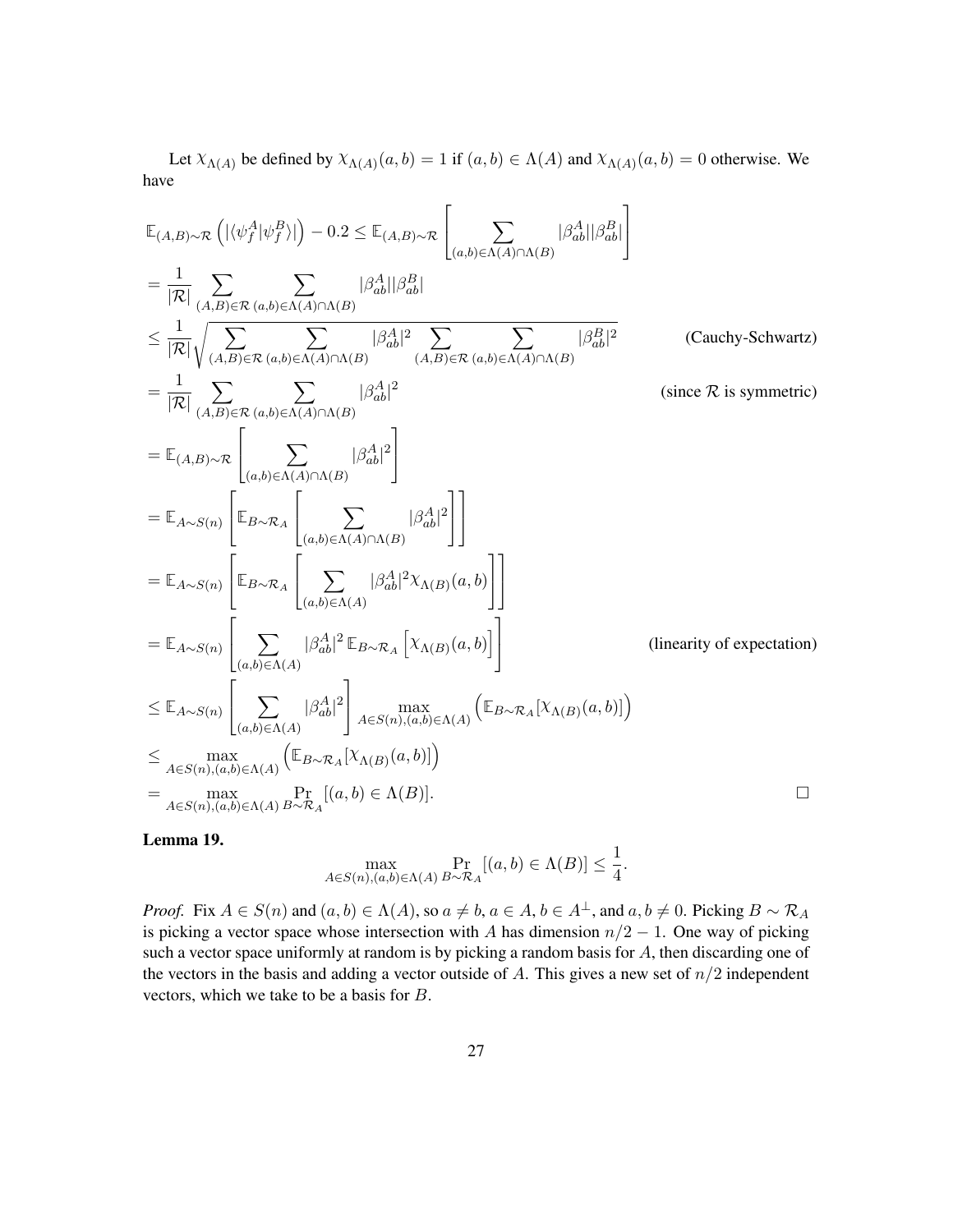Let  $G(m, k)$  be the number of subspaces of  $\mathbb{F}_2^m$  of dimension k. We can write down an expression for  $G(m, k)$  using the following argument: there are  $(2^m - 1)(2^m - 2) \dots (2^m - 2^{k-1})$ ways to pick an ordered list of  $k$  independent vectors in  $\mathbb{F}_2^m$ , and each such list corresponds to a subspace. However, this over-counts the subspaces by a factor of  $(2<sup>k</sup> - 1)(2<sup>k</sup> - 2) \dots (2<sup>k</sup> - 2<sup>k-1</sup>)$ . We conclude that  $11$ 

$$
G(m,k) = \prod_{i=0}^{k-1} \frac{2^{m-i} - 1}{2^{k-i} - 1}.
$$

We are interested in the probability that  $(a, b) \in \Lambda(B)$ . This is simply the probability that *a* ∈ *B* and *b* ∈ *B*<sup>⊥</sup>. *a* is in *B* if *a* is in the span of the *n/*2 − 1 vectors we chose from *A*, and *b* is in  $B^{\perp}$  if *b* is orthogonal to the vector we chose from outside of *A*. It is clear that these events are independent.

The former happens with probability  $G(n/2-1, n/2-2)/G(n/2, n/2-1) = \frac{1}{2}\left(1 - \frac{1}{2^{n/2}}\right)$ 2 *n/*2−1 ≤ 1/2. For the latter, note that exactly half the vectors in  $\mathbb{F}_2^n$  are orthogonal to *b*, and  $2^{n/2}$  of those are in *A*. So the probability of picking an orthogonal vector to *c* outside of *A* is

$$
\frac{2^{n-1} - 2^{n/2}}{2^n - 2^{n/2}} = \frac{2^{n/2 - 1} - 1}{2^{n/2} - 1} \le 1/2.
$$

Thus, the probability of both events occurring is at most  $1/4$ .

<span id="page-27-1"></span>Theorem 20. *Any algorithm which takes* |*A*i *as input and outputs (with success probability at least*  $(0.99)$  a pair  $(a, b) \in \Lambda(A)$  must make  $\Omega(2^{n/4})$  oracle queries.

*Proof.* The algorithm starts with the initial state  $|\psi_{init}^A\rangle = |0,0\rangle|0\rangle_W|A\rangle|0\rangle$  and ends with  $|\psi_f^A\rangle$ . Note that if  $(A, B) \in \mathcal{R}$ , then  $|\langle \psi_{init}^A | \psi_{init}^B \rangle| = |\langle A|B \rangle| = 1/2$ . Also, by Lemma [18](#page-25-1) and Lemma [19,](#page-26-0) we have  $\mathbb{E}_{(A,B)\sim \mathcal{R}} |\langle \psi_f^A | \psi_f^B \rangle| \leq \frac{1}{4} + 0.2 = 0.45$ . Therefore, by Theorem [17,](#page-25-2) the algorithm must make  $\Omega\left(2^{n/4}\right)$  oracle queries.

The main theorem shows that there is no way to find such pairs, with probability at least 0*.*99, for all *A*s. We need to show that there is no way to find the pairs even with exponentially small success probability, and even for an average *A*. We do that in two steps. The first step reduces exponentially small probability to constant probability, and the second step reduces average *A* to worst case *A*.

For the first step, we will need the following theorem from [\[AC12\]](#page-38-1).

<span id="page-27-2"></span>**Theorem 21** ([\[AC12,](#page-38-1) Theorem 8]). Let  $U_{Init} = I - 2|Init \rangle \langleInit|$ , and for a subspace G,  $U_G|v\rangle =$  $-|v\rangle$  *for all*  $|v\rangle \in G$  *and acts as the identity on all*  $|v\rangle$  *orthogonal to G. Let*  $\delta \geq 2\epsilon > 0$ *. Suppose*  $F(|Init\rangle, G) \geq \epsilon$ . There exists an algorithm which starts with the state  $|Init\rangle$ , uses  $O(\frac{\log 1/\delta}{\epsilon \delta^2})$ *oracle calls to*  $U_{Init}$  *and*  $U_G$ *, and prepares a state*  $\rho$  *such that*  $F(\rho, G) \geq 1 - \delta$ *.* 

<span id="page-27-0"></span><sup>&</sup>lt;sup>11</sup>In more generality, the number of subspaces of dimension  $k$  in a vector space of dimension  $m$  over a field with  $q$ elements is the Gaussian binomial coefficient [\[Pra10\]](#page-41-4),  $\binom{m}{n}_q = \prod_{i=0}^{k-1} \frac{q^{m-i}-1}{q^{k-i}-1}$ .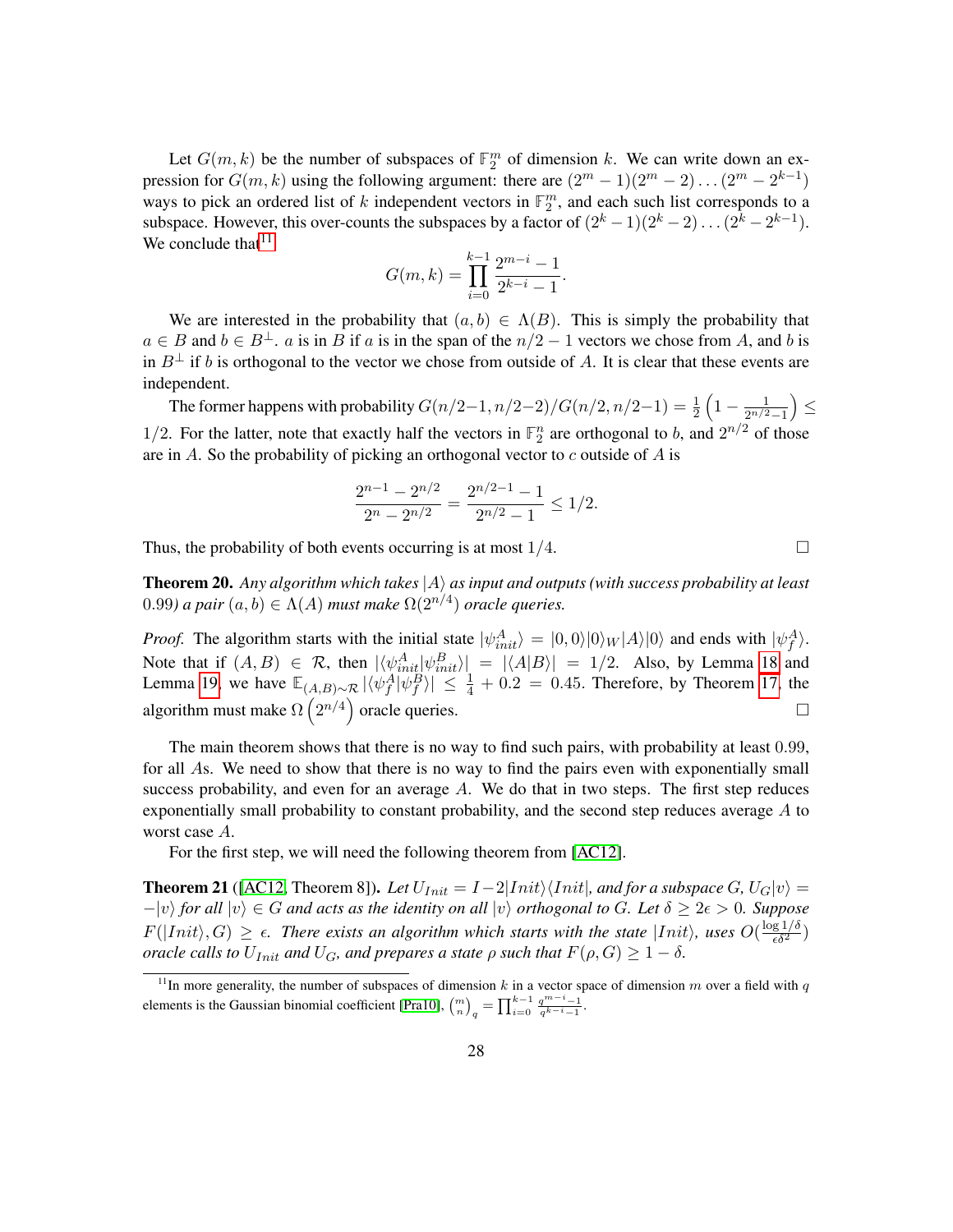<span id="page-28-2"></span> $\text{Here}^{12}$  $\text{Here}^{12}$  $\text{Here}^{12}$   $F(\rho, G) = \max_{|\psi\rangle \in G} \sqrt{\langle \psi | \rho | \psi \rangle}$ . Note that  $F(\rho, G)^2 = \max_{|\psi\rangle \in G} \text{Tr}(|\psi\rangle \langle \psi | \rho) \le$  $\text{Tr}(\Pi_G \rho)$ .

Equipped with this tool, we now reduce security against exponentially small success probability to security against constant success probability.

<span id="page-28-1"></span>**Corollary 22.** Let  $1/\epsilon = o(2^{n/2})$ . Given one copy of  $|A\rangle$  and oracle access to  $U_{A^*}$ , a counter- $\int$ *feiter needs*  $\Omega$   $\left(\sqrt{\epsilon}2^{n/4}\right)$  queries to prepare a state  $\rho$  such that  $\text{Tr}(\Pi_{C(A)}\rho)\geq \epsilon$  for all A.

*Proof.* Suppose we have a counterfeiter *C* that, on input  $|A\rangle$ , makes  $T = o\left(\sqrt{\epsilon}2^{n/4}\right)$  queries and produces a pair  $(a, b) \in \Lambda(A)$  with probability at least  $\epsilon$ . We will construct another counterfeiter *C*' which violates Theorem [20](#page-27-1) by producing a pair  $(a, b) \in \Lambda(A)$  with probability 0*.*99.

If the success probability was exactly  $\epsilon$ , we could have used amplitude amplification. The problem, which is the same problem Aaronson and Christiano had to deal with, is the so called soufflé problem [\[Bra97\]](#page-39-1) of amplitude amplification (and also Grover search): the algorithm must run (the soufflé must be in the oven) just for the right time. This can be easily circumvented if  $|Init\rangle$  can be prepared free of charge – which is *not* our case. Algorithms which do not have this property are called *fixed point quantum search*. Previously, the fixed point quantum search algorithms [\[TGP06,](#page-41-5) [CRR05\]](#page-39-2) lost their quantum speedup, though they had an exponential convergence. Aaronson and Christiano constructed an algorithm which has the quadratic speedup but looses the exponential convergence.

Specifically, we apply Theorem [21](#page-27-2) with  $|init\rangle = |\psi_f^A\rangle$ , the final state of the counterfeiter *C* when run on *A*, and *G* being the subspace spanned by the computational basis states of the algorithm that contain outputs in  $\Lambda(A)$ : that is, states of the form  $|c, p, x\rangle |s\rangle \langle w|a\rangle |b\rangle$  with  $(a, b) \in$  $\Lambda(A)$ . We note that  $U_G$  can be implemented using two queries to  $U_{A^*}$ . Implementing the operator  $I - 2|A\rangle\langle A|$  can be done using one query to  $U_A$  and one query  $U_{A^{\perp}}$ , as shown by Aaronson and Christiano (more details can also be found in Section [7.1\)](#page-29-1). Since  $|\psi_{init}^A\rangle$  contains only the state  $|A\rangle$  plus some blank registers, we can also implement the operator  $I - 2|\psi_{init}^A\rangle\langle\psi_{init}^A|$  in this way. Therefore  $U_{Init}$  can be implemented using one call for *C*, one call for  $C^{\dagger}$ , and two calls for  $U_{A^*}$ :

$$
U_{Init} = I - 2|\psi_f^A\rangle\langle\psi_f^A| = I - 2C|\psi_{init}^A\rangle\langle\psi_{init}^A|C^\dagger = C(I - 2|\psi_{init}^A\rangle\langle\psi_{init}^A|)C^\dagger.
$$

Note that the success probability of *C* is equal to  $F(|\psi_f^A\rangle, G)^2$ . Since this probability is at least *f*, we get  $F(|\psi_f^A\rangle, G) \ge \sqrt{\epsilon}$ . We apply [21](#page-27-2) with  $\delta = 0.005$  and  $\epsilon$  (in the theorem) set to  $\sqrt{\epsilon}$  (we can assume without loss of generality that  $\sqrt{\epsilon} \le 0.0025$ ). Theorem [21](#page-27-2) gives us an algorithm *C'* which assume without loss of generality that  $\sqrt{\epsilon} \le 0.0025$ ). Theorem 21 gives us an algorithm *C'* which outputs a state  $\rho$  with  $F(\rho, G) \ge 0.99$ , and which uses  $O(\frac{1}{\sqrt{2}})$  $(\frac{1}{\epsilon})$  calls to the counterfeiter *C* and  $U_{A^*}$ . Note that  $0.99 \le 0.995^2 \le F(\rho, G)^2 \le \text{Tr}(\Pi_G \rho)$ , which means that measuring  $\rho$  provides a pair  $(a, b) \in \Lambda(A)$  with probability at least 0.99. Moreover, since each call for *C* uses *T* queries to

<span id="page-28-0"></span><sup>&</sup>lt;sup>12</sup>The fidelity between a mixed state and a pure state is  $F(\rho, |\psi\rangle) = \sqrt{\langle \psi | \rho | \psi \rangle}$ . The above definition is a natural extension to the distance between a mixed state and a subspace.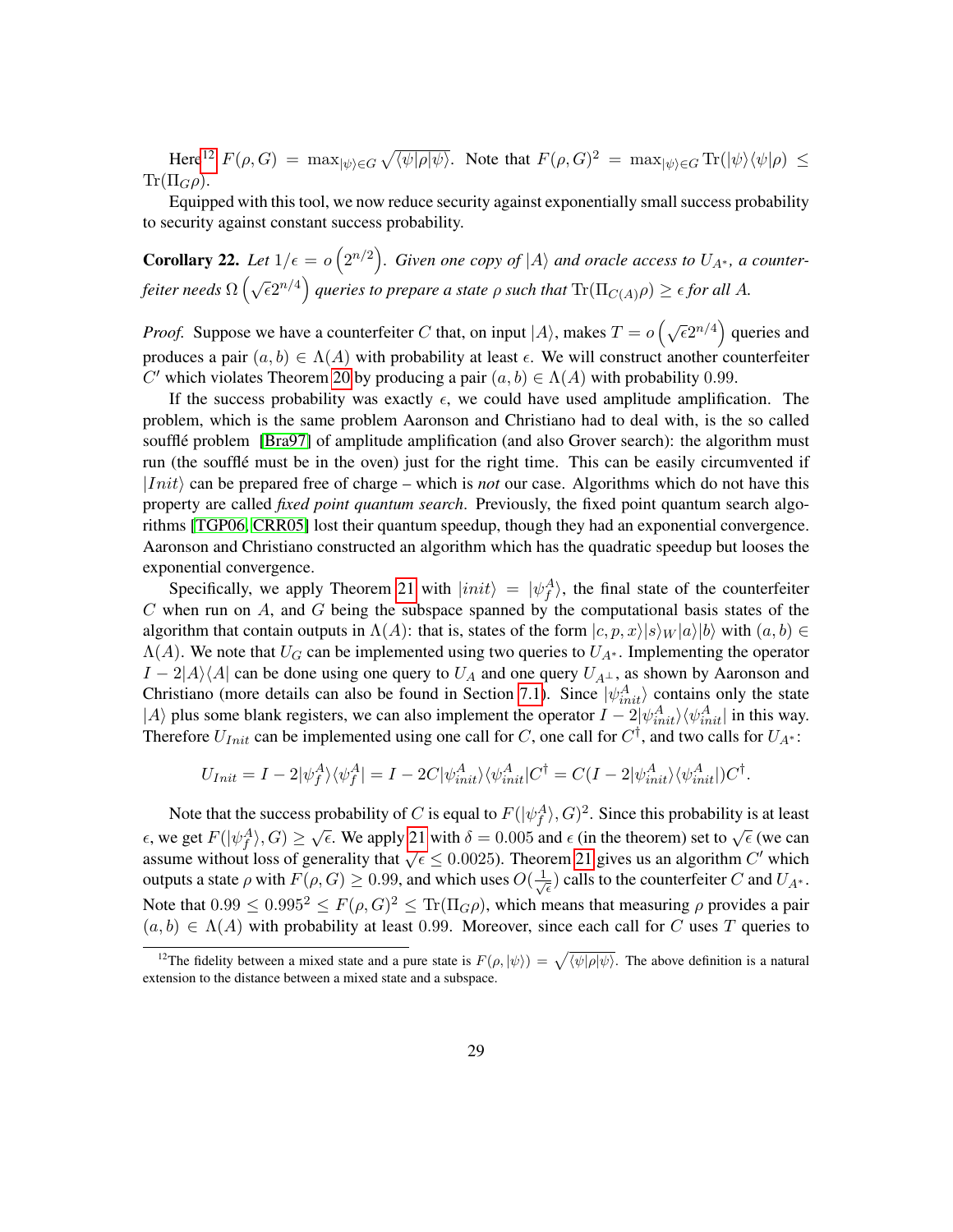<span id="page-29-3"></span> $U_{A^*}$ , the total number of queries used by  $C'$  is

$$
O\left(\frac{1}{\sqrt{\epsilon}}\right) \cdot (1+T) = O\left(\frac{1}{\sqrt{\epsilon}}\right) + O\left(\frac{T}{\sqrt{\epsilon}}\right).
$$

However, *C'* must use  $\Omega(2^{n/4})$  queries by Theorem [20.](#page-27-1) Since  $1/\sqrt{\epsilon} = o(2^{n/4})$ , it follows that *T*/ $\sqrt{\epsilon} = \Omega(2^{n/4})$ , or  $T = \Omega(\sqrt{\epsilon}2^{n/4})$ , as desired.

We now complete the proof of Theorem [16,](#page-24-2) which we restate here for convenience.

**Theorem 16.** Let A be a uniformly random subspace from  $S(n)$ , and let  $\epsilon > 0$  be such that  $1/\epsilon = o\left(2^{n/2}\right)$ . Given one copy of  $|A\rangle$  and a quantum membership oracle for A and  $A^{\perp}$ , a *counterfeiter needs*  $\Omega(\sqrt{\epsilon}2^{n/4})$  *queries to output a pair*  $(a, b) \in \Lambda(A)$  *with probability at least*  $\epsilon$ *.* 

*Proof.* The only missing ingredient is a worst case to average case reduction. Suppose we had a counterfeiter  $C$  which violated the above. We will construct another counterfeiter  $C'$  which violates Corollary [22.](#page-28-1) *C*' first chooses a random linear invertible map  $f : \mathbb{F}_2^n \to \mathbb{F}_2^n$ . Let  $f(A)$  be the image of *A* under *f*. For any fixed *A*,  $f(A)$  is a uniformly random element of *S*. Let  $U_f$ ,  $U_{f^{-1}}$ be the unitary maps  $U_f|x\rangle = |f(x)\rangle$ ,  $U_{f^{-1}}|x\rangle = |f^{-1}(x)\rangle$ . Since  $U_{f(A)^*} = U_f U_{A^*} U_f^{\dagger}$  $f$ , the oracle  $U_{f(A)^*}$  can be efficiently implemented using 1 query of  $U_{A^*}$ , and  $|f(A)\rangle$  can be prepared using  $|A\rangle$ . It then applies the counterfeiting procedure to  $|f(A)\rangle$ , and since  $f(A)$  is random in *S*(*n*), it finds  $(a, b)$  ∈  $Λ(f(A))$  using *t* queries with error probability  $ε$ . Using  $f^{-1}$ , it can find  $(f^{-1}(a), f^{-1}(b)) \in \Lambda(A)$ , which contradicts Corollary [22.](#page-28-1)

### <span id="page-29-0"></span>7 Breaking and Fixing the Aaronson-Christiano Scheme

#### <span id="page-29-1"></span>7.1 Overview

We start with an overview of AC's scheme. The quantum money state issued by the bank is  $|A\rangle$ (see Eq. [\(3\)](#page-10-4)) for a random  $A \in S(n)$ , together with a classical string which is used for verifying that state – additional details on this classical string will be given shortly. They define  $\mathbb{P}_A$  and  $\mathbb{P}_{A^\perp}$ as the projection to the span of *A* and  $A^{\perp}$  respectively,

> <span id="page-29-2"></span> $\mathbb{P}_A = \sum$ *a*∈*A*  $|a\rangle\langle a|, P_{A^{\perp}} = \sum$ *a*∈*A*<sup>⊥</sup>  $|a\rangle\langle a|$  $H^{\otimes n} \mathbb{P}_{A^\perp} H^{\otimes n} \mathbb{P}_A = |A\rangle\langle A|$  (13)

and show that

Eq. [\(13\)](#page-29-2) implies that the state  $|A\rangle$  can be verified efficiently using 2 queries to  $U_{A^*}$ . They show that although (quantum) oracle access to  $U_{A^*}$  is sufficient for quickly verifying  $|A\rangle$ , it still requires exponential time to clone  $|A\rangle$ . This scheme, which requires an oracle or quantum communication with the bank to provide this service, does not suffer from the attacks which will be described next, and is proved to be unconditionally secure.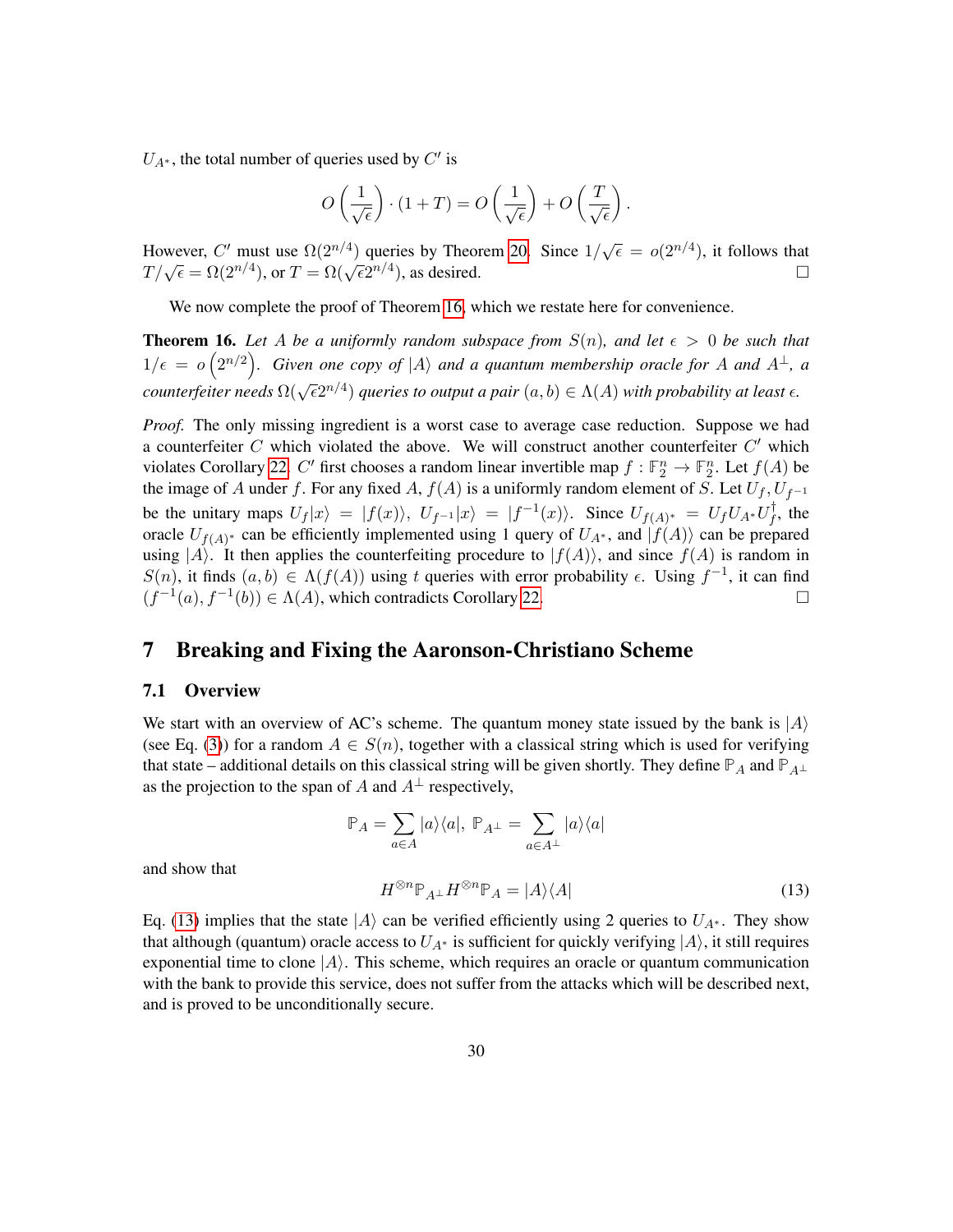<span id="page-30-3"></span>They also construct an explicit public quantum money scheme (see Definition [3\)](#page-12-1) which does not require an oracle, or communication with the bank, for verification. The main challenge is how to provide an explicit program which allows the calculation of *χA*<sup>∗</sup> (which is sufficient to implement *UA*<sup>∗</sup> ), but on the other hand does not leak more information which would be sufficient to forge  $|A\rangle$  (such as a basis for *A*); ideally, we would like this program to be unintelligible in the same way an oracle is. This primitive which comes in different flavors, is known as program obfuscation – more details are provided in Section [7.3.](#page-31-0) Aaronson and Christiano constructed an adhoc obfuscation for subspace membership. The bank picks a random element  $A \in S(n)$  as before. Next, it picks *p*1*, . . . , pβn* at random from the set of multi-variate polynomials with a fixed degree *d* that vanish on *A*. This can be preformed efficiently. *β* is chosen so that with exponentially high probability, the elements of *A* are the only ones which vanish on all polynomials, i.e.  $\{p_i\}_{i\in[\beta_n]}$ can be used to compute *χA*:

<span id="page-30-2"></span>
$$
a \in A \iff p_i(a) = 0 \quad \forall i \in [\beta n] \tag{14}
$$

The same process is done for  $A^{\perp}$ , with polynomials  $q_1, \ldots, q_{\beta n}$ .

In the noise-free version, these polynomials are published by the bank<sup>[13](#page-30-1)</sup>, and provide a means to compute  $\chi_{A^*}$ , using Eq. [\(14\)](#page-30-2), and its analogue for  $A^{\perp}$ .

In the noisy version, again,  $\beta n$  polynomials are provided. This time, an  $\epsilon$  fraction of them are "decoy" polynomials: these are degree *d* polynomials that vanish on a random  $A' \in S$  (where each polynomial has a different *A'* associated with it). The other  $(1 - \epsilon)\beta n$  are as before (uniformly random from the set of all degree *d* polynomials that vanish on *A*). The polynomials are provided at a random order. The parameters  $\beta$  and  $\epsilon$  are picked so that the vanishing polynomials can still be used to compute  $X_{A^*}$  using the following property:

$$
a \in A \iff |\{p_i(a) = 0\}_{i \in [\beta n]}| \ge (1 - \epsilon)\beta n.
$$

Pena, Faugère and Perret showed how to totally break (that is, they find a basis for *A*, and therefore reconstruct the secret key) the noise-free version, using Gröbner's basis analysis [\[PFP15\]](#page-41-0).

#### <span id="page-30-0"></span>7.2 Attack on the Noisy Scheme

In this section we report on an attack by Paul Christiano [\[Chr15\]](#page-39-3) which totally breaks the noisy version, by reducing the noisy version to the noise-free version.

The attack reduces the noisy version to the noise-free version by distinguishing between the polynomials that vanish on *A* and the "decoy" polynomials. The attack requires access to one copy of the quantum money state, and is inherently quantum. Interestingly, the noise-free version attack, unlike ours, is purely classical and does not require a copy of the quantum money state.

<span id="page-30-1"></span> $13$ To keep the public key of the quantum money scheme short, a standard digital signature key is used as the public key, and the classical part of the quantum money state contains a signed copy of these polynomials. We also use this construction in TS – see Algorithm [6.](#page-20-0)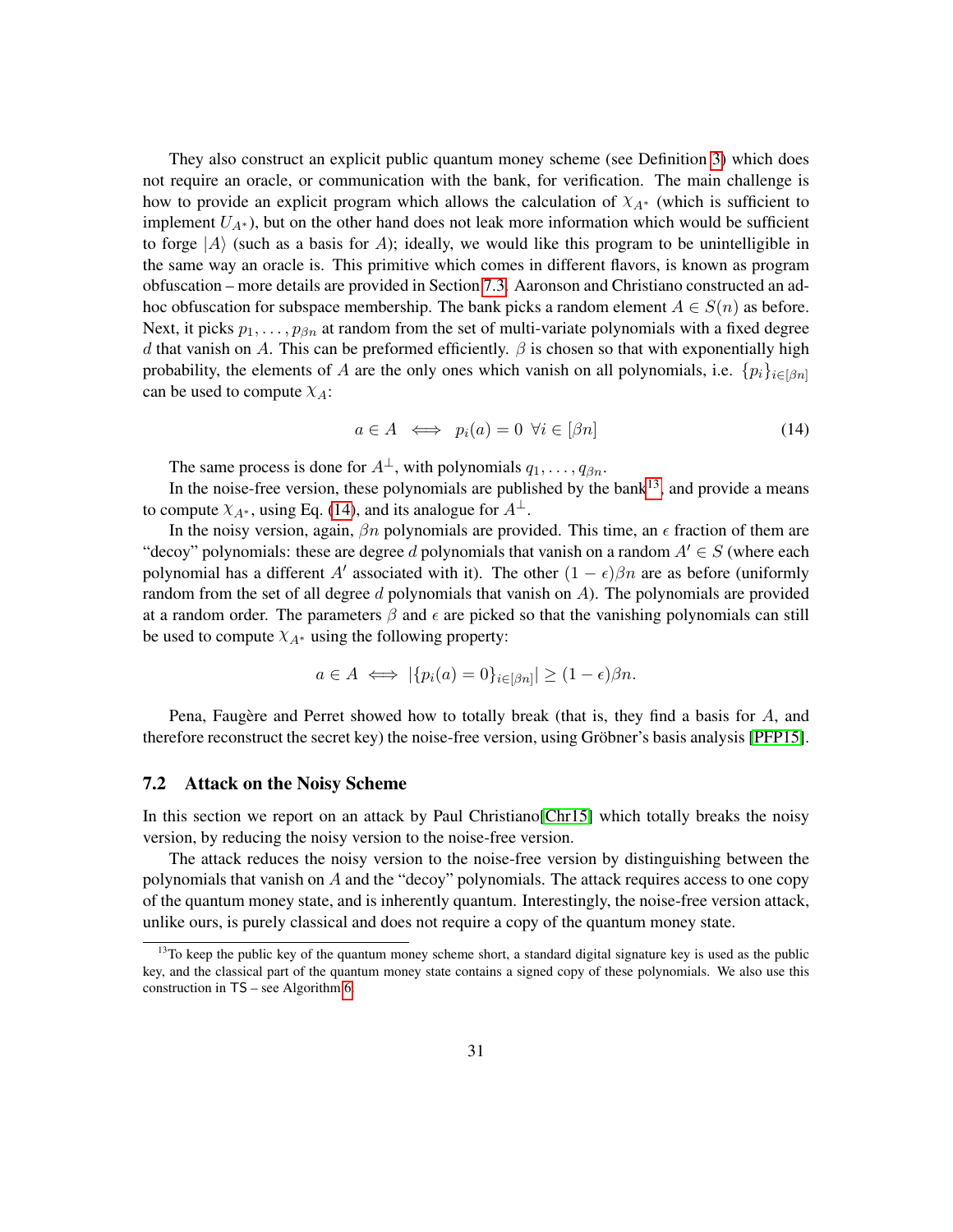The attack is based on the notion of *single copy tomography* which was introduced by Farhi et al. [\[FGH](#page-40-4)<sup>+</sup>10].<sup>[14](#page-31-1)</sup> They showed that given a single copy of an unknown state  $|\psi\rangle$ , and a two outcome measurement  $\{|\psi\rangle\langle\psi|, I - |\psi\rangle\langle\psi|\}$ , which we call the protective measurement, it is possible to get a "good" estimate of  $\langle \psi | E_j | \psi \rangle$  efficiently for every efficiently implementable POVM  ${E<sub>j</sub>}$ , without destroying the state  $|\psi\rangle$ . For our purposes, we will be interested only in a 2 outcome measurement with an additive approximation  $\frac{1}{10}$ , and error probability  $1/(\beta n)^2$ , which requires  $O(\log(\beta n))$  uses of the protective measurement. We define,  $E_0^i|x\rangle = p_i(x)|x\rangle$ , and  $E_1^i = I - E_0^i$ for every  $i \in [\beta n]$ . Recall that since  $p_i$  is a polynomial over  $\mathbb{F}_2^n$ ,  $p_i(x) \in \{0, 1\}$ , which implies that  $\{E_0^i, E_1^i\}$  is a POVM (in this case, a 2-outcome projective measurement), and furthermore, by standard techniques, since  $p_i(x)$  can be calculated efficiently classically, this POVM is also efficiently implementable for every *i*. Since the "decoy" polynomials are fully random,  $\langle A | E_0^i | A \rangle \approx \frac{1}{2}$  with very high probability. On the other hand, for the polynomials  $p_i$  which vanish on  $A$ ,  $\langle A|E_0^i|A\rangle = 0$ .

We use Farhi et al.'s single copy tomography to estimate  $\langle A|E_0^i|A\rangle$  for every  $i \in [\beta n]$ . By the union bound, with probability at least  $1-\frac{1}{\beta n}$ , the estimation for all the noisy polynomials is at least 0.3, while for all the polynomials that vanish on *A* the estimation is at most  $\frac{1}{10}$ . After sieving the vanishing polynomials from the "decoys", we can use Pena et al.'s noise-free attack.

#### <span id="page-31-0"></span>7.3 Fixing the Quantum Money Scheme

The challenge that we are facing due to the previous attack, was described by Aaronson and Christiano as follows:

Given a subspace  $A \preceq \mathbb{F}_2^n$ , how can a bank distribute an "obfuscated program"  $\mathcal{O}_{X_{A^*}}$ , which legitimate buyers and sellers can use to decide membership in both *A* and  $A^{\perp}$ , but which does not reveal anything else about A that might facilitate counterfeiting?

For a gentle bird's-eye view on program obfuscation, see Barak's excellent, though already slightly outdated, review [\[Bar16\]](#page-38-5).There are several notions of program obfuscation in the literature. In all of them, an obfuscator is a (probabilistic) compiler which takes a circuit *C* and outputs a classical obfuscated program  $\mathcal{O}_C$  which preserves the functionality,

$$
\forall x, C(x) = \mathcal{O}_C(x),
$$

and  $\mathcal{O}_C$  is "unintelligible" in some way. The notion which we use for unintelligible is called Virtual Black Box (VBB), which requires that for every polynomial adversary with access to  $\mathcal{O}_C$  there exists an efficient simulator with only oracle access to *C*, which outputs a computationally indistin-guishable distribution with respect to the adversary's distribution. Barak et al. [\[BGI](#page-39-0)+12] defined this notion and showed that there is a class of circuits for which VBB obfuscation is impossible (hence *general purpose* VBB obfuscation is impossible). As far as we know, their results, as well

<span id="page-31-1"></span><sup>&</sup>lt;sup>14</sup>A similar result, based on different techniques and under weaker assumptions was discovered earlier[\[AAV93,](#page-38-6) [AV93\]](#page-38-7).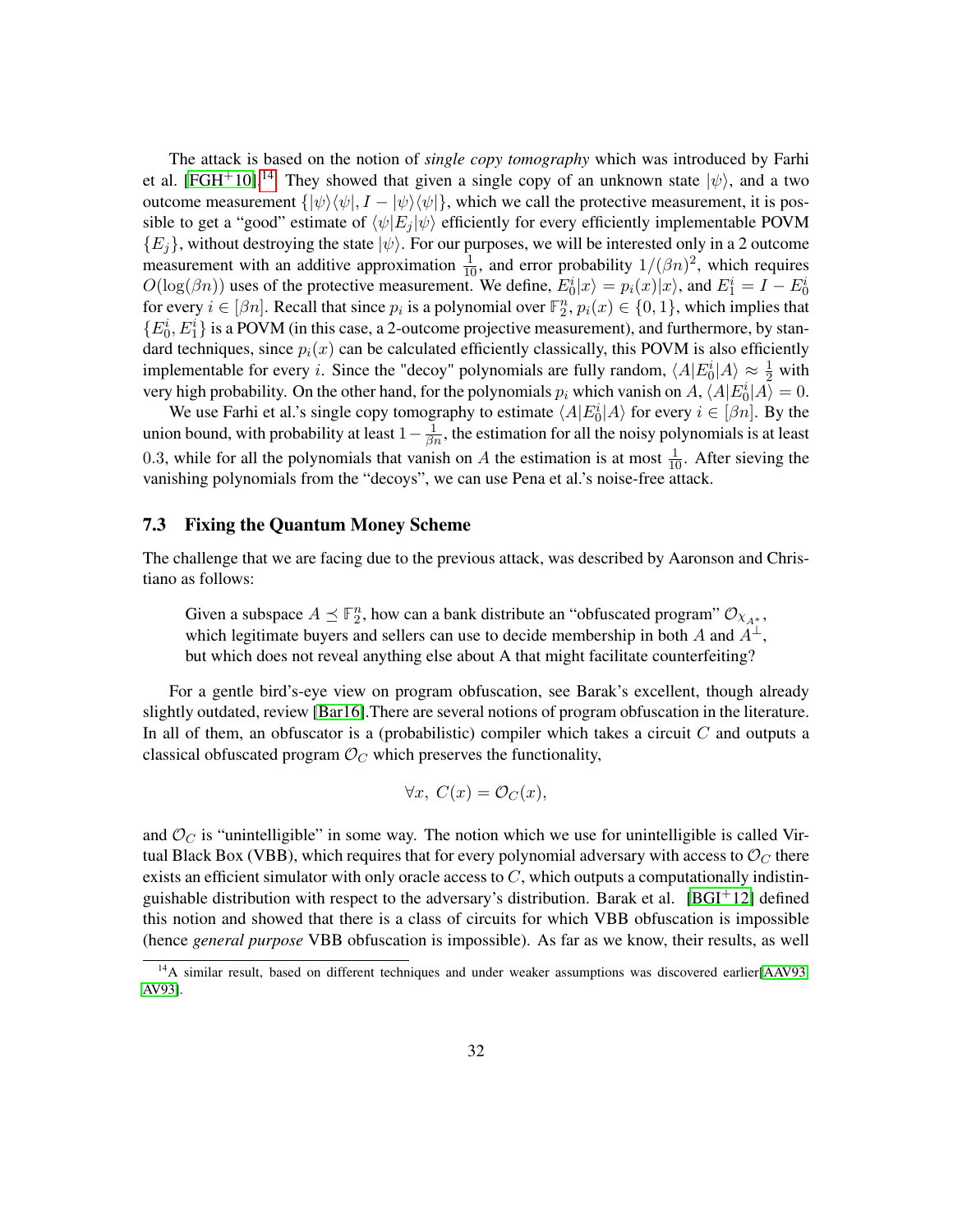as the other negative results related to VBB (e.g.  $[GK05, BCC<sup>+</sup>14]$  $[GK05, BCC<sup>+</sup>14]$  $[GK05, BCC<sup>+</sup>14]$ ), does not rule out specific black box obfuscation for the class of functions required in this work.

Let G be a set of circuits that compute  $\chi_{A^*}$  for all  $A \in S(n)$ . On a positive note in that direction, Canetti, Rothblum and Varia [\[CRV10\]](#page-40-6) proved VBB obfuscation for hyperplane membership of  $\mathbb{F}_p^n$  but only for constant *n* and a large *p*. Their construction is not secure against quantum adversaries, therefore we do not attempt to adapt our scheme to fit to their setting.

Another approach to avoid Barak et al's impossibility result for VBB obfuscation is the following: their proof breaks if the obfuscator can output a quantum state as part of the description of the obfuscated program. If this route is chosen, the bank's assistance would be needed to provide as many copies of the obfuscated program as required for verification. Alagic and Fefferman [\[AF16\]](#page-38-8) have studied quantum obfuscation, and mainly proved impossibility results.

Next we define VBB obfuscation which will be sufficient for our needs.

**Definition 23** (VBB Obfuscator). A probabilistic algorithm  $\mathcal{O}$  is a VBB circuit obfuscator with dependent auxiliary input for the collection  $\mathfrak F$  of circuits if the following three conditions hold:

- 1. Functionality. For every circuit  $C \in \mathfrak{F}$ , the string  $\mathcal{O}_C$  is a description of a classical circuit that computes the same function as *C*.
- 2. "Virtual black box" property computational indistinguishability.

For any QPT Adv there is a QPT Sim such that for every  $C \in \mathfrak{F}$  and auxiliary state  $|\psi\rangle$ , the distributions  $\mathsf{Adv}(\mathcal{O}(C), |\psi\rangle)$  and  $\mathsf{Sim}^C(1^{|C|}, |\psi\rangle)$  are computationally indistinguishable.

For our purposes, we only require classical computational indistinguishability, i.e. for every PPT distinguisher Dist,

$$
|\Pr\left[\mathsf{Dist}(\mathsf{Adv}(\mathcal{O}(C), |\psi\rangle)) = 1\right] - \Pr\left[\mathsf{Dist}(\mathsf{Sim}^C(1^{|C|}, |\psi\rangle)) = 1\right]| \leq {\mathsf{negl}}(|C|).
$$

<span id="page-32-1"></span>3. Efficiency. The algorithm  $\mathcal{O}$  is PPT.<sup>[15](#page-32-0)</sup>

This definition differs from the VBB property given in Barak et al.  $[BGI^+12]$  $[BGI^+12]$  in several ways:

- We require security against a QPT adversary, not a PPT adversary.
- We require security even when the adversary has access to auxiliary input states, and furthermore, that auxiliary input state depends on the circuit  $C$ , see [\[GK05,](#page-40-5) [BCC](#page-39-4)<sup>+</sup>14]. We need security with *dependent* auxiliary input because the adversary may have copies of the quantum singing token, which depends on the circuit.
- We require computational indistinguishability between the distributions that the adversary and the simulator generate. The main impossibility results in  $[BGI^+12]$  $[BGI^+12]$  assumed a weaker notion of security, in which the output of the adversary is a bit (thus, the goal of the simulator is learning a predicate).

<span id="page-32-0"></span><sup>&</sup>lt;sup>15</sup>Note that efficiency implies that the slowdown by running  $\mathcal{O}_C$  instead of *C* is at most polynomial.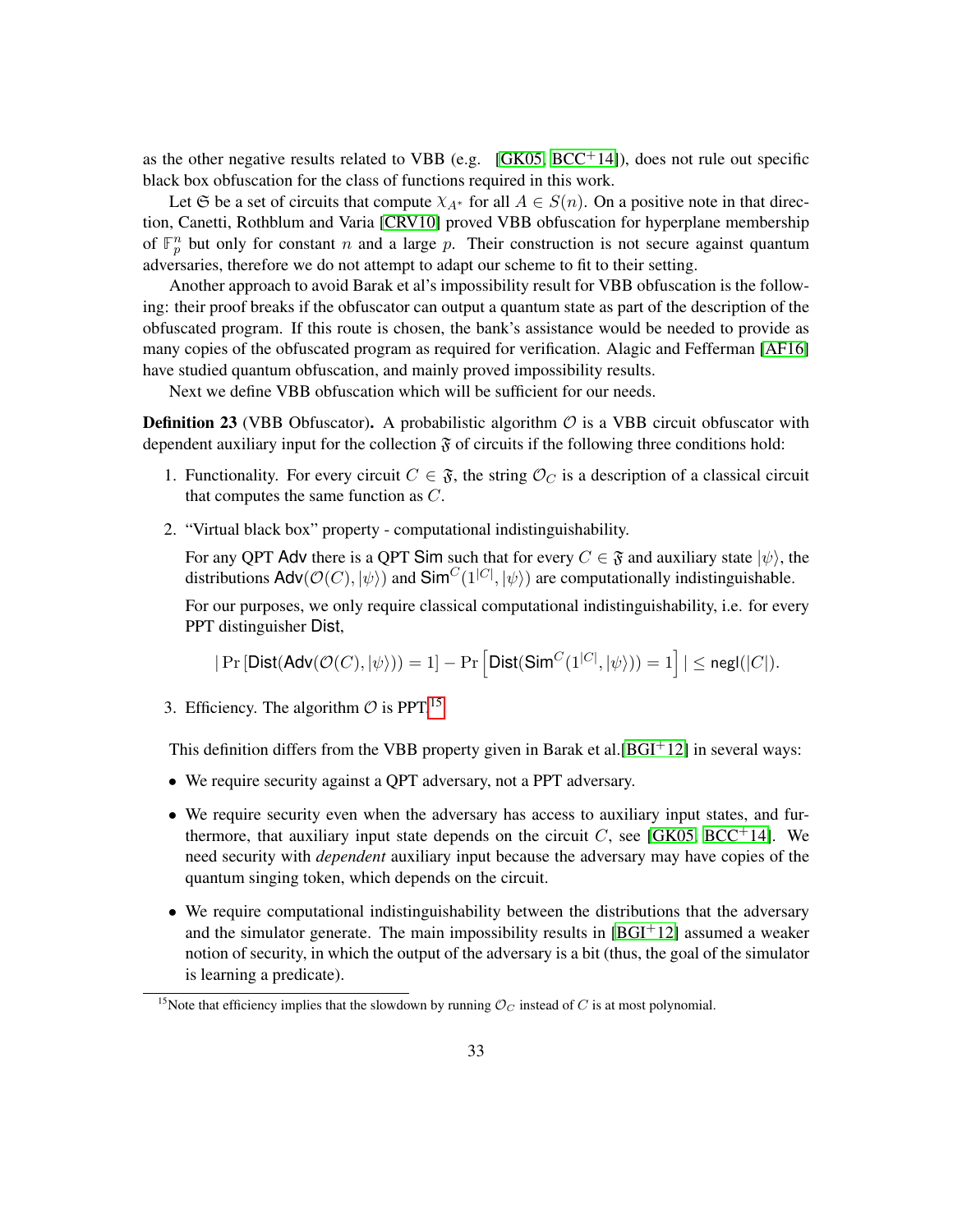We note that our security proof holds even if the VBB property holds only for a random circuit in  $\mathfrak{F}$ .

We are now ready to describe our scheme, denoted OT1, which is a onetime 1-restricted, testable TS scheme. As we have seen in Section [5,](#page-17-0) this can be mapped to a full blown (without the onetime and length restrictions) testable TS scheme. The bank operates exactly in the same way as the scheme with the oracle, except that instead of providing oracle access to  $\chi_{A^*}$ , it publishes the obfuscated program  $\mathcal{O}_{X_{A^*}}$ .

Algorithm 8 OT1 scheme.

<span id="page-33-0"></span>1: **procedure** key-gen(1<sup>*κ*</sup>)</sub> 2: Set  $n = f(\kappa)$   $\triangleright$  *f* can be any super-logarithmic function. 3:  $A \stackrel{R}{\leftarrow} S(n)$ 4:  $pk \leftarrow \mathcal{O}_{\mathcal{X}_{A^*}}$ <br>5:  $sk \leftarrow \leftarrow A >$ 5:  $sk \leftarrow \leftarrow A >$   $\triangleright \leftarrow A$   $\triangleright$   $\leftarrow A >$  is a basis for *A*. 6: return (*pk, sk*) 7: end procedure 8: procedure token*-*gen(*< A >*) 9:  $|\mathcal{L}\rangle \leftarrow |A\rangle$   $\triangleright$  Given a basis for *A*, the state  $|A\rangle$  can be generated efficiently [\[AC12\]](#page-38-1). 10: **return**  $|\mathcal{L}\rangle$ 11: end procedure 12: **procedure** sign( $\alpha \in \{0, 1\}, |\mathcal{A}\rangle$ ) 13: Apply  $H^{\otimes n}$  iff  $\alpha = 1$  to the state  $|A\rangle$ .  $\triangleright H^{\otimes n}$  $\triangleright H^{\otimes n}|A\rangle = |A^{\perp}\rangle$ 14: Measure the resulting state in the standard basis. Set *sig* to be the outcome. 15: **if**  $sig = 0...0$  then 16: return failed 17: else 18: return *sig* 19: end if 20: end procedure 21: **procedure** verify<sub>pk</sub>( $\alpha \in \{0, 1\}$ , *sig*)<br>22: **return**  $\mathcal{O}_{\chi_{A^*}}(\alpha, sig)$ . 22: **return**  $\mathcal{O}_{\chi_{A^*}}(\alpha, sig)$ .  $\qquad \qquad \triangleright \text{See Eq. (2) for the definition of } \chi_{A^*}.$  $\qquad \qquad \triangleright \text{See Eq. (2) for the definition of } \chi_{A^*}.$  $\qquad \qquad \triangleright \text{See Eq. (2) for the definition of } \chi_{A^*}.$ 23: end procedure 24: procedure verify*-*token*pk*(*τ* ) 25: Using  $\mathcal{O}_{\chi_{A^*}}$ , measure the state  $\tau$  using the two outcome measurement  $\{|A\rangle\langle A|, I |A\rangle\langle A|$ , following the procedure following Eq. [\(13\)](#page-29-2). If the outcome is the first, return  $(T, |A\rangle)$ . Otherwise, return *F*. 26: end procedure

*Remark* 4. The procedures key-gen and verify are entirely classical. The state  $|A\rangle$  generated in token*-*gen can be constructed using only Clifford gates [\[CG97,](#page-39-5) [GRB03\]](#page-41-6), where the total number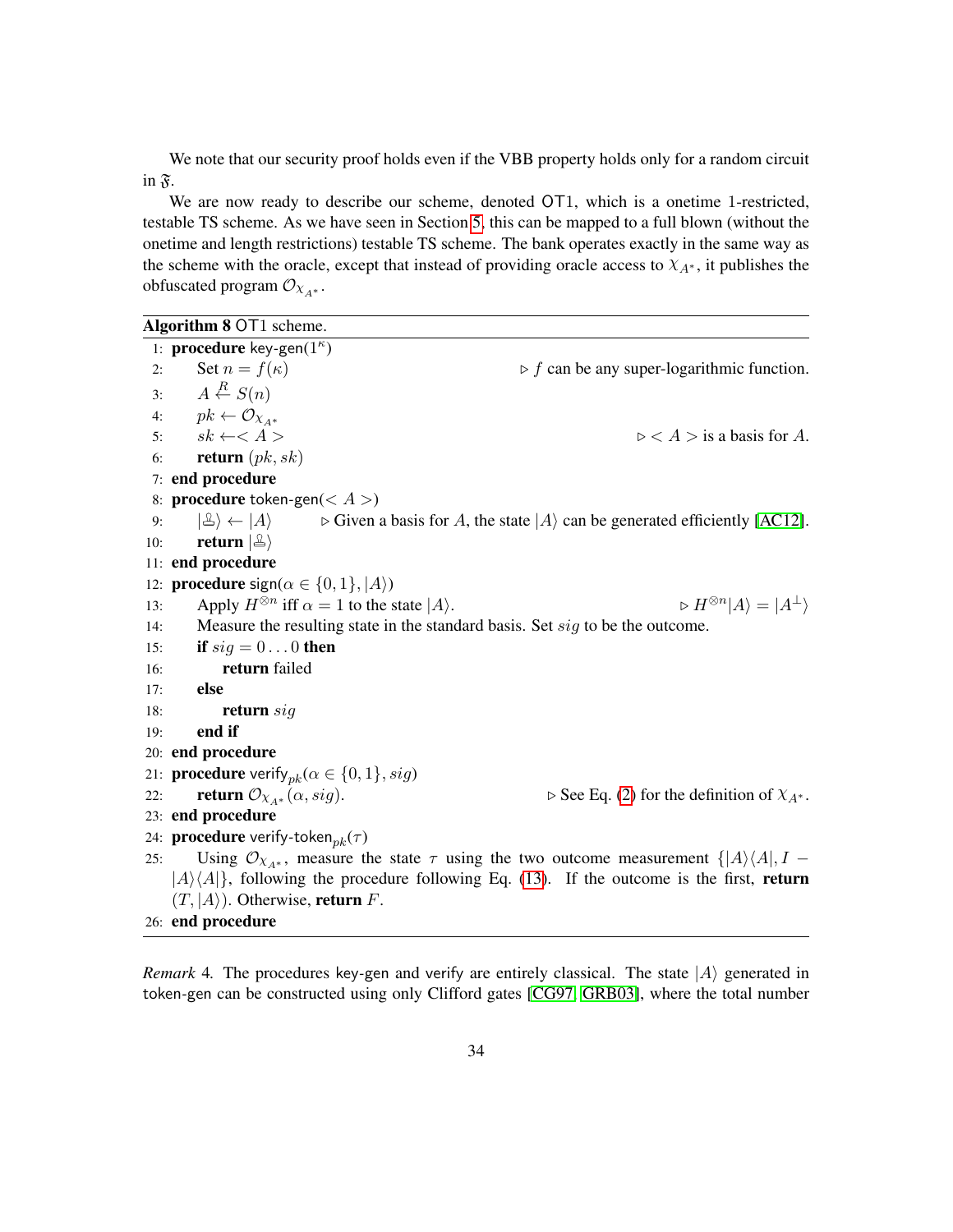of gates is polynomial in *n* and hence poly-logarithmic in *κ*. Clifford gates do not form a universal quantum gate set, and may be easier to implement on certain architectures, see, e.g. [\[Bom11\]](#page-39-6).

<span id="page-34-1"></span>Theorem 24. *If* O *is a VBB obfuscator with dependent auxiliary input for the class* S*, then the scheme* OT1 *described in Algorithm [8](#page-33-0) is an imperfect onetime everlasting secure, 1-restricted, testable, unforgeable tokenized signature scheme.*

*Proof.* The imperfect completeness property (see Eq. [3\)](#page-12-2) for 1-restricted scheme is justified by the construction. The scheme is imperfect (and not perfect) since with probability of  $\frac{1}{2^{n/2}} = \text{negl}(\kappa)$ the outcome of the measurement in line  $14$  is  $0 \ldots 0$  (which causes sign to fail). This is the only element that is trivial to guess in *A* and  $A^{\perp}$ , since the 0... 0 vector is an element of every subspace of  $\mathbb{F}_2^n$ .

We show that the scheme is unforgeable. Fix *A*. Suppose the distinguisher runs the (classical) algorithm verify<sub>2,pk</sub>(*A*), and the auxiliary state is  $|A\rangle$ . By the VBB property<sup>[16](#page-34-0)</sup>, there exists a QPT Sim such that

$$
|\Pr_{\mathsf{Adv}, \mathcal{O}}[\mathsf{verify}_{2, pk(A)}(\mathsf{Adv}(\mathcal{O}(\chi_{A^*}), |A\rangle)) = 1] - \Pr_{\mathsf{Sim}}[\mathsf{verify}_{2, pk(A)}(\mathsf{Sim}^{\chi_{A^*}}(1^{|\chi_{A^*}|}, |A\rangle)) = 1]| \leq {\mathsf{negl}}(\kappa).
$$

Here, we were explicit over what the probability is.

The above holds for every  $A \in S$ . We now take the average over all  $A \in S$ :

$$
|\Pr_{A \leftarrow S, \mathsf{Adv}, \mathcal{O}}[\mathsf{verify}_{2, pk(A)}(\mathsf{Adv}(\mathcal{O}(\chi_{A^*}), |A \rangle)) = 1] - \Pr_{A \in_R S, \mathsf{Sim}}[\mathsf{verify}_{2, pk(A)}(\mathsf{Sim}^{\chi_{A^*}}(1^{| \chi_{A^*} |}, |A \rangle)) = 1]| \leq {\mathsf{negl}}(\kappa)
$$

By Theorem [16,](#page-24-2) the second term of the above equation can be bounded. For every QPT Sim,

$$
\Pr_{A\leftarrow S,\mathsf{Sim}}\left[\mathsf{verify}_{2,pk(A)}(\mathsf{Sim}^{\chi_{A^*}}(1^{|\chi_{A^*}|},|A\rangle))=1\right] = \frac{poly(\kappa)}{2^{n/2}} = \mathsf{negl}(\kappa).
$$

Combining the above two equations, we conclude that onetime super-security (see Def. [25\)](#page-43-1) holds:

$$
\Pr_{A \leftarrow S, \mathsf{Adv}, \mathcal{O}}[\mathsf{verify}_{2, pk(A)}(\mathsf{Adv}(\mathcal{O}_{X_{A^*}}, |A\rangle)) = 1] \leq \mathsf{negl}(\kappa).
$$

The testability properties (see Def. [8\)](#page-14-4) also follow trivially by construction because verify*-*token implements the rank-1 projector of the token  $|\mathcal{L}\rangle = |A\rangle$  – see Eq. [\(13\)](#page-29-2).

The everlasting security is much simpler to prove. All the adversary has is one copy of the state  $|A\rangle$  (and no access whatsoever to  $\chi_{A^*}$ ). Theorem [16](#page-24-2) shows that in order to find with nonnegligible probability one non-trivial element from *A* and another from  $A^{\perp}$ , exponentially many oracle queries to  $\chi_{A^*}$  are required. In particular, this task cannot be achieved with no queries to the  $\Box$ 

<span id="page-34-0"></span><sup>&</sup>lt;sup>16</sup>Here we took advantage of the fact that verify in our scheme is classical. This should clarify why our requirement in the VBB property is classical computational indistinguishability (and not quantum indistinguishability).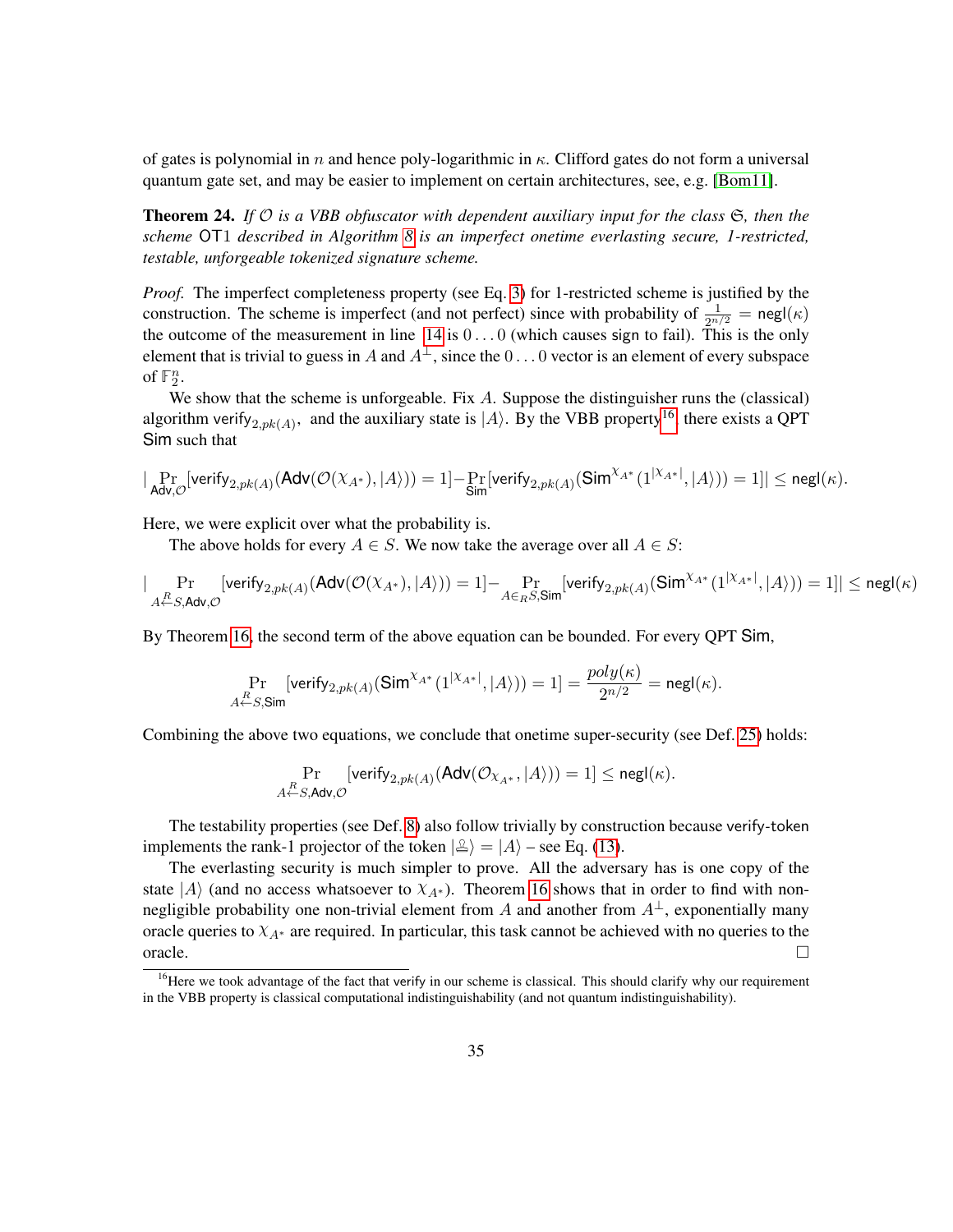Constructing a dependent-auxiliary-input VBB obfuscator for  $\mathfrak S$  based on some reasonable cryptographic primitive remains an interesting open problem. Since there is no VBB construction with these properties, we conjecture, instead, that any quantum secure  $i\mathcal{O}$  is a VBB obfuscator which satisfies the requirement in Definition [23.](#page-32-1) By Theorem [24,](#page-34-1) under this conjecture our scheme is provably secure. To instantiate the protocol, we can use the  $i\mathcal{O}$  candidate construction of  $[GGH<sup>+</sup>13]$  $[GGH<sup>+</sup>13]$  (or perhaps one which is based on one of the later candidates for multilinear maps [\[CLT13,](#page-39-7) [GGH15,](#page-40-8) [CLT15,](#page-39-8) [Hal15,](#page-41-7) [MSZ16\]](#page-41-8)).

The plausibility arguments for this conjecture follows. First, since there is no impossibility theorem that applies, and that a related problem – hyperplane VBB obfuscation – has been shown [\[CRV10\]](#page-40-6), it is plausible that there exists *some* VBB Obfuscation for our class. Second, any  $i\mathcal{O}$  scheme is also a VBB obfuscation scheme for our class if one exists [\[GR14\]](#page-41-9). <sup>[17](#page-35-1)</sup> If the scheme is a VBB obfuscation for our class, then it is plausibly also a VBB obfuscation with auxiliary inputs, which is sufficient to prove the security of our scheme, by Theorem [24.](#page-34-1)

### <span id="page-35-0"></span>8 Sending Quantum Money over a Classical Channel

In this section, we describe several interesting properties of a quantum money scheme that is derived from a tokenized (either private or public) signature scheme. In particular, we show how to convert a quantum coin into a classical "check", which is addressed to a specific person and can be exchanged for a quantum coin at a bank branch.

Recall from Theorem [12,](#page-15-1) and its private analog (see Appendix [C\)](#page-46-0), that a testable public (private) digital signature scheme satisfies the definition of a public (private) quantum money scheme, with the signing tokens acting as the quantum coins. Now, in this setting, if Alice holds a quantum coin, one thing she can do is spend it the usual way. However, an alternative thing she can do with the coin is use it to sign a message. Such a signature will necessarily consume the coin, and hence can be used as proof that Alice has burned her coin.

In particular, consider what happens if Alice signs the message, "I wish to give a coin to Bob". Alice can send over this classical signature to Bob, who can verify the signature using the public verification scheme. Bob can then show this signature to his bank branch. Crucially, the bank knows that Alice burned her coin, since the signature is valid; hence the bank can safely issue Bob a coin. In essence, this usage converts a quantum coin into a classical check!

There are a few potential flaws with this idea, particularly relating to double spending: what happens if Bob tries to cash his check twice? To prevent this, Bob can ask Alice to add a serial number or a time stamp to the check, signing a message like "I wish to give a coin to Bob; the current date is September 27, 2016, at 11:59pm". The time stamp can be verified by Bob to be accurate, and ensures that Alice does not give Bob the same check twice. The bank can then keep a database of all the checks cashed, and reject duplicate cashing of the same check.

This solution requires the bank to keep a database of cashed checks, which raises a further issue: what if Bob tries to cash the check at two different branches simultaneously, without the

<span id="page-35-1"></span> $17$ Note, however, that this only gives VBB obfuscation without auxiliary input.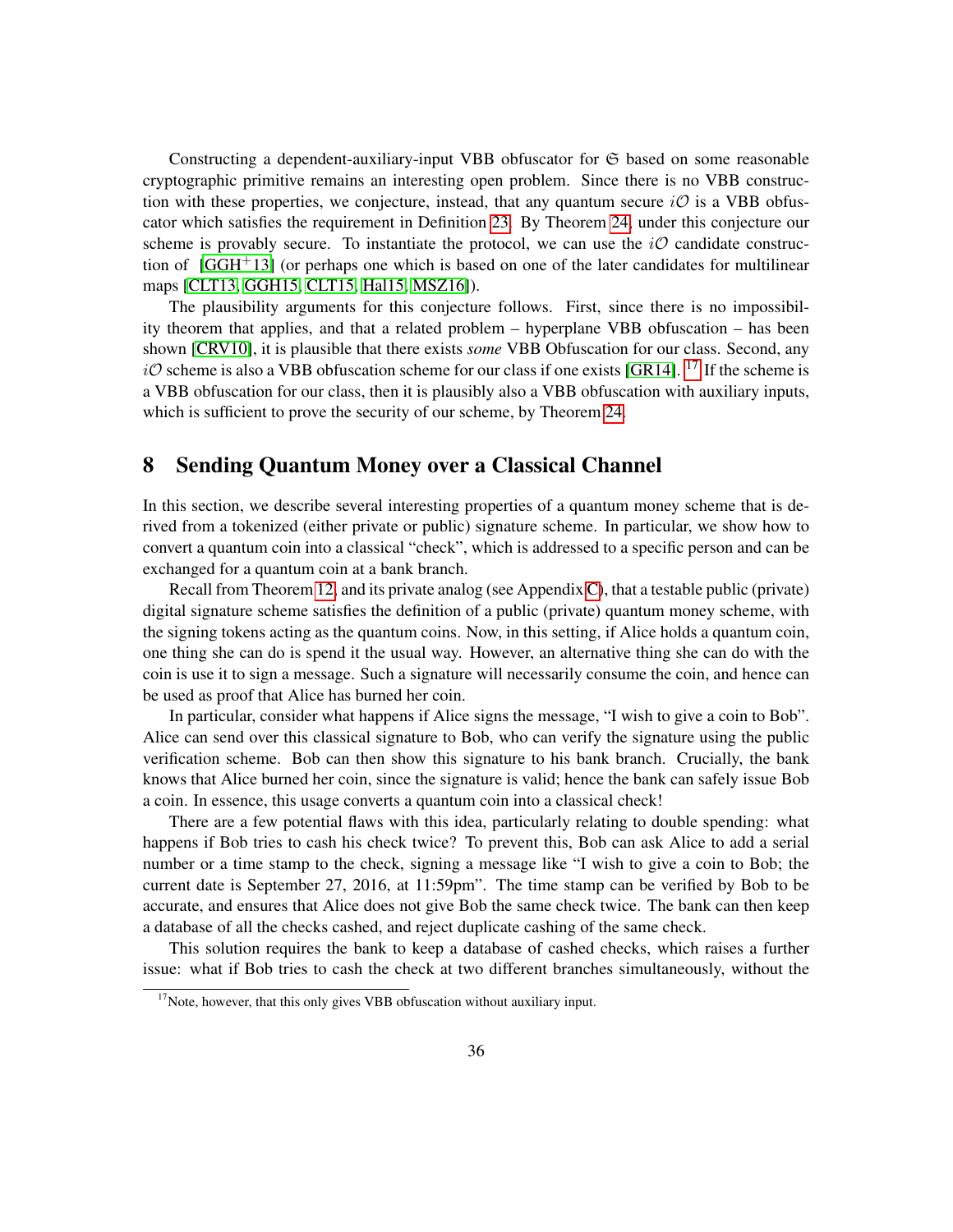branches getting a chance to compare notes? To address this issue, we add a further modification to the scheme: Bob can tell Alice the name of the branch he plans to go to (e.g. "branch number 317"), and Alice can add this branch name to her check ("this check cashable at branch number 317"). The bank branch can then only accept checks that specify that branch in this way. This allows each branch to keep a completely separate database, without any need for communication between the branches.

#### <span id="page-36-0"></span>8.1 Implications

The scheme above has several useful properties, which are listed below. The first two are relevant to both variants (public and private), and the last two are relevant only for public tokenized signature scheme.

- 1. If Alice loses quantum communication with the outside world, she can still use her money for payment – even without the entanglement that would be needed for quantum teleportation. The only schemes which were shown to be classically verifiable are [\[Gav12,](#page-40-1) [GK15\]](#page-40-3). Our scheme achieves that with only one round of communication. Therefore, We call this a "check": verification is not of the type of a challenge and response, like the previously classically verifiable quantum money schemes mentioned before.
- 2. The bank branches in this scheme do not need to communicate in order to cash checks; everything can be done completely offline. Furthermore, each branch's data remain static – no data needs to be updated, or even be stored (besides the scheme's key) [\[Gav12\]](#page-40-1). This can be done if, for example, each bank branch only accepts checks once a day, and only if the check's timestamp is from the previous day. In this case the branch does not need to store a database of previous checks cashed.
- 3. Public quantum money has the nice property that the transactions are *untraceable*, so that third parties need not know that the transaction took place. While this is an advantage for privacy, it can also be a disadvantage: if Alice pays Bob, he can deny receiving the money, and Alice has no way to prove that she has paid. With our scheme, Alice can *choose* the method of payment: either the untraceable way, or else by using the traceable classical check, which allows Alice to prove that she has paid. Proving the payment, say, to the police, does not require the bank's cooperation.
- 4. In the public setting, the bank branches need not store the secret key of the quantum money scheme. This means that if a branch is robbed or hacked, the thief gains the quantum coins stored in the branch, but does not gain the ability to mint new coins; no long-term damage to the monetary system is inflicted. None of the private money schemes have this property.

The main disadvantages of the scheme are: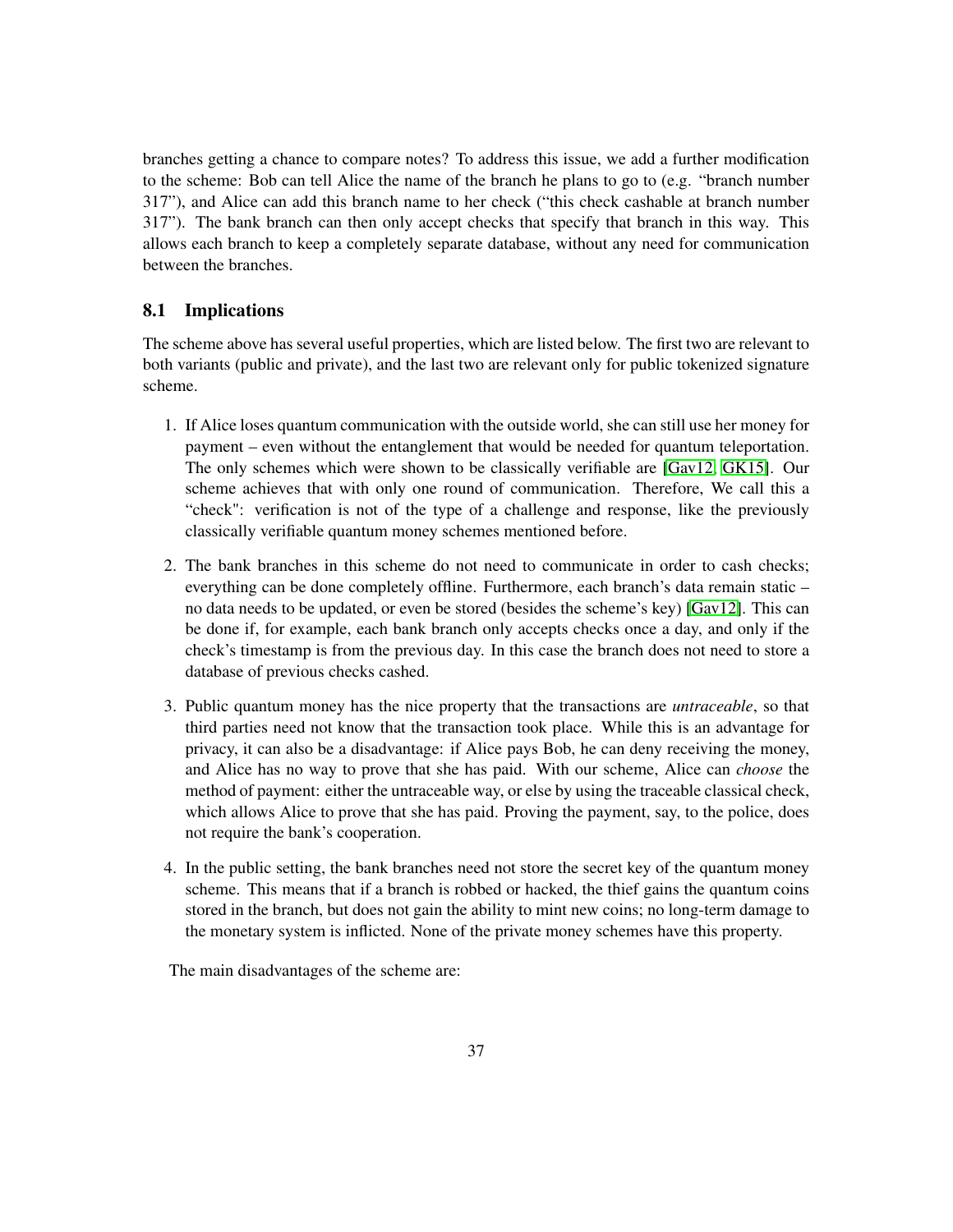- Alice needs the ability to perform universal quantum computation and store *entangled* quantum states long-term, unlike several private money schemes [\[Wie83,](#page-42-2) [BBBW83,](#page-38-3) [Gav12,](#page-40-1) [GK15\]](#page-40-3).
- Our public scheme requires computational assumptions, and even worse, non-standard ones. The private setting is comparable to the previous constructions in terms of computational assumptions: if one does not care that the key length grows linearly with the number of money states in the system, no computational assumptions are needed; otherwise, only a weak assumption, namely, a quantum secure one way function is required.
- Our scheme does not tolerate constant level of noise out of the box  $[PYJ^+12]$  $[PYJ^+12]$ .

### <span id="page-37-0"></span>9 Circumventing two faced behavior

Consider a typical scenario in distributed computing, which involves Alice, Bob and Charlie (although the following applies when there are *n* parties). Alice has some preference, which she needs to communicate to Bob and Charlie. If she is honest, she sends her preference. But Alice, as well as Bob and Charlie may be malicious. In consensus problems, it is crucial that honest Bob and Charlie will output the same outcome, even if Alice is malicious. One barrier is if Alice pretends that her preference is x to Bob, and  $y \neq x$  to Charlie – this is called *a two-faced behavior*. If Charlie tells Bob that Alice's preference is x, and Alice tells Bob that her preference is  $y \neq x$ , Bob cannot determine whether Alice or Charlie (or both) is the cheater.

If we assume that Alice receives exactly one signing token, the two-faced behavior can be circumvented: she can only sign one message, and therefore cannot send two contradicting signed messages to Bob and Charlie. This should be compared to the more complicated solution, which only assumes digital signatures (see [\[Lyn96,](#page-41-11) Section 6.2.4] and references therein): 1) Alice sends her signed preference to Bob and Charlie. 2) Bob and Charlie compare the signed messages they received. If the preferences are not the same, and both pass the verification, they conclude that Alice is the cheater.

Even though the construction and analysis of the solution which uses signing tokens is simpler than the one which uses digital signatures, as far as we know, it does not improve the asymptotic running time for problems such as the Byzantine agreement and its variants.

### <span id="page-37-1"></span>10 Open Questions

Are there any other tokenized schemes? The immediate candidates are variants of digital signatures, such as blind signatures, group signatures and ring signatures. Can the techniques that were introduced in this work be used to construct quantum copy-protection [\[Aar09\]](#page-38-4)?

Can we add the testability property to any TS scheme, similarly to the way we showed how revocability can be added (see Theorem [10\)](#page-14-1)? We can show that there is a test which guarantees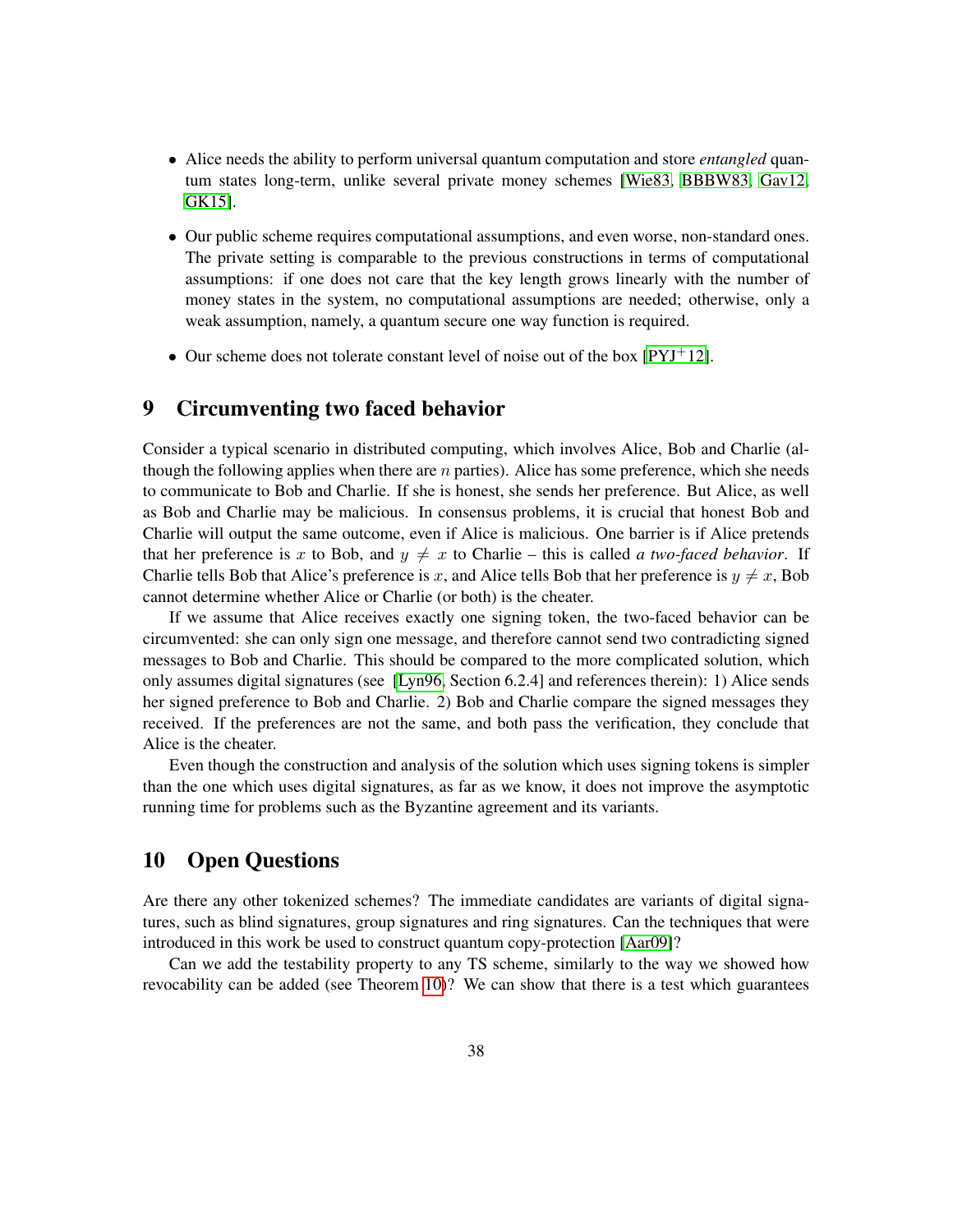that the signing token can be used to sign a random document w.h.p.; but we cannot construct a test which guarantees that the signing token can be used to sign every document w.h.p.

## <span id="page-38-0"></span>11 Acknowledgments

We thank Scott Aaronson, Dorit Aharonov, Nir Bitansky, Zvika Brakerski, Aram Harrow, Robin Kothari, Gil Segev and Vinod Vaikuntanathan for valuable discussions. We thank Paul Christiano for reporting to us the attack described in Section [7.2,](#page-30-0) and for his other comments.

This work was partially supported by NSF grant no. 2745557, and ERC Grant 030-8301. The authors acknowledge the hospitality of the Center for Theoretical Physics at MIT. The icon  $\triangle$  was downloaded from <http://icons8.com>, and is licensed under Creative Commons Attribution-NoDerivs 3.0 Unported.

### References

<span id="page-38-8"></span><span id="page-38-7"></span><span id="page-38-6"></span><span id="page-38-5"></span><span id="page-38-4"></span><span id="page-38-3"></span><span id="page-38-2"></span><span id="page-38-1"></span>

| [Aar09] | Scott Aaronson. Quantum copy-protection and quantum money. In Proceedings of<br>the 24th Annual IEEE Conference on Computational Complexity, CCC 2009, Paris,<br>France, 15-18 July 2009, pages 229-242, 2009. doi:10.1109/CCC.2009.42.                     |
|---------|-------------------------------------------------------------------------------------------------------------------------------------------------------------------------------------------------------------------------------------------------------------|
| [AAV93] | Yakir Aharonov, Jeeva Anandan, and Lev Vaidman. Meaning of the wave function.<br>Phys. Rev. A, 47:4616-4626, 1993. doi:10.1103/PhysRevA.47.4616.                                                                                                            |
| [AC12]  | Scott Aaronson and Paul Christiano. Quantum money from hidden subspaces. In<br>Proceedings of the 44th Symposium on Theory of Computing Conference, STOC 2012,<br>New York, NY, USA, May 19 - 22, 2012, pages 41-60, 2012. doi:10.1145/2213977.<br>2213983. |
| [AC13]  | Scott Aaronson and Paul Christiano. Quantum money from hidden subspaces. Theory<br>of Computing, 9:349-401, 2013. doi:10.4086/toc.2013.v009a009.                                                                                                            |
| [AF16]  | Gorjan Alagic and Bill Fefferman. On quantum obfuscation. 2016. URL: http:<br>//arxiv.org/abs/1602.01771.                                                                                                                                                   |
| [AV93]  | Yakir Aharonov and Lev Vaidman. Measurement of the Schrödinger wave of a single<br>particle. Physics Letters A, 178(1):38 - 42, 1993. doi:10.1016/0375-9601(93)<br>$90724 - E.$                                                                             |
| [Bar16] | Boaz Barak. Hopes, fears, and software obfuscation. <i>Commun. ACM</i> , 59(3):88–96,<br>2016. doi:10.1145/2757276.                                                                                                                                         |
|         | [BBBW83] Charles H Bennett, Gilles Brassard, Seth Breidbart, and Stephen Wiesner. Quantum<br>cryptography, or unforgeable subway tokens. In Advances in Cryptology, pages 267–<br>275. Springer, 1983. doi:10.1007/978-1-4757-0602-4_26.                    |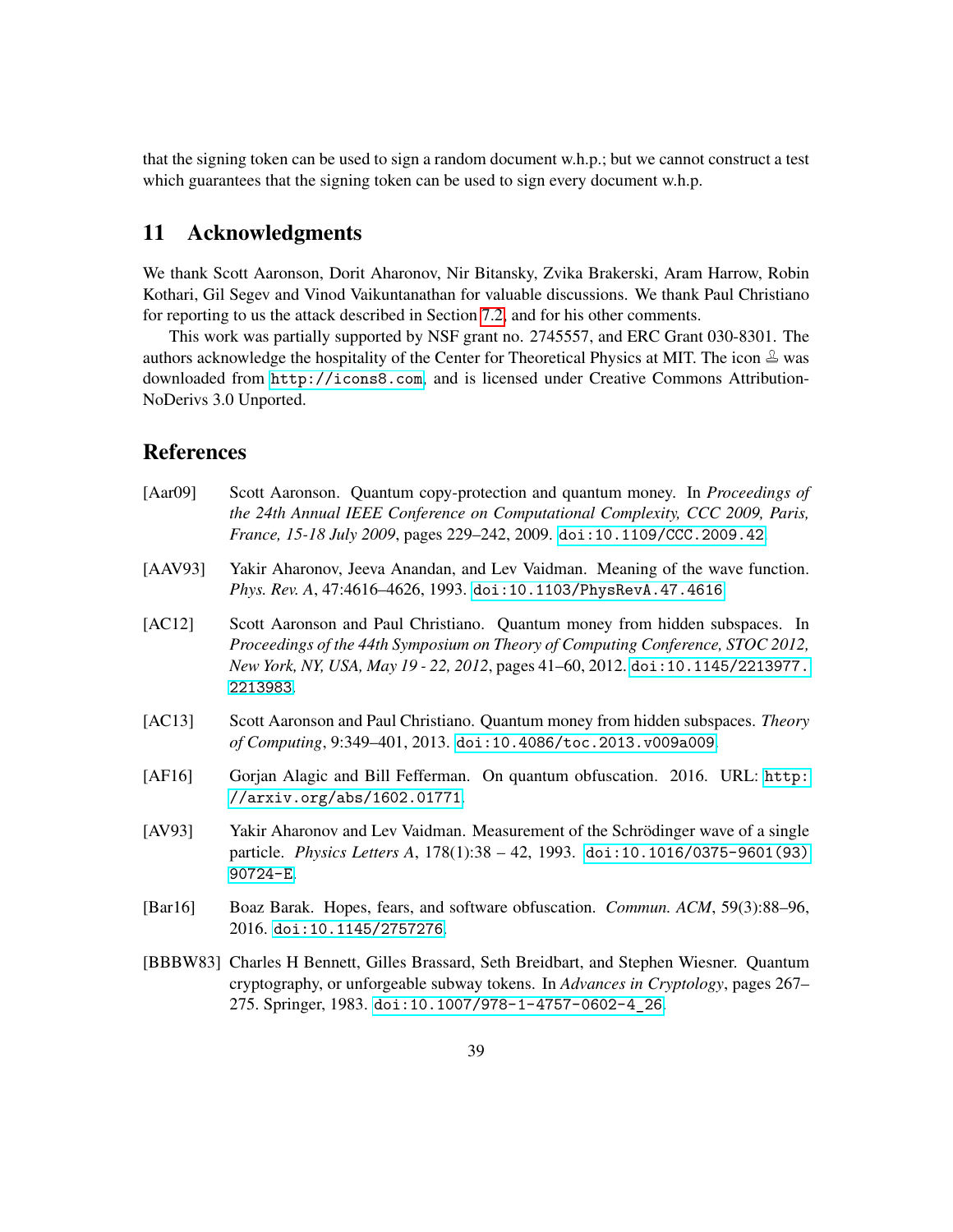- <span id="page-39-4"></span>[BCC+14] Nir Bitansky, Ran Canetti, Henry Cohn, Shafi Goldwasser, Yael Tauman Kalai, Omer Paneth, and Alon Rosen. The impossibility of obfuscation with auxiliary input or a universal simulator. In Juan A. Garay and Rosario Gennaro, editors, *Advances in Cryptology - CRYPTO 2014 - 34th Annual Cryptology Conference, Santa Barbara, CA, USA, August 17-21, 2014, Proceedings, Part II*, volume 8617 of *Lecture Notes in Computer Science*, pages 71–89. Springer, 2014. [doi:10.1007/](http://dx.doi.org/10.1007/978-3-662-44381-1_5) [978-3-662-44381-1\\_5](http://dx.doi.org/10.1007/978-3-662-44381-1_5).
- <span id="page-39-0"></span>[BGI+12] Boaz Barak, Oded Goldreich, Russell Impagliazzo, Steven Rudich, Amit Sahai, Salil P. Vadhan, and Ke Yang. On the (im)possibility of obfuscating programs. *J. ACM*, 59(2):6, 2012. [doi:10.1145/2160158.2160159](http://dx.doi.org/10.1145/2160158.2160159).
- <span id="page-39-6"></span>[Bom11] H Bombin. Clifford gates by code deformation. *New Journal of Physics*, 13(4):043005, 2011. URL: [http://stacks.iop.org/1367-2630/13/i=4/a=](http://stacks.iop.org/1367-2630/13/i=4/a=043005) [043005](http://stacks.iop.org/1367-2630/13/i=4/a=043005).
- <span id="page-39-1"></span>[Bra97] Gilles Brassard. Searching a quantum phone book. *Science*, 275(5300):627–628, 1997. [doi:10.1126/science.275.5300.627](http://dx.doi.org/10.1126/science.275.5300.627).
- <span id="page-39-5"></span>[CG97] Richard Cleve and Daniel Gottesman. Efficient computations of encodings for quantum error correction. *Phys. Rev. A*, 56:76–82, Jul 1997. URL: [http://link.aps.](http://link.aps.org/doi/10.1103/PhysRevA.56.76) [org/doi/10.1103/PhysRevA.56.76](http://link.aps.org/doi/10.1103/PhysRevA.56.76), [doi:10.1103/PhysRevA.56.76](http://dx.doi.org/10.1103/PhysRevA.56.76).
- <span id="page-39-3"></span>[Chr15] Paul Christiano. Personal communication, 2015.
- <span id="page-39-7"></span>[CLT13] Jean-Sébastien Coron, Tancrède Lepoint, and Mehdi Tibouchi. Practical multilinear maps over the integers. In Ran Canetti and Juan A. Garay, editors, *Advances in Cryptology - CRYPTO 2013 - 33rd Annual Cryptology Conference, Santa Barbara, CA, USA, August 18-22, 2013. Proceedings, Part I*, volume 8042 of *Lecture Notes in Computer Science*, pages 476–493. Springer, 2013. [doi:10.1007/](http://dx.doi.org/10.1007/978-3-642-40041-4_26) [978-3-642-40041-4\\_26](http://dx.doi.org/10.1007/978-3-642-40041-4_26).
- <span id="page-39-8"></span>[CLT15] Jean-Sébastien Coron, Tancrède Lepoint, and Mehdi Tibouchi. New multilinear maps over the integers. In Rosario Gennaro and Matthew Robshaw, editors, *Advances in Cryptology - CRYPTO 2015 - 35th Annual Cryptology Conference, Santa Barbara, CA, USA, August 16-20, 2015, Proceedings, Part I*, volume 9215 of *Lecture Notes in Computer Science*, pages 267–286. Springer, 2015. [doi:10.1007/](http://dx.doi.org/10.1007/978-3-662-47989-6_13) [978-3-662-47989-6\\_13](http://dx.doi.org/10.1007/978-3-662-47989-6_13).
- <span id="page-39-2"></span>[CRR05] Sourav Chakraborty, Jaikumar Radhakrishnan, and Nandakumar Raghunathan. Bounds for error reduction with few quantum queries. In *Approximation, Randomization and Combinatorial Optimization, Algorithms and Techniques, 8th International Workshop on Approximation Algorithms for Combinatorial Optimization Problems,*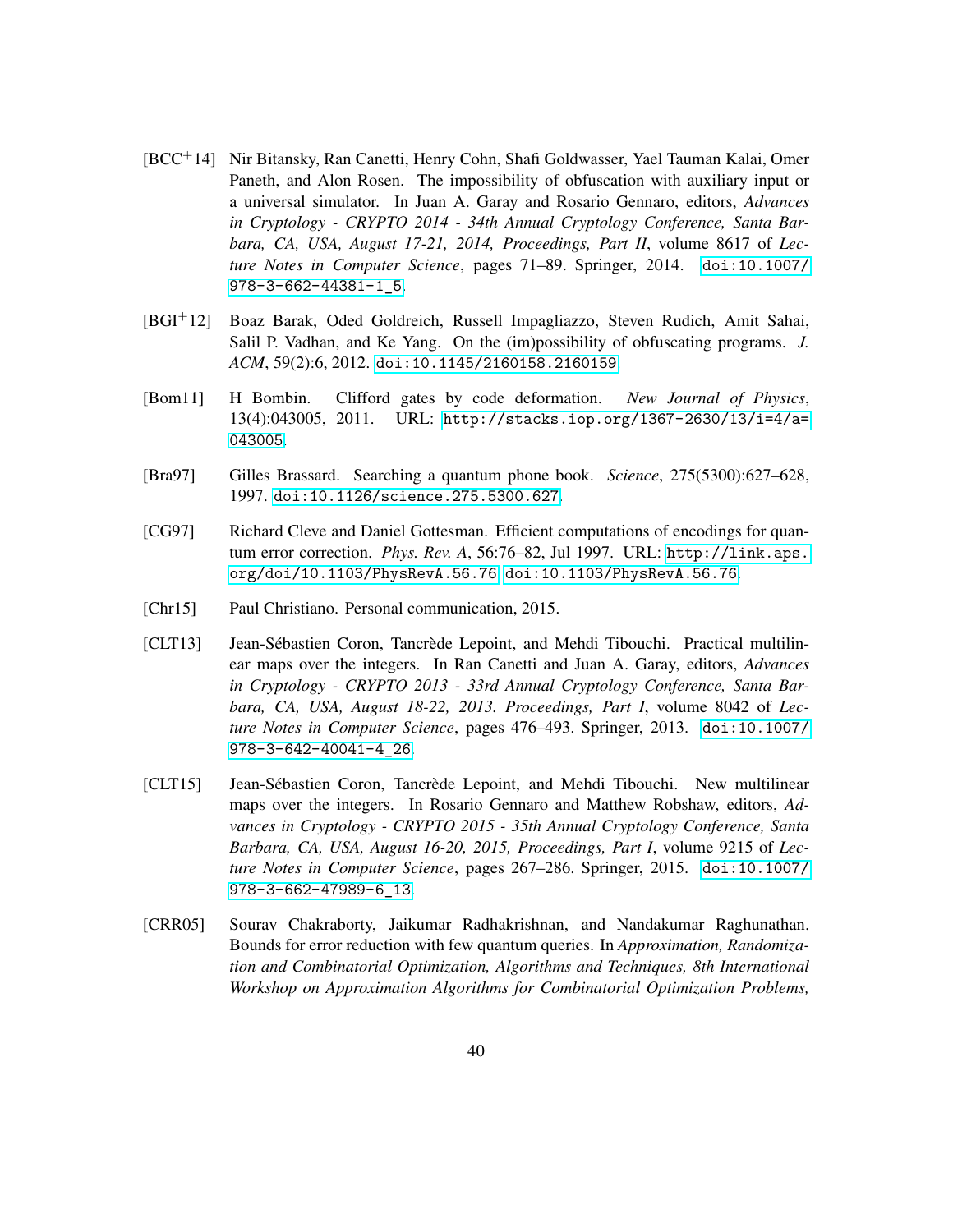*APPROX 2005 and RANDOM 2005, Berkeley, CA, USA, August 22-24, 2005, Proceedings*, pages 245–256, 2005. [doi:10.1007/11538462\\_21](http://dx.doi.org/10.1007/11538462_21).

- <span id="page-40-6"></span>[CRV10] Ran Canetti, Guy N. Rothblum, and Mayank Varia. Obfuscation of hyperplane membership. In Daniele Micciancio, editor, *Theory of Cryptography, 7th Theory of Cryptography Conference, TCC 2010, Zurich, Switzerland, February 9-11, 2010. Proceedings*, volume 5978 of *Lecture Notes in Computer Science*, pages 72–89. Springer, 2010. [doi:10.1007/978-3-642-11799-2\\_5](http://dx.doi.org/10.1007/978-3-642-11799-2_5).
- <span id="page-40-0"></span>[DH76] Whitfield Diffie and Martin E. Hellman. New directions in cryptography. *IEEE Trans. Information Theory*, 22(6):644–654, 1976. [doi:10.1109/TIT.1976.1055638](http://dx.doi.org/10.1109/TIT.1976.1055638).
- <span id="page-40-4"></span>[FGH+10] Edward Farhi, David Gosset, Avinatan Hassidim, Andrew Lutomirski, Daniel Nagaj, and Peter Shor. Quantum state restoration and single-copy tomography for ground states of Hamiltonians. *Phys. Rev. Lett.*, 105:190503, Nov 2010. [doi:10.1103/](http://dx.doi.org/10.1103/PhysRevLett.105.190503) [PhysRevLett.105.190503](http://dx.doi.org/10.1103/PhysRevLett.105.190503).
- <span id="page-40-2"></span>[FGH+12] Edward Farhi, David Gosset, Avinatan Hassidim, Andrew Lutomirski, and Peter Shor. Quantum money from knots. In *Proceedings of the 3rd Innovations in Theoretical Computer Science Conference*, pages 276–289. ACM, 2012. [doi:10.1145/](http://dx.doi.org/10.1145/2090236.2090260) [2090236.2090260](http://dx.doi.org/10.1145/2090236.2090260).
- <span id="page-40-1"></span>[Gav12] Dmitry Gavinsky. Quantum money with classical verification. In *IEEE 27th Annual Conference on Computational Complexity*, pages 42–52. IEEE, 2012. [doi:10.1109/](http://dx.doi.org/10.1109/CCC.2012.10) [CCC.2012.10](http://dx.doi.org/10.1109/CCC.2012.10).
- <span id="page-40-7"></span>[GGH+13] Sanjam Garg, Craig Gentry, Shai Halevi, Mariana Raykova, Amit Sahai, and Brent Waters. Candidate indistinguishability obfuscation and functional encryption for all circuits. In *Foundations of Computer Science (FOCS), 2013 IEEE 54th Annual Symposium on*, pages 40–49, Oct 2013. [doi:10.1109/FOCS.2013.13](http://dx.doi.org/10.1109/FOCS.2013.13).
- <span id="page-40-8"></span>[GGH15] Craig Gentry, Sergey Gorbunov, and Shai Halevi. Graph-induced multilinear maps from lattices. In Yevgeniy Dodis and Jesper Buus Nielsen, editors, *Theory of Cryptography - 12th Theory of Cryptography Conference, TCC 2015, Warsaw, Poland, March 23-25, 2015, Proceedings, Part II*, volume 9015 of *Lecture Notes in Computer Science*, pages 498–527. Springer, 2015. [doi:10.1007/978-3-662-46497-7\\_20](http://dx.doi.org/10.1007/978-3-662-46497-7_20).
- <span id="page-40-5"></span>[GK05] Shafi Goldwasser and Yael Tauman Kalai. On the impossibility of obfuscation with auxiliary input. In *46th Annual IEEE Symposium on Foundations of Computer Science (FOCS 2005), 23-25 October 2005, Pittsburgh, PA, USA, Proceedings*, pages 553– 562, 2005. [doi:10.1109/SFCS.2005.60](http://dx.doi.org/10.1109/SFCS.2005.60).
- <span id="page-40-3"></span>[GK15] Marios Georgiou and Iordanis Kerenidis. New constructions for quantum money. In Salman Beigi and Robert König, editors, *10th Conference on the Theory of Quantum Computation, Communication and Cryptography, TQC 2015, May 20-22, 2015,*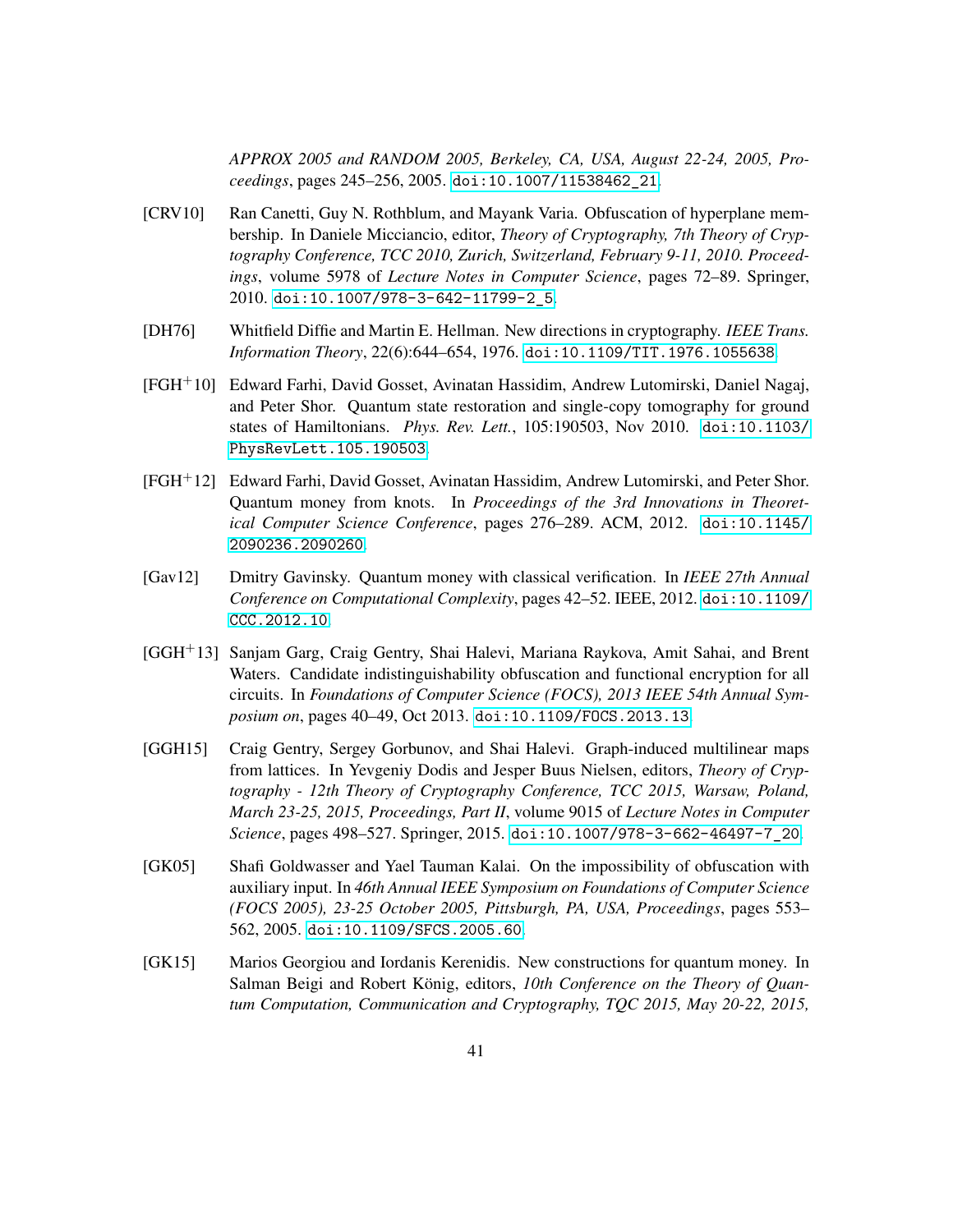*Brussels, Belgium*, volume 44 of *LIPIcs*, pages 92–110. Schloss Dagstuhl - Leibniz-Zentrum fuer Informatik, 2015. [doi:10.4230/LIPIcs.TQC.2015.92](http://dx.doi.org/10.4230/LIPIcs.TQC.2015.92).

- <span id="page-41-3"></span>[Gol04] Oded Goldreich. *The Foundations of Cryptography - Vol. 2, Basic Applications*. Cambridge University Press, 2004.
- <span id="page-41-9"></span>[GR14] Shafi Goldwasser and Guy N. Rothblum. On best-possible obfuscation. *J. Cryptology*, 27(3):480–505, 2014. [doi:10.1007/s00145-013-9151-z](http://dx.doi.org/10.1007/s00145-013-9151-z).
- <span id="page-41-6"></span>[GRB03] Markus Grassl, Martin Rötteler, and Thomas Beth. Efficient quantum circuits for nonqubit quantum error-correcting codes. *Int. J. Found. Comput. Sci.*, 14(5):757–776, 2003. [doi:10.1142/S0129054103002011](http://dx.doi.org/10.1142/S0129054103002011).
- <span id="page-41-7"></span>[Hal15] Shai Halevi. Graded encoding, variations on a scheme. *IACR Cryptology ePrint Archive*, 2015:866, 2015. URL: <http://eprint.iacr.org/2015/866>.
- <span id="page-41-11"></span>[Lyn96] Nancy A. Lynch. *Distributed Algorithms*. Morgan Kaufmann, 1996.
- <span id="page-41-2"></span>[MS10] Michele Mosca and Douglas Stebila. *Quantum coins*, volume 523 of *Contemp. Math.*, pages 35–47. Amer. Math. Soc., 2010. [doi:10.1090/conm/523/10311](http://dx.doi.org/10.1090/conm/523/10311).
- <span id="page-41-8"></span>[MSZ16] Eric Miles, Amit Sahai, and Mark Zhandry. Secure obfuscation in a weak multilinear map model: A simple construction secure against all known attacks. *IACR Cryptology ePrint Archive*, 2016:588, 2016. URL: <http://eprint.iacr.org/2016/588>.
- <span id="page-41-0"></span>[PFP15] Marta Conde Pena, Jean-Charles Faugère, and Ludovic Perret. Algebraic cryptanalysis of a quantum money scheme the noise-free case. In Jonathan Katz, editor, *Public-Key Cryptography - PKC 2015 - 18th IACR International Conference on Practice and Theory in Public-Key Cryptography, Gaithersburg, MD, USA, March 30 - April 1, 2015, Proceedings*, volume 9020 of *Lecture Notes in Computer Science*, pages 194– 213. Springer, 2015. [doi:10.1007/978-3-662-46447-2\\_9](http://dx.doi.org/10.1007/978-3-662-46447-2_9).
- <span id="page-41-4"></span>[Pra10] Amritanshu Prasad. Counting subspaces of a finite vector space — 1. *Resonance*, 15(11):977–987, 2010. [doi:10.1007/s12045-010-0114-5](http://dx.doi.org/10.1007/s12045-010-0114-5).
- <span id="page-41-10"></span>[PYJ+12] Fernando Pastawski, Norman Y. Yao, Liang Jiang, Mikhail D. Lukin, and J. Ignacio Cirac. Unforgeable noise-tolerant quantum tokens. *Proceedings of the National Academy of Sciences*, 109(40):16079–16082, 2012. [doi:10.1073/pnas.](http://dx.doi.org/10.1073/pnas.1203552109) [1203552109](http://dx.doi.org/10.1073/pnas.1203552109).
- <span id="page-41-5"></span>[TGP06] Tathagat Tulsi, Lov K. Grover, and Apoorva Patel. A new algorithm for fixed point quantum search. *Quantum Information & Computation*, 6(6):483–494, 2006. URL: <http://portal.acm.org/citation.cfm?id=2011693>.
- <span id="page-41-1"></span>[TOI03] Yuuki Tokunaga, Taisuaki Okamoto, and Nobuyuki Imoto. Anonymous quantum cash. In *ERATO Conference on Quantum Information Science*, 2003.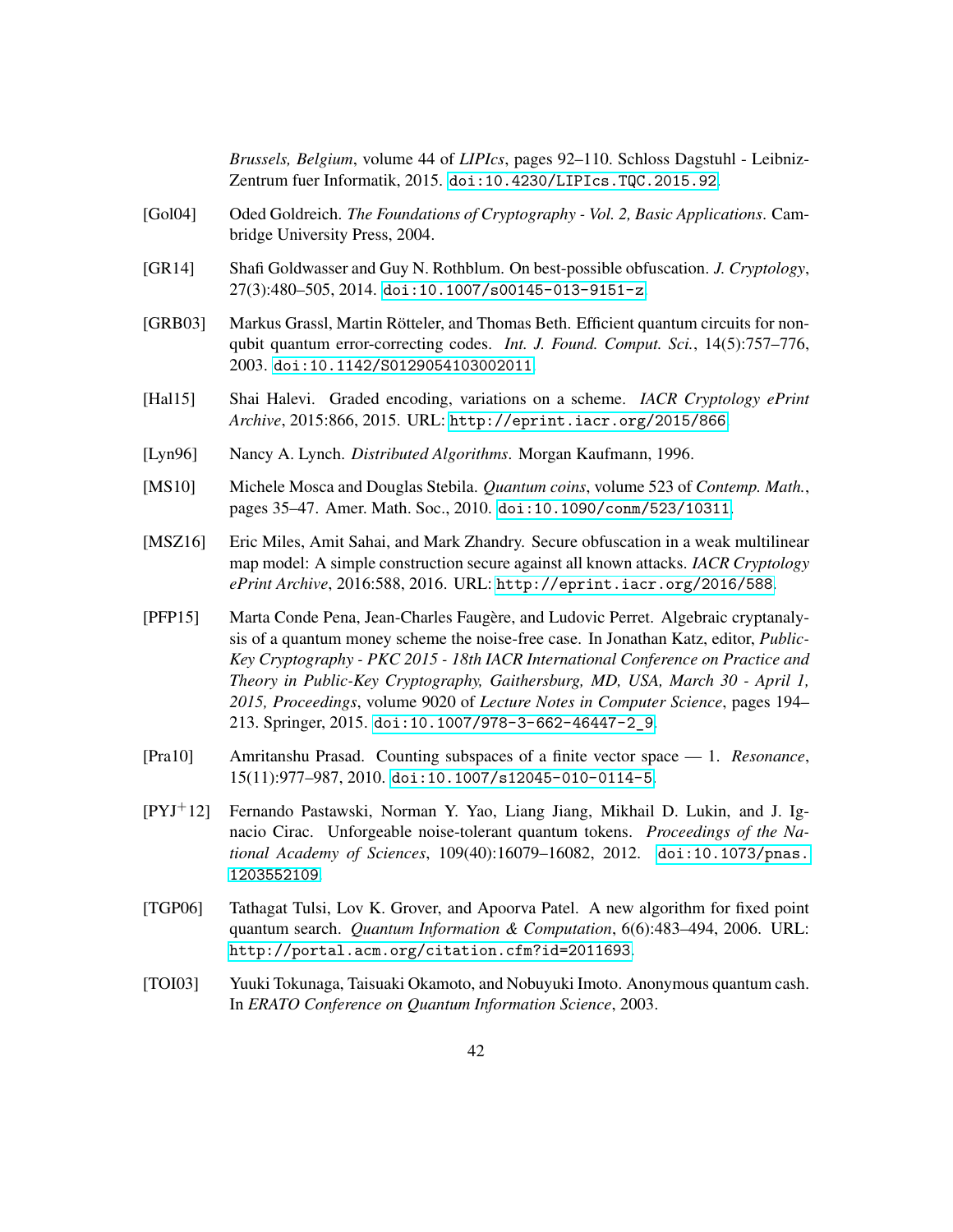- <span id="page-42-2"></span>[Wie83] Stephen Wiesner. Conjugate coding. *ACM Sigact News*, 15(1):78–88, 1983. [doi:](http://dx.doi.org/10.1145/1008908.1008920) [10.1145/1008908.1008920](http://dx.doi.org/10.1145/1008908.1008920).
- <span id="page-42-1"></span>[WZ82] William K Wootters and Wojciech H Zurek. A single quantum cannot be cloned. *Nature*, 299(5886):802–803, 1982.

### <span id="page-42-0"></span>A Nomenclature

### Nomenclature

- {*Ej*} POVM elements, [page 31](#page-30-3)
- $\langle A \rangle$  A basis for *A*, [page 9](#page-8-2)
- Adv A QPT adversary, [page 3](#page-2-2)
- $\alpha$  A document or a message, that usually needs to be signed, [page 2](#page-1-0)
- $\ell$  The number of signing tokens given to the adversary, [page 3](#page-2-2)
- $\chi_A$  The membership function to *A*, [page 9](#page-8-2)
- $i\mathcal{O}$  Indistinguishability obfuscation, [page 6](#page-5-1)
- $|\mathcal{L}\rangle$  A quantum signing token, [page 3](#page-2-2)
- $|A^{\perp}\rangle$  The uniform superposition over elements of  $A^{\perp}$ , [page 10](#page-9-5)
- $|A\rangle$  The uniform superposition over elements of *A*, [page 9](#page-8-2)
- $\Lambda(A)$  The set  $A \setminus \{0\} \times A^{\perp} \setminus \{0\}$ , [page 24](#page-23-2)
- $\mathcal{O}_C$  An obfuscated program of the circuit *C*, [page 31](#page-30-3)
- $\mathcal{R}_A$  The set of  $B \in S(n)$  such that  $(A, B) \in \mathcal{R}$ , [page 25](#page-24-3)
- R The relation that contains all  $(A, B)$  such that  $\dim(A \cap B) = \frac{n}{2} 1$ , [page 25](#page-24-3)
- **P***<sup>A</sup>* The projection to the span of the elements in *A*, [page 29](#page-28-2)
- $\chi_{A^*}$  The unified membership to *A* and  $A^{\perp}$ , [page 9](#page-8-2)
- verify*k,pk* Verification of *k* documents, using the public key *pk*, [page 13](#page-12-5)
- *A* A subspace of  $\mathbb{F}_2^n$ , usually of dimension  $\frac{n}{2}$ , [page 9](#page-8-2)
- *A*<sup>⊥</sup> The orthogonal complement of *A*, with respect to the standard dot product in  $\mathbb{F}_2^n$ , [page 9](#page-8-2)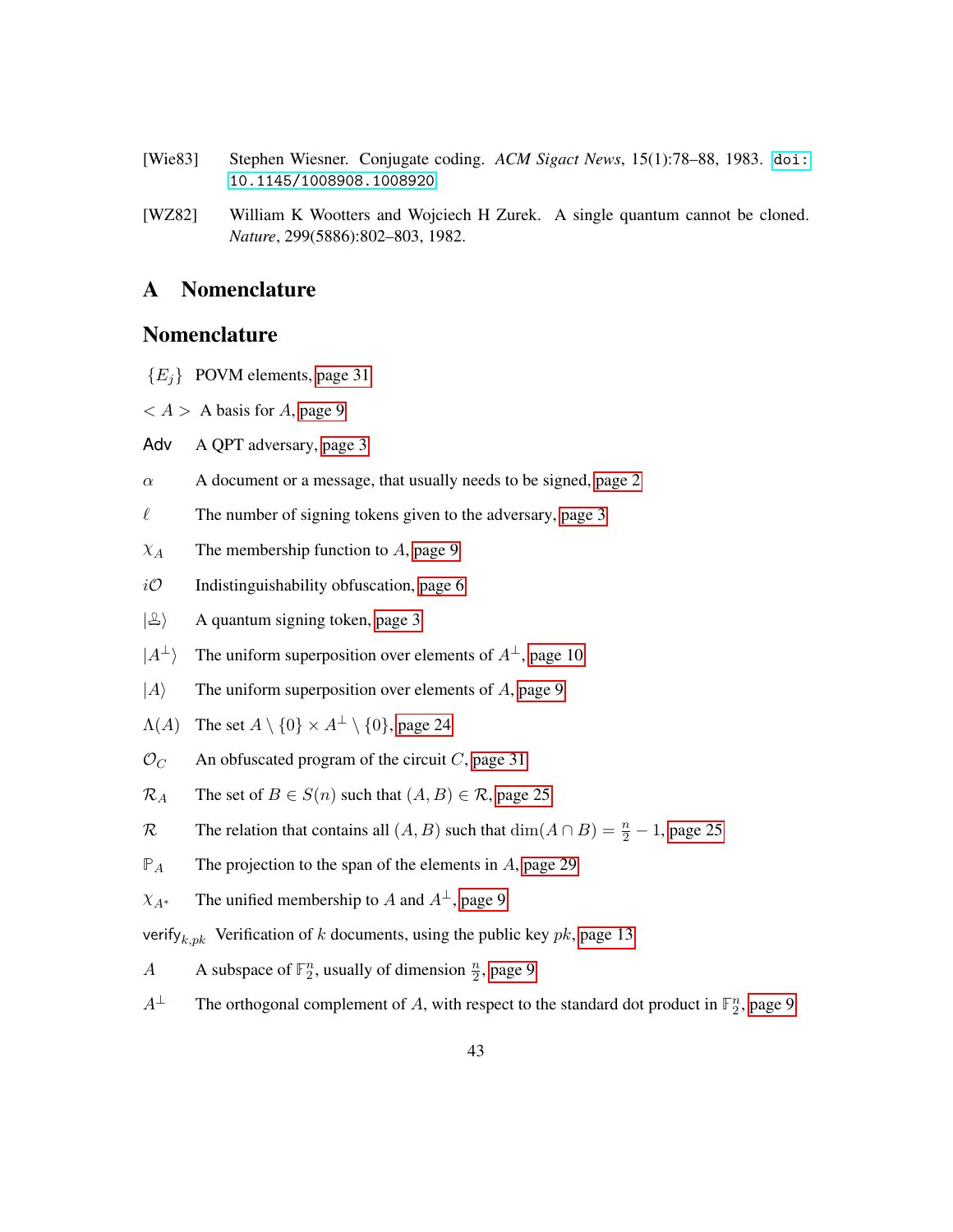*C* A circuit, [page 31](#page-30-3)

 $p_1, \ldots, p_{\beta n}$  Polynomials which obfuscate  $\chi_A$ , [page 30](#page-29-3)

- *r* The range specifier of a hashing scheme. Also the length of a length-restricted TS scheme (see Def. [5\)](#page-13-3), [page 10](#page-9-5)
- *s* The index of a hash function, [page 10](#page-9-5)
- $S(n)$  The set of all subspaces of  $\mathbb{F}_2^n$  with dimension  $\frac{n}{2}$ , [page 9](#page-8-2)
- DS Digital Signature, [page 10](#page-9-5)
- PPT Probabilistic Polynomial Time, [page 2](#page-1-0)
- QPT Quantum Polynomial Time, [page 3](#page-2-2)
- TS Tokenized Signature scheme, [page 12](#page-11-3)
- VBB virtual black box, a form of obfuscation, [page 31](#page-30-3)

## <span id="page-43-0"></span>B Memoryless Digital Signatures from Tokens

In this section, we show how to get a general (not memory dependent) digital signature scheme from a tokenized signature scheme with some extra security properties, which we call supersecurity and unpredictability. Super-security is a stronger notion of security than unforgeability. For that we define the algorithm verify $\chi_{p,k}$ , in which requirement (i) from verify  $k_{p,k}$  is changed to: all pairs are distinct, i.e.  $(\alpha_i, s_i) \neq (\alpha_j, s_j)$  for every  $1 \leq i \neq j \leq k$ .

<span id="page-43-1"></span>Definition 25 (Super-security and Onetime Super-security). A TS scheme is super-secure if for every  $\ell = poly(\kappa)$  a QPT adversary cannot provide  $\ell + 1$  different signatures by using the public key and  $\ell$  signing tokens:

$$
\Pr\left[\mathsf{verify}_{\ell+1, pk}'(\mathsf{Adv}(pk, |\mathcal{Z}_1 \rangle \otimes \ldots | \mathcal{Z}_\ell))) = T\right] \leq \mathsf{negl}(\kappa)
$$

Onetime super-security requires the above only for  $\ell = 1$ .

This is analogous to super-secure digital signatures, see [\[Gol04,](#page-41-3) Section 6.5.2 ].

<span id="page-43-2"></span>Definition 26 (Unpredictability). A TS scheme is unpredictable if signing the same document twice, using two signing tokens, gives two different signatures except with negligible probability:

$$
\Pr\left[\mathsf{sign}(\alpha,|\mathbb{A}_1\rangle)=\mathsf{sign}(\alpha,|\mathbb{A}_2\rangle)\right]\leq \mathsf{negl}(\kappa)
$$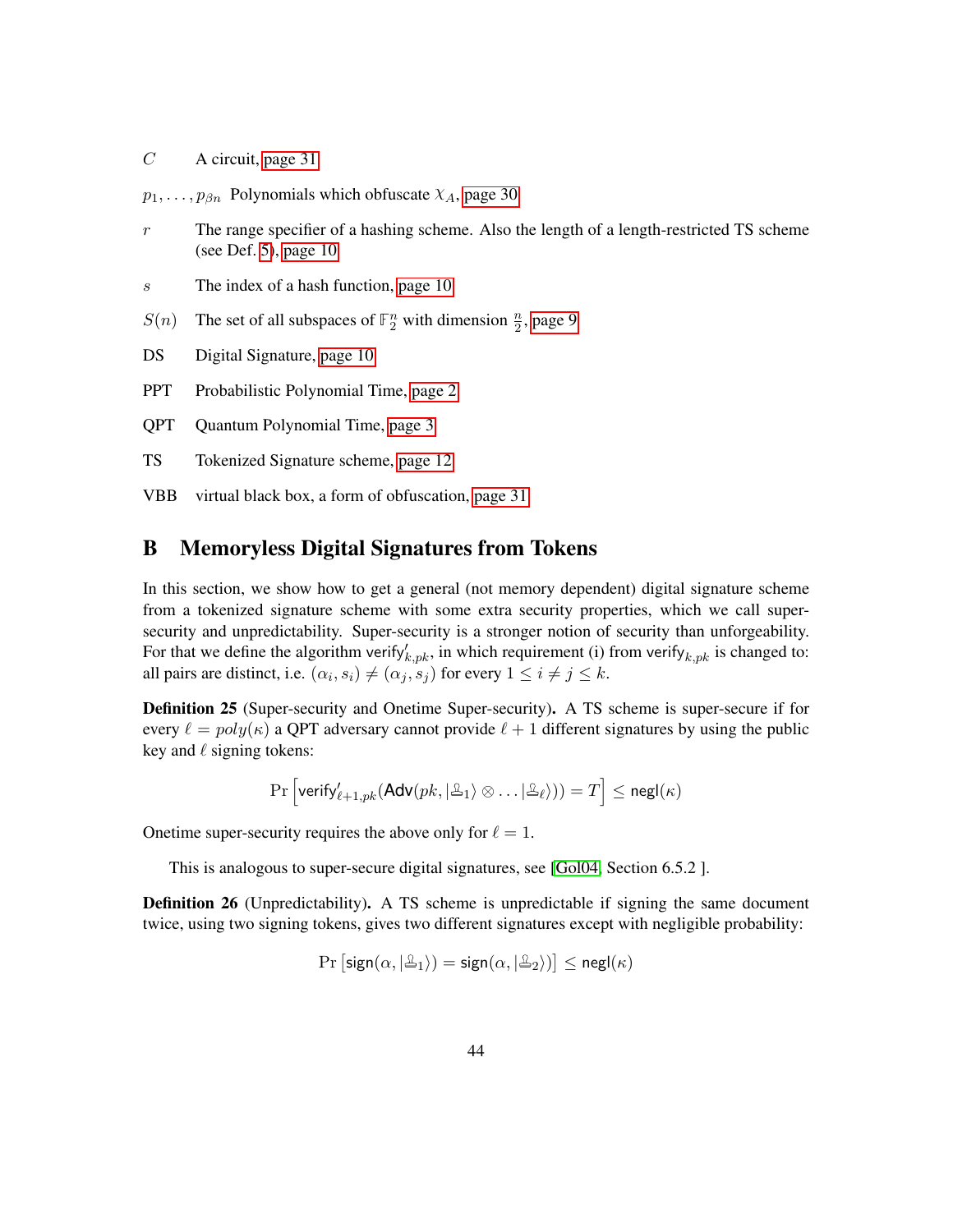We note that unpredictability for two documents implies unpredictability for polynomially many documents.

<span id="page-44-0"></span>Theorem 27. *If* TS *is an unpredictable (see Definition [26\)](#page-43-2) and super secure (see Definition [25\)](#page-43-1) tokenized signature scheme then the scheme* DS *as defined in Section [4](#page-14-0) is an unforgeable digital signature scheme (see Definition [2\)](#page-10-2).*

*Proof of Theorem [27.](#page-44-0)* Assume towards a contradiction that DS is forgeable: there exists a QPT Adv for which,

<span id="page-44-1"></span>
$$
\Pr\left[(\alpha, sig) \leftarrow \mathsf{Adv}^{\mathsf{DS}.sign_{sk}}(pk), \ \mathsf{DS}.\mathsf{verify}_{pk}(\alpha, sig) = T \text{ and } \alpha \notin Q_{\mathsf{Adv}}^{\mathsf{sign}_{sk}}\right] \ge \textsf{non-negl}(\kappa). \tag{15}
$$

We define a different adversary Adv<sup>'</sup> which receives as an input  $\ell$  signing tokens (here  $\ell =$  $poly(\kappa)$  is the number of oracle queries  $Adv^{DS \text{.sign}_{sk}}(1^{\kappa})$  applies), and simulates  $Adv^{DS \text{.sign}}(1^{\kappa})$ . Whenever Adv<sup>DS.sign</sup>( $1<sup>\kappa</sup>$ ) makes an oracle query to sign the document  $\alpha$ , Adv' uses one of its signing tokens to sign that document. Suppose the documents that were given to the signing oracle as queries are  $\alpha_1, \ldots, \alpha_\ell$  and the outputs are  $sig_1, \ldots, sig_\ell$ , and we denote the outputs  $(\alpha, sig)$  of Adv<sup>DS.sign</sup> by  $(\alpha_{\ell+1}, sig_{\ell+1})$ .

$$
\Pr[\text{verify'}_{\ell+1, pk}(\text{Adv}'(pk, |\Delta_1) \otimes |\Delta_{\ell}\rangle)) = T]
$$
\n
$$
= \Pr[\text{verify'}_{\ell+1, pk}(\alpha_1, sig_1, \dots, \alpha_{\ell+1}, sig_{\ell+1}) = T]
$$
\n
$$
= \Pr[\text{verify}_{pk}(\alpha_{\ell+1}, sig_{\ell+1}) = T \text{ and } (\alpha_i, sig_i) \neq (\alpha_j, sig_j) \forall i \neq j \leq \ell+1]
$$
\n
$$
\geq \Pr[\text{verify}_{pk}(\alpha_{\ell+1}, sig_{\ell+1}) = T \text{ and } \forall i \leq \ell, (\alpha_i, sig_i) \neq (\alpha_{\ell+1}, sig_{\ell+1})] - \text{negl}(\kappa)
$$
\n
$$
\geq \Pr[\text{verify}_{pk}(\alpha_{\ell+1}, sig_{\ell+1}) = T \text{ and } \forall i \leq \ell, \alpha_i \neq \alpha_{\ell+1}] - \text{negl}(\kappa)
$$
\n
$$
= \Pr[(\alpha, sig) \leftarrow \text{Adv}^{DS.size}_{sk}(pk), \text{DS}.\text{verify}_{pk}(\alpha, sig) \text{ and } \alpha \notin Q_{\text{Adv}}^{\text{sign}_{sk}}] - \text{negl}(\kappa)
$$
\n
$$
\geq \text{non-negl}(\kappa) \tag{16}
$$

<span id="page-44-2"></span>The second step is justified by our assumption that  $(\alpha_1, sig_1), \ldots, (\alpha_\ell, sig_\ell)$  are the outputs of the signing oracle and therefore pass the verification test by the correctness property. The unpredictability is used in the third step, and Eq. [\(15\)](#page-44-1) for the last step. To conclude, Eq. [\(16\)](#page-44-2) shows that TS is not super-secure, contradicting our assumption.

By removing the second inequality in Eq. [\(16\)](#page-44-2) and adapting the following step, the proof above can be strengthened to show that DS is a super-secure digital signature scheme – see [\[Gol04,](#page-41-3) Section 6.5.2].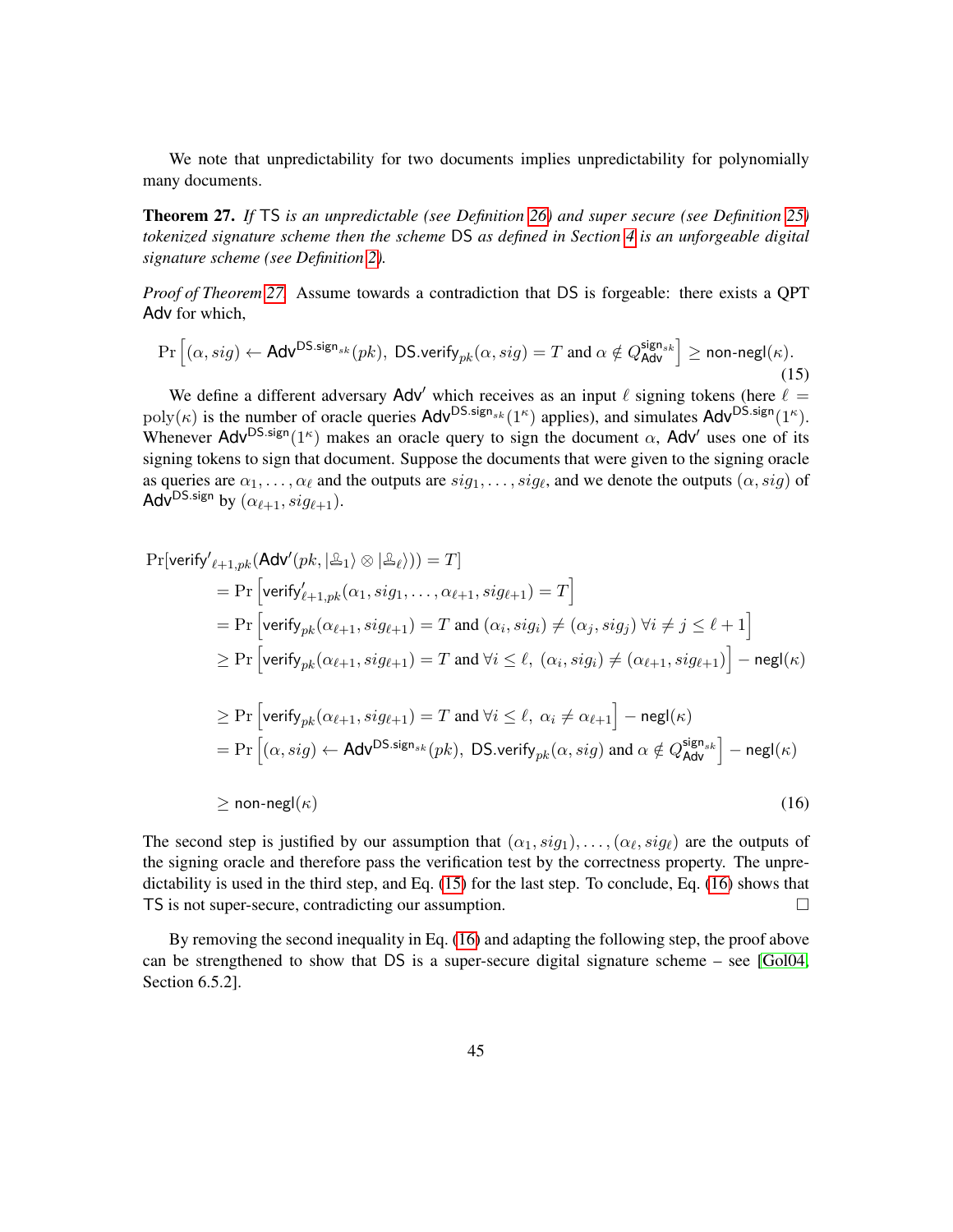#### <span id="page-45-0"></span>B.1 Proving Super-Security and Unpredictability

We show that our construction of tokenized signatures is super-secure and unpredictable (under the same obfuscation assumption as before).

We first claim that all our reductions maintain super-security (Definition [25\)](#page-43-1) and unpredictability (Definition [26\)](#page-43-2). It is easy to see that if a one-bit tokenized scheme gives different signatures each time a new pair of keys is generated (except with negligible probability), then the resulting full tokenized signature scheme will be unpredictable. Showing that a onetime super-secure tokenized signature scheme gives rise to a full super-secure tokenized signature scheme is a bit more involved, but directly follows the proof of Theorem [13.](#page-17-1)

Next, we show that the oracle scheme is onetime super-secure.

<span id="page-45-1"></span>**Theorem 28.** Let A be a uniformly random subspace from  $S(n)$ , and let  $\epsilon > 0$  be such that  $1/\epsilon =$  $o(2^{n/2})$ . Given one copy of |*A*) and a membership oracle for *A*, a counterfeiter needs  $\Omega(\sqrt{\epsilon}2^{n/4})$ *queries to output a pair*  $(a, b) \in (A \setminus \{0\}) \times (A \setminus \{0\})$  *satisfying*  $a \neq b$  *with probability at least*  $\epsilon$ *. The same number of queries is also required to output a pair*  $(a, b) \in (A^{\perp} \setminus \{0\}) \times (A^{\perp} \setminus \{0\})$ *satisfying*  $a \neq b$  *with probability at least*  $\epsilon$ *.* 

*Proof.* First, note that finding such a pair of elements in *A* and finding such a pair in  $A^{\perp}$  are essentially the same task (up to renaming *A* and  $A^{\perp}$ ); it suffices to prove the result for a pair in *A*, and the result for  $A^{\perp}$  will follow by symmetry.

Our proof will be extremely similar to the proof of Theorem [16.](#page-24-2) In fact, if we simply redefine  $\Lambda(A)$  to be the set  $\{(a, b) \in A^2 : a \neq b, a \neq 0, b \neq 0\}$ , the whole proof goes through except for Lemma [19.](#page-26-0) We therefore prove an analogue of this lemma with the redefined  $\Lambda(A)$ .

Fix  $A \in S(n)$  and  $(a, b) \in \Lambda(A)$ , so  $a \neq b$ ,  $a, b \in A$ , and  $a, b \neq 0$ . Picking  $B \sim \mathcal{R}_A$  is picking a vector space whose intersection with *A* has dimension *n/*2−1. One way of picking such a vector space uniformly at random is by picking a random basis for *A*, then discarding one of the vectors in the basis and adding a vector outside of *A*. This gives a new set of *n/*2 independent vectors, which we take to be a basis for *B*.

We are interested in the probability that  $(a, b) \in \Lambda(B)$ . This is simply the probability that  $a, b \in B$ , which is equal to the probability that *a* and *b* are both in the span of a randomly chosen set of  $n/2 - 1$  independent vectors in A.

Now, the number of subspaces of *A* of dimension  $n/2 - 1$  is  $G(n/2, n/2 - 1)$ , and the number of such subspaces that contain *a* and *b* is simply  $G(n/2 - 2, n/2 - 3)$ . The probability that a random subspace contains *a* and *b* is therefore

$$
\frac{G(n/2-2, n/2-3)}{G(n/2, n/2-1)}
$$

which simplifies to

$$
\frac{2^{n/2-2}-1}{2^{n/2}-1} = \frac{1}{4} \left( 1 - \frac{3}{2^{n/2}-1} \right) \le \frac{1}{4}.
$$

 $\Box$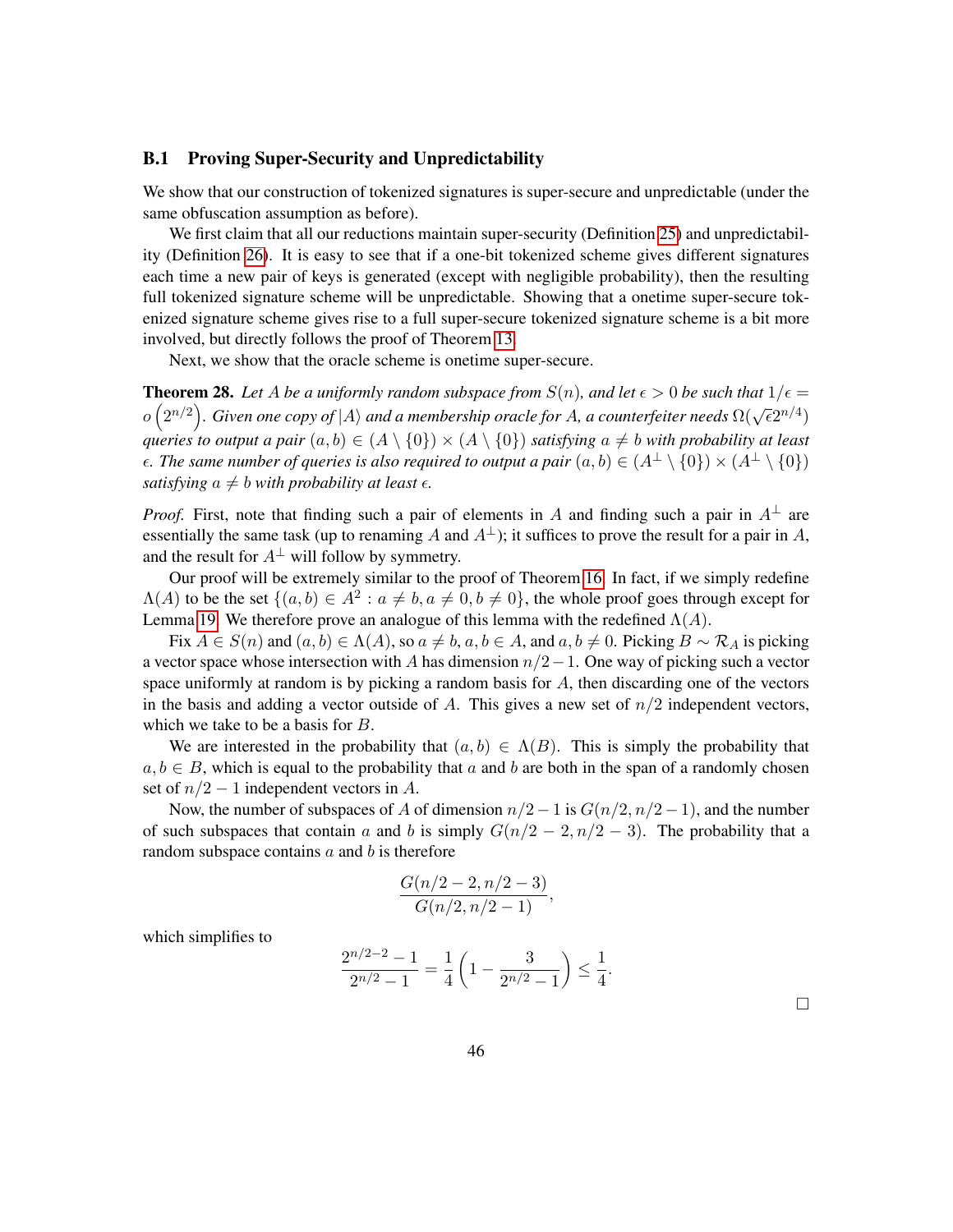Finally, we show that the construction from a VBB obfuscator with dependent auxiliary inputs is onetime super-secure, which implies that under our strong obfuscation assumption our scheme is unforgeable and super-secure (and thus can be used as a digital signature scheme).

**Theorem 29.** If  $\mathcal{O}$  is a VBB obfuscator with dependent auxiliary input for the class  $\mathfrak{S}$ , then the *scheme* OT1 *described in Algorithm [8](#page-33-0) is onetime super-secure.*

*Proof.* The proof is essentially identical to the proof that the scheme is unforgeable, except we use verify' instead of verify. Fix *A*. Suppose the distinguisher runs the (classical) algorithm verify $y'_{2, pk(A)}$ , and the auxiliary state is  $|A\rangle$ . By the VBB property,

$$
|\Pr_{\mathsf{Adv}, \mathcal{O}}[\mathsf{verify}_{2, pk(A)}'(\mathsf{Adv}(\mathcal{O}(\chi_{A^*}), |A\rangle)) = 1] - \Pr_{\mathsf{Sim}}[\mathsf{verify}_{2, pk(A)}'(\mathsf{Sim}^{\chi_{A^*}}(1^{|\chi_{A^*}|}, |A\rangle)) = 1]| \leq {\mathsf{negl}}(\kappa).
$$

Here, we were explicit over what the probability is.

The above holds for every  $A \in S$ . We now take the average over all  $A \in S$ :

$$
|\Pr_{A \leftarrow S, \mathsf{Adv}, \mathcal{O}}[\mathsf{verify}_{2, pk(A)}'(\mathsf{Adv}(\mathcal{O}(\chi_{A^*}), |A\rangle)) = 1] - \Pr_{A \in_R S, \mathsf{Sim}}[\mathsf{verify}_{2, pk(A)}'(\mathsf{Sim}^{\chi_{A^*}}(1^{|\chi_{A^*}|}, |A\rangle)) = 1]| \leq {\mathsf{negl}}(\kappa)
$$

By Theorem [28,](#page-45-1) the second term of the above equation can be bounded. For every QPT Sim,

$$
\Pr_{A \stackrel{R}{\leftarrow} S, \mathsf{Sim}}[\mathsf{verify}_{2, pk(A)}'(\mathsf{Sim}^{\chi_{A*}}(1^{|\chi_{A*}|}, |A\rangle)) = 1] = \frac{poly(\kappa)}{2^{n/2}} = \mathsf{negl}(\kappa)
$$

Combining the above two equations, we conclude that onetime super-security (see Def. [25\)](#page-43-1) holds:

$$
\Pr_{A \xleftarrow{R} S, \mathsf{Adv}, \mathcal{O}}[\textsf{verify}_{2, pk(A)}'(\mathsf{Adv}(\mathcal{O}_{X_{A^*}}, |A\rangle)) = 1] \leq \mathsf{negl}(\kappa).
$$

 $\Box$ 

### <span id="page-46-0"></span>C Message Authentication Codes

### <span id="page-46-1"></span>C.1 Definitions

A message authentication code is defined the same way as a digital signature scheme, except that the verification key (the "public" key) is now only given to one party, and not to the adversary. In other words, it is a private-key version of digital signatures. In such a scheme we can assume without loss of generality that the signing and verification keys are the same. We now formally define message authentication codes.

Definition 30 (Message Authentication Code). A message authentication code (MAC) consists of 3 PPT algorithms key*-*gen*,* sign and verify satisfying:

1. key-gen( $1^{\kappa}$ ) outputs a key *k*, where *κ* is the security parameter.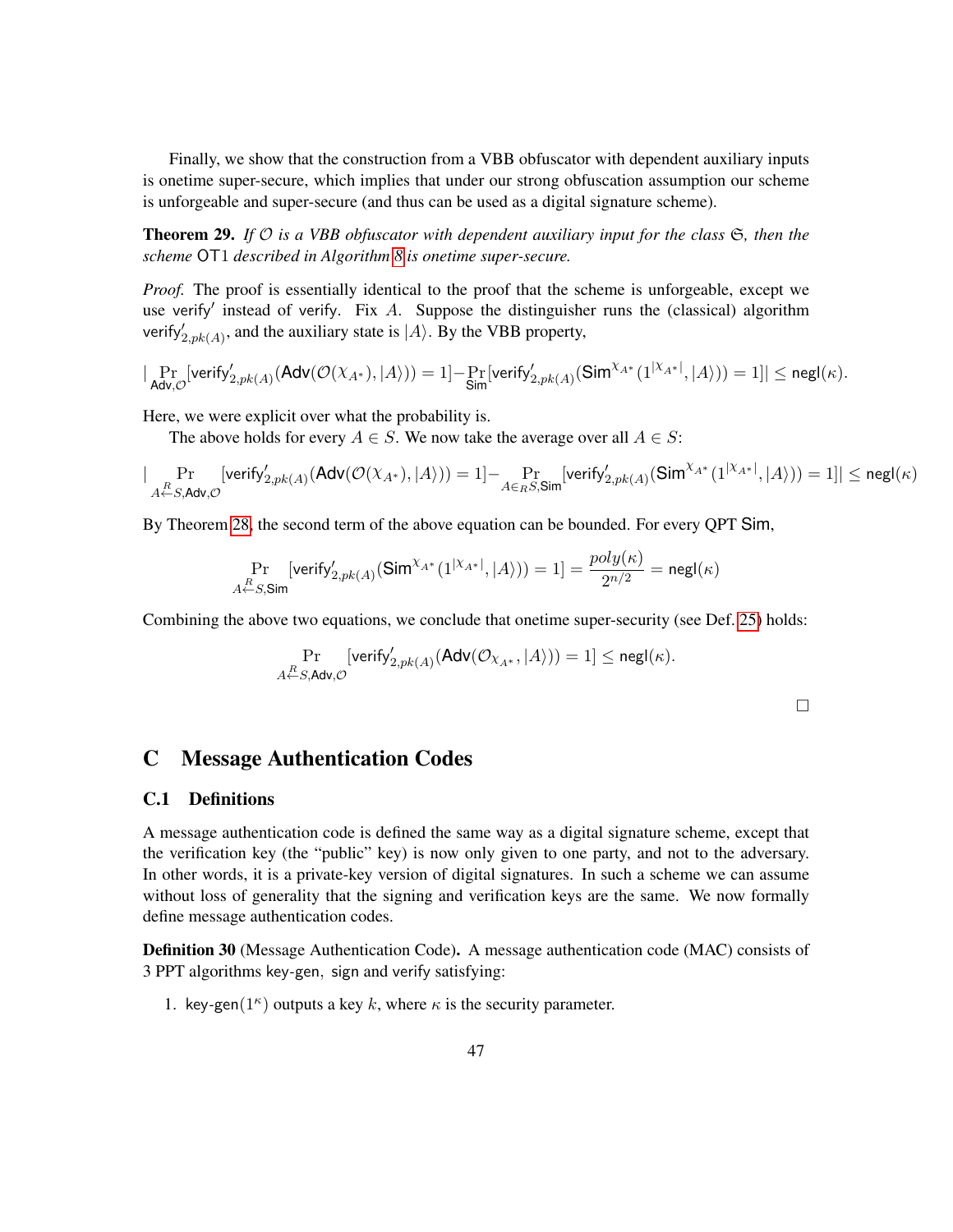2. When a document is signed using the signing key, the signature is accepted by the verification algorithm using the verification key. That is, for every  $\alpha \in \{0,1\}^*$ ,

$$
\Pr\left[\text{verify}_k\left(\alpha, \text{sign}_k\left(\alpha\right)\right) = T\right] = 1
$$

3. The scheme is secure against quantum existential forgery under chosen message attacks; that is, a quantum adversary with the capability of adaptively requesting documents to be signed by a signing oracle (but without access to the key *k*) cannot generate a signature for any document they did not ask the oracle about:

$$
\Pr\left[(\alpha,sig) \leftarrow \mathsf{Adv}^{\mathsf{sign}_k}, \ \mathsf{verify}_k(\alpha,sig) = T \ \text{and} \ \alpha \notin Q_{\mathsf{Adv}}^{\mathsf{sign}_k}\right] \leq \mathsf{negl}(\kappa),
$$

where  $\text{Adv}^{\text{sign}_k}$  is a QPT algorithm with access to a classical signing oracle, and  $Q_{\text{Adv}}^{\text{sign}_k}$  is the set of documents the signing oracle has signed.

We define a private (length-restricted) tokenized signature scheme in analogy to a public (lengthrestricted) public tokenized digital signature scheme. The only difference occurs in the symmetric key, and the definition of unforgeability.

Definition 31 (Private tokenized signature scheme (private TS)). A private TS scheme consists of 4 QPT algorithms, key*-*gen, token*-*gen, sign, and verify, with the following properties:

- 1. On input  $1^k$  where  $\kappa$  is the security parameter, key-gen outputs a classical key  $k$ .
- 2. token-gen<sub>k</sub> generates a signing token  $|\triangle\rangle$ . We emphasize that if token-gen<sub>k</sub> is called  $\ell$  times it may (and in our construction, would) output different states  $|\mathcal{L}_1\rangle, \ldots, |\mathcal{L}_{\ell}\rangle$ .
- <span id="page-47-0"></span>3. For every document  $\alpha \in \{0, 1\}^*$ ,

$$
\Pr\left[|\mathcal{L}\rangle \leftarrow \text{token-gen}_k, \text{verify}_k(\alpha, \text{sign}(\alpha, |\mathcal{L}\rangle)) = T\right] = 1.
$$

In an imperfect scheme, the above requirement is relaxed:

 $\Pr\left[|\mathcal{L}\rangle\leftarrow\mathsf{token\text{-}gen}_k,\mathsf{verify}_k(\alpha,\mathsf{sign}(\alpha,|\mathcal{L}\rangle))=T\right]\geq 1-\mathsf{negl}(\kappa).$ 

Definition 32 (Length restricted private TS). A private TS is *r*-restricted if Item [3](#page-47-0) holds only for  $\alpha \in \{0,1\}^r$ .

To define unforgeability, we introduce the algorithm verify<sub> $\ell, k$ </sub>. This algorithm takes as an input  $\ell$ pairs  $(\alpha_1, s_1), \ldots, (\alpha_\ell, s_\ell)$  and accepts if and only if (i) all the documents are distinct, i.e.  $\alpha_i \neq \alpha_j$ for every  $1 \leq i \neq j \leq \ell$ , and (ii) all the pairs pass the verification test verify<sub>*k*</sub>( $\alpha_i$ ,  $s_i$ ).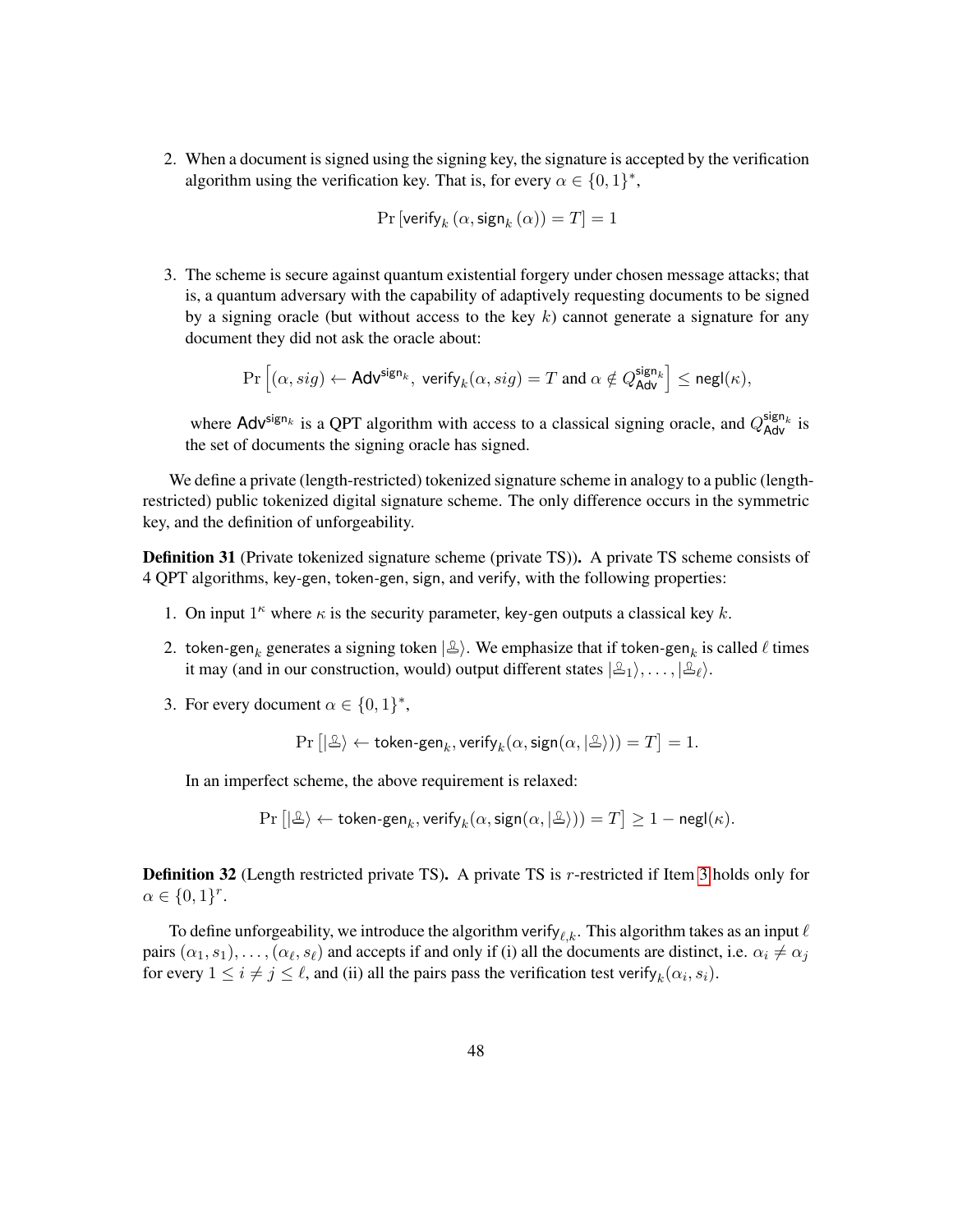**Definition 33** (Unforgeability and onetime unforgeability). A private TS scheme is unforgeable if for every  $\ell = poly(\kappa)$  a QPT adversary cannot sign  $\ell + 1$  different documents by using  $\ell$  signing tokens:

$$
\Pr\left[\mathsf{verify}_{\ell+1, k}(\mathsf{Adv}(|\mathcal{L}_1\rangle \otimes \ldots |\mathcal{L}_\ell))) = T\right] \leq \mathsf{negl}(\kappa)
$$

Onetime unforgeability requires the above only for  $\ell = 1$ .

For the construction of the private TS scheme, we will also need the concept of private key encryption schemes which is semantically secure against quantum adversaries, which we now define.

**Definition 34** (Private key encryption [\[Gol04,](#page-41-3) Section 5.2.2]). A quantum secure private key encryption scheme consists of 3 PPT algorithms, key*-*gen, encrypt, and decrypt, with the following properties:

- 1. On input  $1^k$  where  $\kappa$  is the security parameter, key-gen outputs a key  $e$ .
- 2. encrypt<sub>e</sub> and decrypt<sub>e</sub> are maps from  $\{0,1\}^*$  to  $\{0,1\}^*$  such that for all  $\alpha \in \{0,1\}^*$ ,

 $\Pr\left[\mathsf{decrypt}_e(\mathsf{encrypt}_e(\alpha))=\alpha\right]\geq 1-\mathsf{negl}(\kappa).$ 

3. A QPT adversary cannot distinguish between the encryption of two polynomially sized documents with non-negligible probability. That is, for all  $\alpha_1, \alpha_2 \in \{0, 1\}^{\text{poly}(\kappa)}$  with  $|\alpha_1| = |\alpha_2|$ and all QPT algorithms Adv, we have

$$
\Pr[\mathsf{Adv}(\mathsf{encrypt}_e(\alpha_1)) \neq \mathsf{Adv}(\mathsf{encrypt}_e(\alpha_2))] \leq \mathsf{negl}(\kappa).
$$

### <span id="page-48-0"></span>C.2 Extending a 1-bit scheme to a full scheme

We now show how to extend a onetime 1-bit length restricted private TS scheme into a full private TS scheme.

Lemma 35. *A* 1*-restricted onetime private TS* OT1 *can be transformed into an r-restricted private TS* OTR*, such that if* OT1 *is unforgeable, so is* OTR*. Here r is an integer which is at most polynomial in the security parameter κ.*

*Proof.* As with public tokenized signature schemes, we construct OTR from OT1 by repeating it *r* times; that is, key*-*gen for OTR will run key*-*gen for OT1 *r* times, and use the tuple of signing keys as its signing key and the tuple of verification keys as its verification key. Signing a document  $\alpha \in$  $\{0,1\}^r$  works by simply signing each bit of  $\alpha$  separately. Soundness follows from the soundness of the OT1 scheme; that is, the verification of a valid signature for  $\alpha$  fails to accept if and only if one of the verifications for the *r* copies of the OT1 scheme fails to accept. By the union bound, this is at most  $r$  times the probability that  $\overline{OT1}$  fails to verify a valid signature; this is 0 in a perfect scheme and  $r \cdot \text{negl}(\kappa)$  in an imperfect scheme.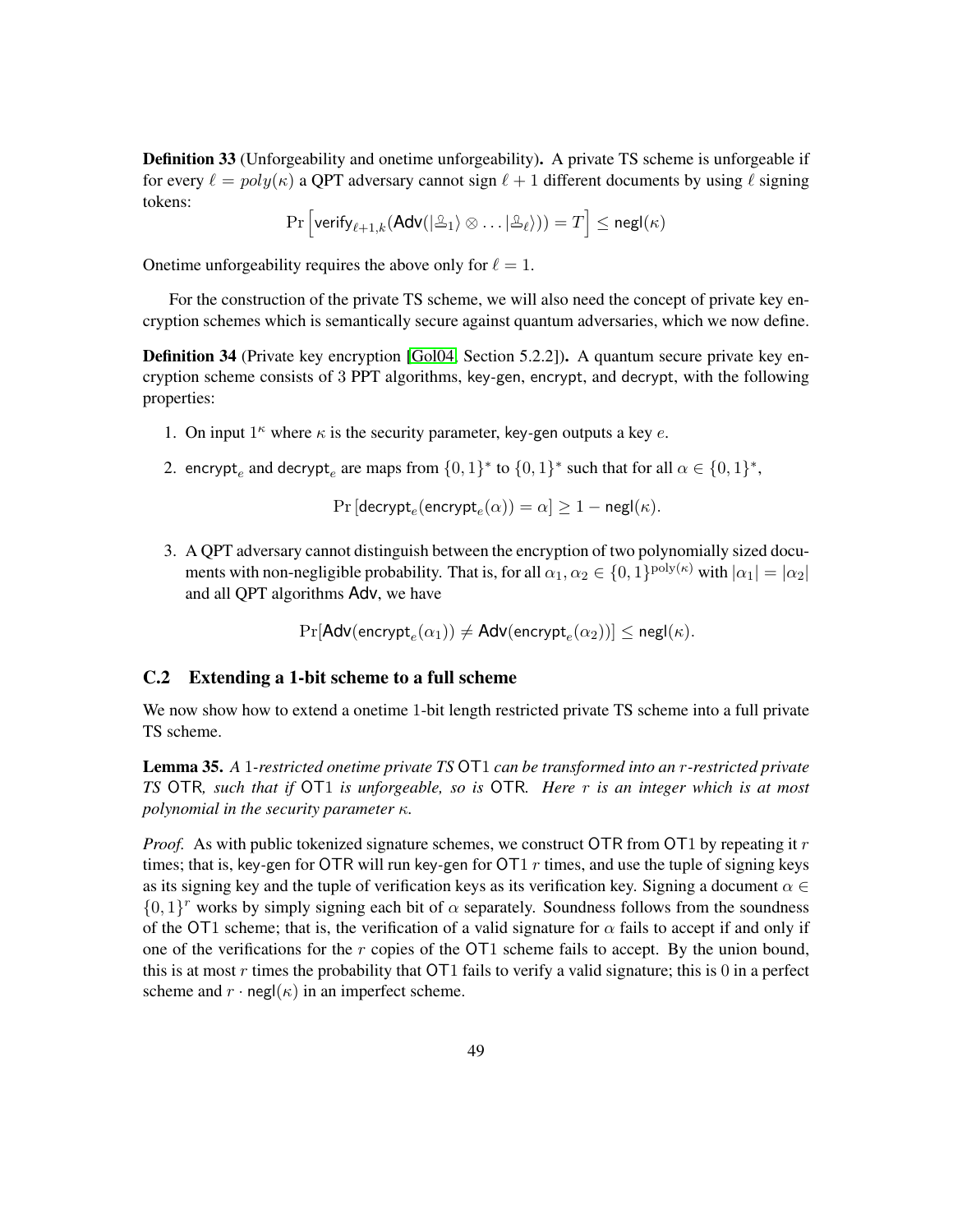We show unforgeability. Suppose there was an adversary Adv that signed two different documents of length *r* with non-negligible probability  $f(\kappa)$ . Consider a new adversary Adv' that attempts to sign two different documents of length 1. Adv<sup>'</sup> takes as input one signing token. It then runs key*-*gen and token*-*gen *r* − 1 times, to get *r* − 1 additional signing tokens. It shuffles these together, and uses the Adv algorithm to sign two different documents (for OTR) with non-negligible probability  $f(\kappa)$ . Since the messages are different, they must differ on some bit; there is a  $1/r$ chance that this bit is the same bit as the "real" input token, rather than the artificially generated ones. In that case, Adv' successfully created valid signatures for two different documents relative to OT1. This happens with probability  $f(\kappa)/r$ , which is non-negligible, giving a contradiction.

Lemma 36. *An r-restricted onetime private TS* OTR *can be transformed into a onetime unrestricted private TS* OT *with the help of a hash function, such that if* OTR *is unforgeable and the hash function is collision-resistant, then* OT *is unforgeable.*

*Proof.* The OT scheme works by the hash-and-sign paradigm: we first hash a document down to length *r*, and then sign the hash. Here *r* needs to be a function of the security parameter  $\kappa$ , say  $r = \kappa$ . The soundness of the scheme is clear. The unforgeability also follows easily: if an adversary produces valid signatures for two messages, then either the two messages have the same hash value (which contradicts the collision-resistance of the hash function), or else the two messages have different hash values (which contradicts the unforgeability of the OTR scheme).  $\Box$ 

Lemma 37. *A onetime private TS* OT *can be transformed into a full-blown private TS* TM *with the help of a quantum secure MAC and a quantum secure classical encryption scheme.*

*Proof.* The scheme TM will work as follows. The algorithm key*-*gen will generate a key *k* for the classical MAC, as well as a key *e* for the classical encryption scheme, using the security parameter *κ*. The pair  $(k, e)$  will be the key of TM.

The algorithm token-gen<sub>k,e</sub> will then use OT to generate a key  $k_1$  and a signing token  $|\mathcal{L}_1\rangle$ ; it will then encrypt  $k_1$  using the encryption key  $e$ , and sign the resulting encrypted message using the MAC and *k*. The final signing token will be  $|\Delta_1\rangle$  appended with the encrypted key encrypt<sub>e</sub> $(k_1)$ , and the its signature  $\text{sign}_{k}^{MAC}(\text{encrypt}_e(k_1)).$ 

The new signing algorithm sign applies the signing procedure of OT, and appends to this signature the signed encrypted verification key that came as part of the token.

The algorithm verify uses *k* to verify the signature of the encrypted key, uses *e* to decrypt the key  $k_1$ , and uses  $k_1$  to verify the signature according to the OT protocol.

It's clear that the verification procedure accepts the output of the signing procedure (assuming this holds for OT). We now show that if OT is unforgeable, then so is TM.

Suppose by contradiction that there was an adversary  $\Delta$ dv that used  $\ell$  signing tokens and produced  $\ell + 1$  signatures  $a_1, a_2, \ldots, a_{\ell+1}$  that are distinct and accepted with non-negligible probability  $f(\kappa)$  by the verification algorithm. Each  $a_i$  must have the form  $a_i = (\alpha_i, s_i, q_i, g_i)$  where  $\alpha_i$  are the distinct documents that were signed,  $g_i$  represents a signature for  $q_i$  under the classical MAC,  $q_i$  represents the encrypted verification key, and  $s_i$  represents the final signature for  $\alpha_i$ . If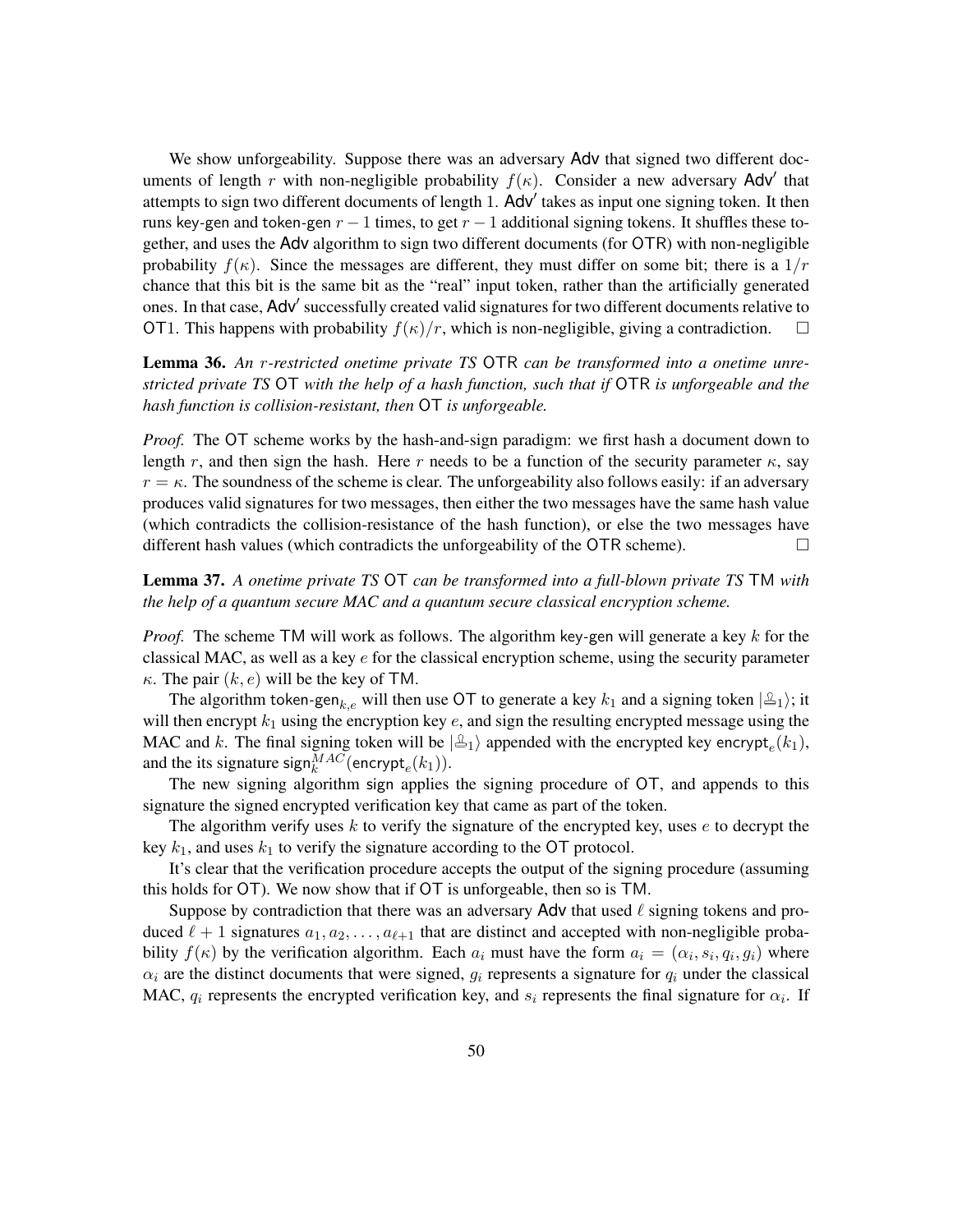the verification algorithm accepts the  $(a_1, a_2, \ldots, a_{\ell+1})$  tuple, we know that the  $\alpha_i$  documents are all distinct, and that the verification algorithm accepts each  $a_i$ . In turn, this tells us that  $g_i$  is a valid signature for  $q_i$  under the MAC scheme, and that decrypt<sub>e</sub> $(q_i)$  outputs a string  $p_i$  with the property that verify $_{p_i}(\alpha_i, s_i)$  accepts.

The fact that  $g_i$  is a valid signature for  $q_i$  means that  $q_i$  was signed using the classical MAC with non-negligible probability (otherwise, the MAC is broken by Adv). Since Adv does not have access to the signing key or verification key for the MAC, the  $(q_i, g_i)$  must be signatures that were appended to the signing tokens. This means there are only at most  $\ell$  unique values for the  $q_i$ , so by the pigeonhole principle, some two are equal; without loss of generality, say  $q_1 = q_2$ .

Let  $q = q_1 = q_2$ , and let p be the decryption of q using e. Since the signature  $q_1$  of q is valid, we know that *q* is really one of the messages signed by the token-printing authority, so *p* is a key for one of the copies of the onetime protocol. The adversary received one token,  $|\triangle\rangle$ , that corresponds to the key *p*. Since  $a_1$  and  $a_2$  are accepted, we know that verify $_p(\alpha_1, s_1)$  and verify $_p(\alpha_2, s_2)$  both accept with non-negligible probability; that is, the adversary produced two valid signatures for the onetime protocol. This is almost a contradiction, but not quite: the adversary did produce two valid signatures using one token for the onetime protocol, but it had access to a bit more information – an encryption of the verification key for that onetime protocol.

In other words, using the hypothesized adversary for the private TS TM, we've produced an adversary for OT that takes in the token and an encryption of the key, and produces two valid signatures (for different messages). To obtain a contradiction, we must show that the adversary must either break the encryption, or else break the unforgeability of OT.

We do this by considering what happens when we feed this adversary a valid token but a bogus encryption (e.g. the encryption of a random string rather than the verification key). There are two cases: either the adversary fails to produce two valid signatures with non-negligible probability, or else it succeeds. If it succeeds, then it breaks the OT scheme, which is a contradiction. So suppose the algorithm fails. In this case, the adversary has the ability to distinguish the real encryption of the verification key *p* from the encryption of a random string, using access to the token. But the token depends only on the key that is encrypted, and not on the key of the encryption scheme. Therefore, this breaks the security of the encryption scheme.  $\Box$ 

We conclude that using a classical MAC scheme, a classical symmetric encryption scheme, and a collision-resistant hash function (all of which are secure against QPT adversaries), we can convert a 1-bit, onetime unforgeable private TS scheme into a full unforgeable private TS scheme. All three of these cryptographic primitives follow from a collision-resistant hash function (see, e.g. [\[Gol04\]](#page-41-3)), so this is the only assumption our reduction uses.

For the actual construction of the 1-bit onetime private TS scheme, we have informationtheoretic unforgeability. The scheme is simply the same as our tokenized signature scheme: the token is a superposition over a hidden subspace, and a bit is signed by measuring the state in either the computational basis or the Hadamard basis. The difference is that we no longer need to publish an obfuscated verification oracle. Without such an oracle, the proof of security is an easy special case of Theorem [16.](#page-24-2) Hence the 1-bit onetime scheme is unforgeable information-theoretically.